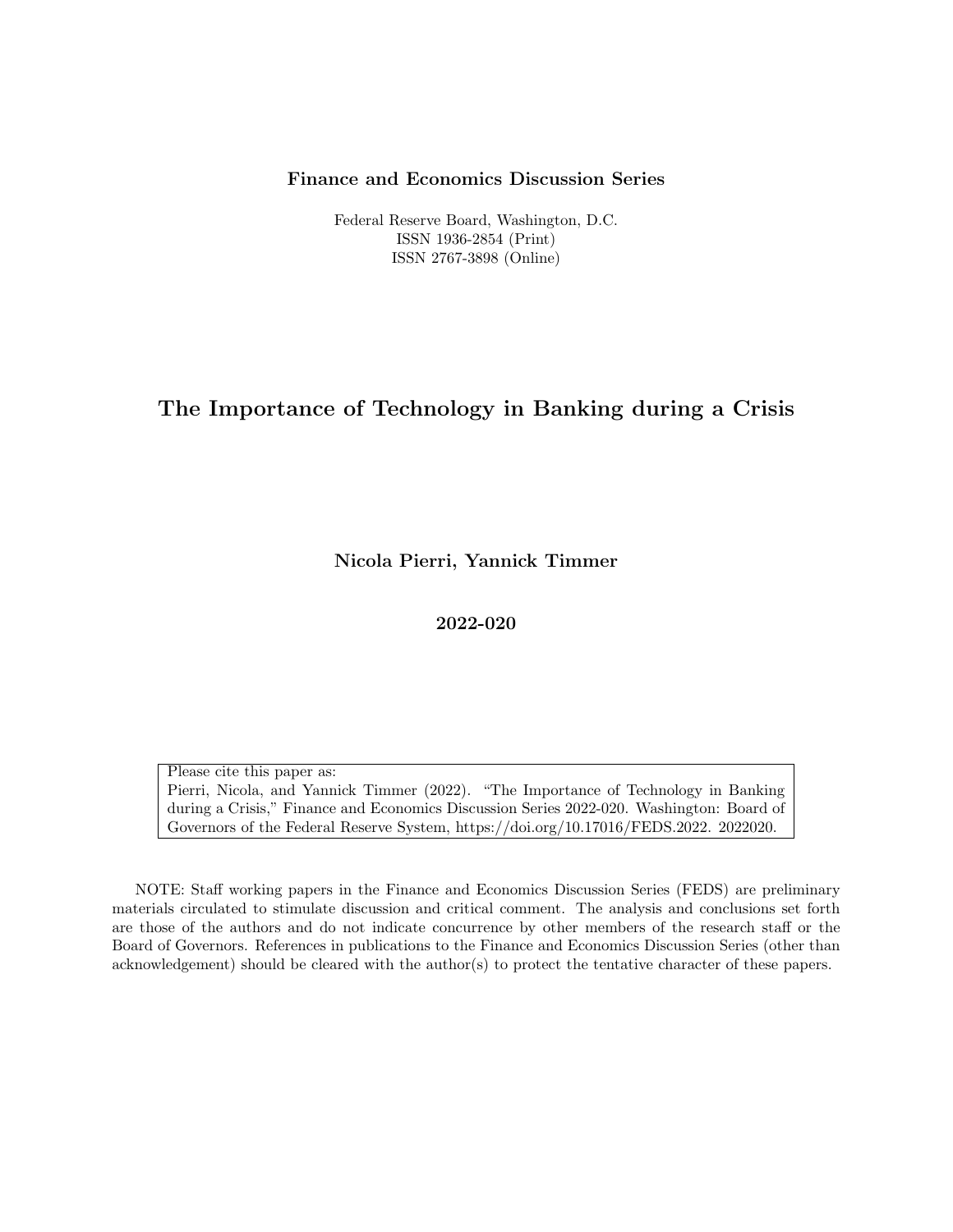# The Importance of Technology in Banking during a Crisis \*

Nicola Pierri † Yannick Timmer<sup>‡</sup>

Forthcoming in the *Journal of Monetary Economics*

#### **Abstract**

What are the implications of information technology (IT) in banking for financial stability? Data on US banks' IT equipment and the background of their executives reveals that higher pre-crisis IT adoption led to fewer non-performing loans and more lending during the global financial crisis. Empirical evidence indicates a direct role of IT adoption in strengthening bank resilience; this includes instrumental variable estimates exploiting the historical location of technical schools. Loan-level analysis shows that high-IT banks originated mortgages with better performance, indicating better borrower screening. No evidence points to offloading of low-quality loans, differences in business models, or enhanced monitoring.

#### **JEL Codes**: O3, G21, G14, E44, D82, D83

#### **Keywords**: Technology, Financial Stability, IT Adoption, Non-Performing Loans, Screening

\*This paper is a revised version of the IMF WP 20/14 with title "Tech in Fin before FinTech: Blessing or Curse for Financial Stability?". We are grateful to Urban Jermann (editor), Joseph Vavra (the associated editor), and an anynomous referee for invaluable feedback that significantly improved the paper during the revision process. We thank Tobias Adrian, Andrea Ajello, David Aikman (discussant), Ufuk Akcigit, Tobias Berg, Barbara Biasi, Markus Brunnermeier, Hans Degryse (discussant), Giovanni Dell'Ariccia, Enrica Detragiache, Douglas Diamond, Ehsan Ebrahimy, Andreas Fuster (discussant), Ann Harrison, Peter Hoffmann, Deniz Igan, Divya Kirti, Simone Lenzu, Davide Malacrino, Atif Mian, Sole Martinez Peria, Cyril Pouvelle (discussant), Andrea Presbitero, Damien Puy, Lev Ratnovski, Gustavo Suarez, Suchanan Tambunlertchai, James Vickery (discussant), Gregor Weiss, Torsten Wezel, Brian Wolfe (discussant), and seminar and conference participants at Third Bergen FinTech conference 2020, EBA Policy Research Workshop, BIS/BoE/CEPR Conference on Financial Innovation: Implications for Competition, Regulation and Monetary Policy, EFA, IWH-FIN-FIRE Workshop on Challenges to Financial Stability, CAFR Workshop on Fintech, Cass Business School, ECB, Fed, IMF, Villanova University, and RESMF annual conference for their insightful comments. Nicola Pierri is grateful to Nick Bloom for guidance and support during the early stages of the project. We thank Chenxu Fu, Hala Moussawi, and Huy Nguyen for excellent research assistance and Gladys Cheng and Sylvie Poirot for help with data sources. All remaining errors are our sole responsibility. The views expressed in the paper are those of the authors and do not necessarily represent the views of the IMF, its Executive Board, or its Management nor of the Federal Reserve Board or the Federal Reserve System.

† International Monetary Fund. 1900 Pennsylvania Avenue NW, Washington DC. Email: [npierri@imf.org](mailto:npierri@imf.org)

<sup>‡</sup> Federal Reserve Board. Email: [yannick.timmer@frb.gov](mailto:yannick.timmer@frb.gov)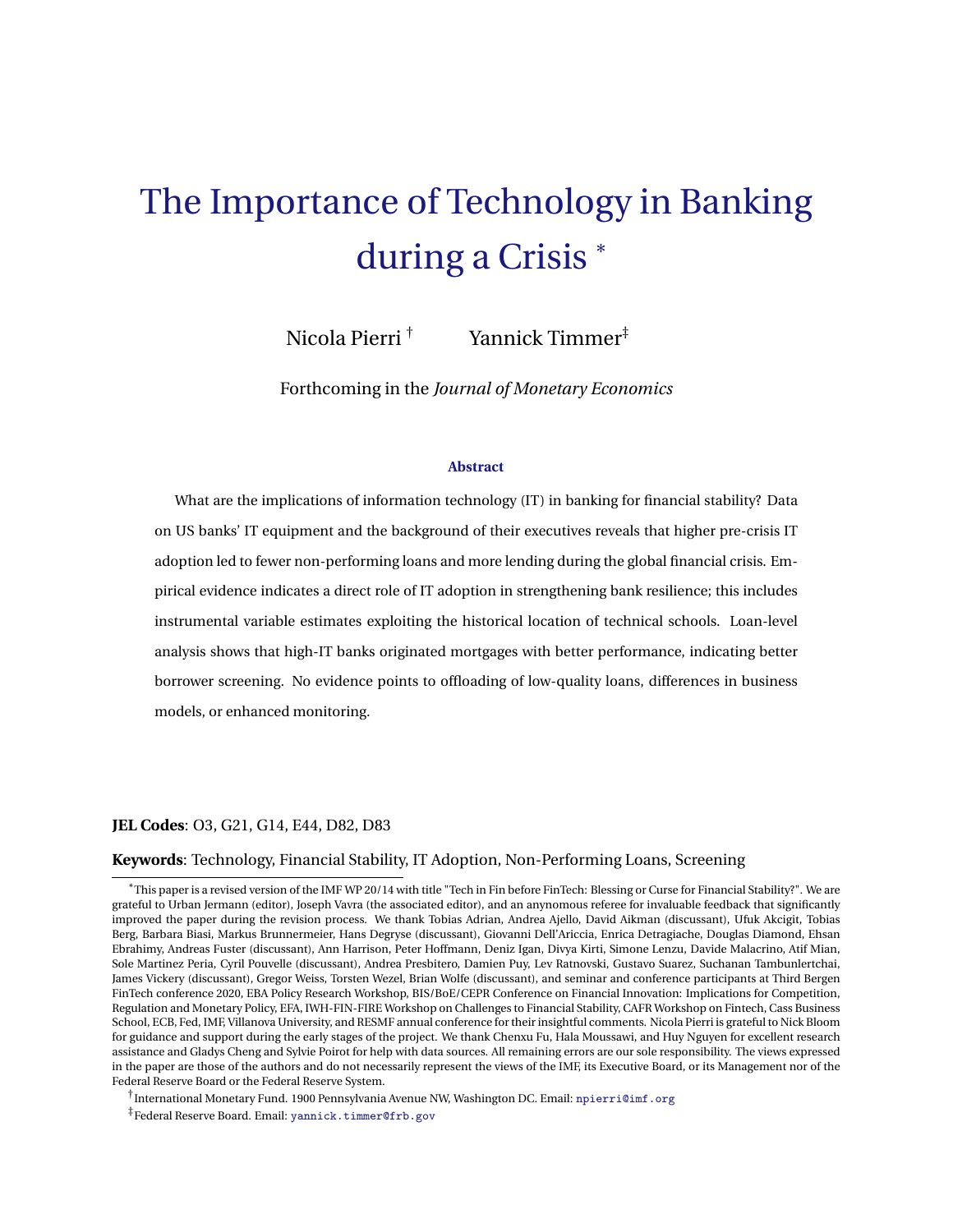# <span id="page-2-0"></span>**1 Introduction**

Banks' massive investments in Information Technology (IT), and the more recent worldwide emergence of FinTech, have generated a debate on the financial stability impact of IT [\(Claessens et al.,](#page-25-0) [2018;](#page-25-0) [FSB,](#page-25-1) [2019;](#page-25-1) [Carletti et al.,](#page-25-2) [2020;](#page-25-2) [Boot et al.,](#page-24-0) [2021\)](#page-24-0). FinTech and the latest technological developments have been changing the way information is processed and the relative consequences for credit allocation and performance [\(Berg et al.,](#page-24-1) [2019;](#page-24-1) [Di Maggio and Yao,](#page-26-0) [2021;](#page-26-0) [Fuster et al.,](#page-25-3) [2019,](#page-25-3) e.g). However, a paramount question that remains largely unaddressed is whether IT adoption affects banks' resilience during periods of financial stress.

To understand the potential impact of higher technology intensity in lending on financial stability, we study the non-performing loans on the balance sheet of US banks with a heterogeneous degree of IT adoption during the Global Financial Crisis (GFC). The sign of the relationship between IT adoption and non-performing loans is a-priori ambiguous. Advances in technology can improve monitoring and screening thanks to the enhanced ability to collect, store, communicate, and process information [\(Liberti](#page-26-1) [and Petersen,](#page-26-1) [2018\)](#page-26-1). However, banks with more IT adoption might rely too much on "hard" information, which are easier to report and communicate, inducing them to neglect "soft" information [\(Rajan,](#page-26-2) [2006;](#page-26-2) [Rajan et al.,](#page-26-3) [2015\)](#page-26-3).

We find that US commercial banks which were leaders in IT adoption before the GFC were significantly more resilient during the crisis. [Figure 1](#page-27-0) illustrates this striking pattern: high- and low-IT adoption banks had the same level of NPL over assets before the crisis, but as soon as the crisis hit, high-IT adoption banks experienced a significantly smaller increase of NPLs compared to their peers. Regression analysis reveals that a one standard deviation higher pre-GFC IT adoption is associated with 16 basis points lower NPL to assets ratio in the years between 2007 and 2010. This represents a 10% reduction with respect to the cross-sectional average and 14% of the cross-sectional standard deviation. In the panel dimension, there is no significant correlation between pre-crisis IT adoption of banks and their non-performing loans outside the crisis. However, once the crisis hit, higher IT adoption predicts fewer NPLs: our estimates imply that if banks had a one standard deviation higher IT investment before the crisis, the surge in NPLs could have been lower by 15% with respect to pre-crisis levels.

The level of NPLs has widely been considered an important indicator for banking sector distress [\(Demirgüç-Kunt and Detragiache,](#page-25-4) [2002\)](#page-25-4) and a strong increase is associated with severe adverse macroe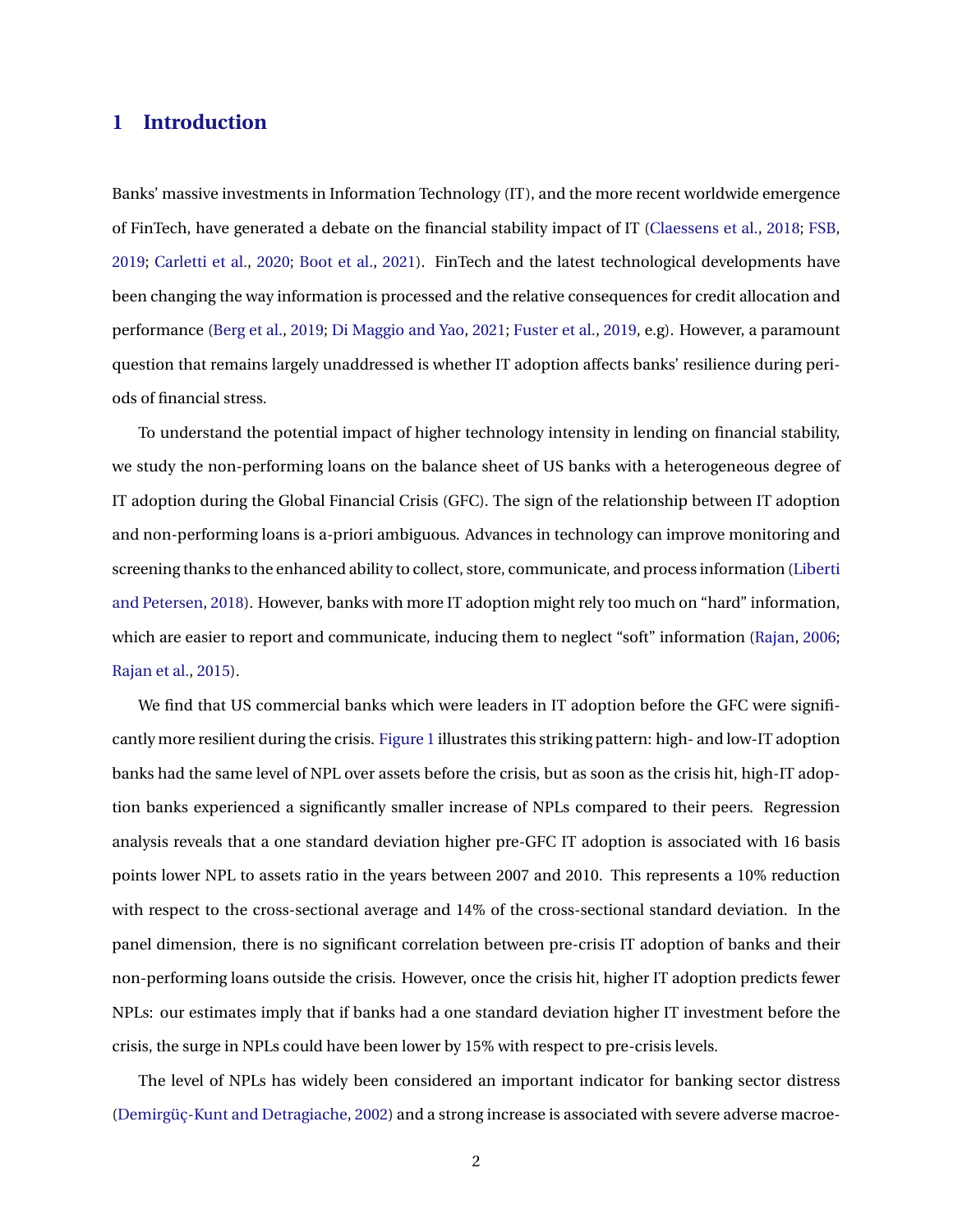conomic consequences [\(Peek and Rosengren,](#page-26-4) [2000;](#page-26-4) [Caballero et al.,](#page-25-5) [2008\)](#page-25-5). Consistent with IT adoption partially shielding banks' ability to support the real economy, we find low IT banks tightened lending significantly more than high IT banks during and several years after the GFC.

We then explore the channels through which IT can enhance banks' resilience to the crisis. Using loan-level data on securitized mortgages, we find evidence in favor of improved borrower screening by high IT banks. Instead, we find no evidence for other potential explanations such as differences in business model or specialization, offloading of lower-quality loans, or enhanced monitoring.

Our main measure of IT adoption in banking is closely related to several seminal papers on IT adoption for non-financial firms, such as [Bloom et al.](#page-24-2) [\(2012\)](#page-24-2), [Beaudry et al.](#page-24-3) [\(2010\)](#page-24-3), [Bresnahan et al.](#page-25-6) [\(2002\)](#page-25-6), and [Brynjolfsson and Hitt](#page-25-7) [\(2003\)](#page-25-7). We access data on the number of personal computers (PCs) and the number of employees in a bank branch. Following this previous literature, we use the ratio of PCs per employee within a branch as the relevant measure of branch-level IT adoption. As the revolutionary power of IT stems from its being a multi-purpose technology, we follow this previous literature and study general adoption of information technology rather than specific technologies (e.g. ATMs, online banking, or Mortgage Electronic Registration Systems, as in [Hannan and McDowell](#page-25-8) [\(1987\)](#page-25-8), [Hernández-Murillo et](#page-25-9) [al.](#page-25-9) [\(2010\)](#page-25-9), or [Lewellen and Williams](#page-26-5) [\(2021\)](#page-26-5)). Therefore, our analysis sheds light on the overall economic impact of IT adoption, rather than on specific IT applications. Nonetheless, we test the reliability of PCs as a predictor of the use of other IT technology. We confirm that there is a strong correlation between the share of PCs per employee and other measures of IT adoption, such as IT budget or adoption of frontier technologies in 20[1](#page-3-0)6; these alternative measures are unfortunately unavailable in our data before 2007.<sup>1</sup> To the best of our knowledge, this is the first paper to use this type of data to study financial firms.

We document that the most powerful predictor of a branch's IT adoption is the bank group it belongs to. We map the bank branches to Bank Holding Companies (BHCs) and estimate a BHC fixed effect after controlling for the geography of the branch (through county fixed effects) and other characteristics, such as the size of the branch. These fixed effects serve as our measure of IT adoption on the level of the BHC , which we also refer to as *bank* interchangeably in the text.

Pre-crisis technology adoption may be correlated with other bank characteristics which impact nonperforming loans during the crisis. Most importantly, demand for IT equipment and its productivity has

<span id="page-3-0"></span> $^1$ In fact, later waves of the same dataset provide additional information on IT-budget and adoption of Cloud Computing at the establishment level: the number of PCs per employee is a strong predictor of these other measures of IT adoption. For example, the correlation between the per capita share of PCs and the IT budget is 65% on the branch level data.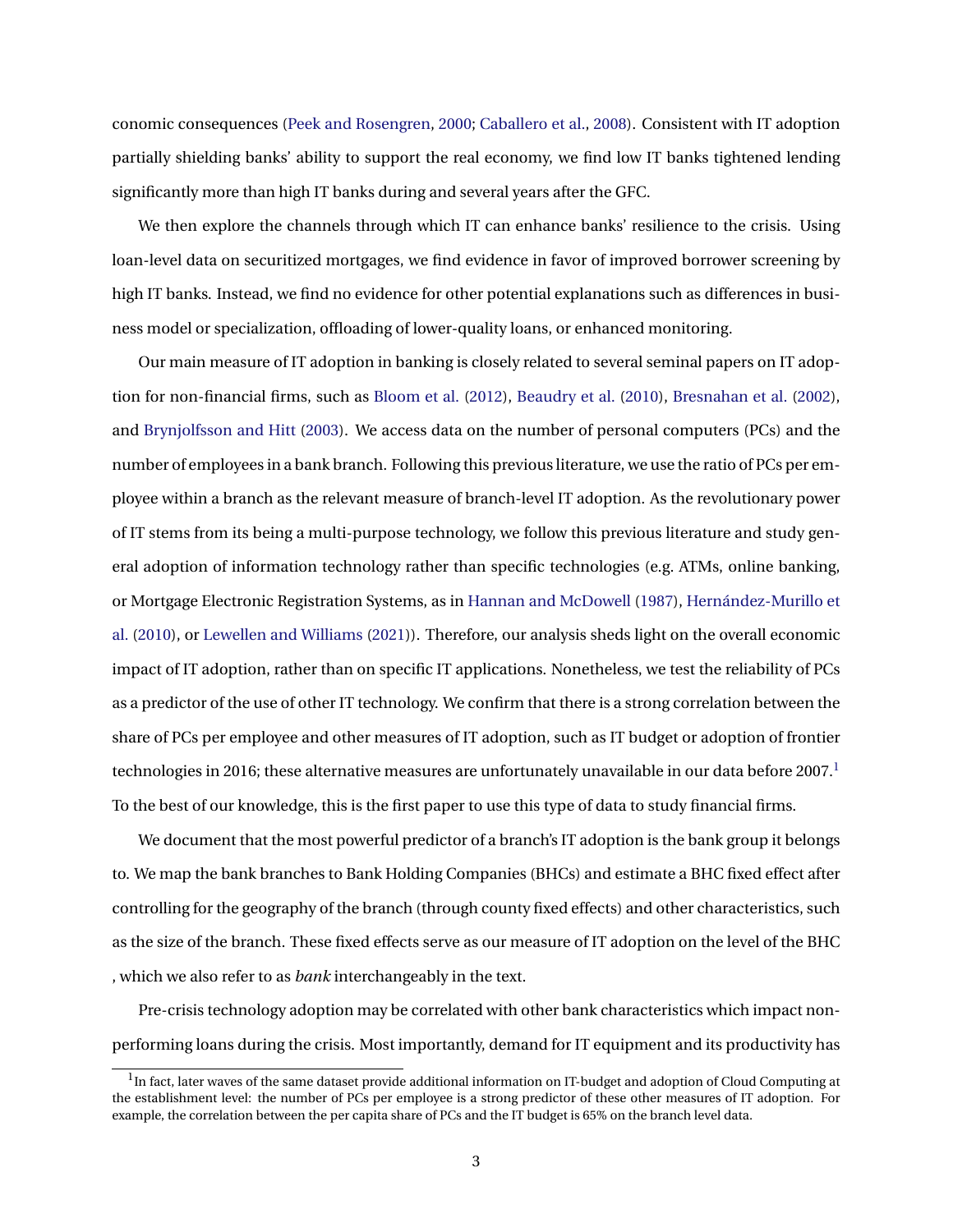been associated with firms' organizational forms and managerial quality [\(Bresnahan et al.,](#page-25-6) [2002;](#page-25-6) [Bloom](#page-24-2) [et al.,](#page-24-2) [2012\)](#page-24-2). Thus, the main concern for a causal interpretation of our results is that IT intense banks were simply "better run" and superior management practices shielded them from the impact of the crisis.

Our analysis uncovers several pieces of evidence in favor of a direct role of IT adoption, thus mitigating the concern that the correlation between IT and bank resilience is driven by unobservable factors, such as management quality. First, we find that our measure of IT adoption–which is purged of local variation and branch characteristics–is not significantly correlated with banks' ex-ante exposure to the GFC in terms of their geographical footprint or business model as measured by funding sources, assets composition, and other balance sheet characteristics. Our measure of IT is also uncorrelated with employees' average wages or executives' compensation, which can be thought of as measures of workforce human capital [\(Becker,](#page-24-4) [2009\)](#page-24-4). The absence of a correlation between IT adoption and all these observable characteristics is a useful falsification test: it suggests that our measure is unlikely to be correlated with other unobservable predictors of exposure to the crisis.

Second, we find that the estimated impact of IT on NPLs is unaffected by the inclusion of a rich set of variables as controls. Exploiting this coefficient's stability, we follow [Altonji et al.](#page-24-5) [\(2005\)](#page-24-5) and [Oster](#page-26-6) [\(2019\)](#page-26-6) to provide formal testing for the presence of bias from unobservable bank-level characteristics, finding no evidence of a sizeable bias.

Third, we complement our analysis with a set of instrumental variable (IV) specifications based on the distance between a bank headquarter and land-grant colleges and universities. These institutions were established at the end of the nineteenth century in all US states to provide technical education. We show that their students are significantly more likely to major in technical subjects and less likely to major in business and management sciences, suggesting that these colleges are a shifter of the availability of technical knowledge rather than managerial capabilities. In addition, the location of land-grant colleges does not predict the presence of BHC headquarters in a county, indicating the distance between locations is independent with respect to the most relevant factors impacting the banking business. We then show that banks whose headquarters are closer to these colleges have generally a higher level of IT adoption, supporting the idea that technical knowledge is an important factor in fostering technology adoption. However, the explanatory power of the distance between a bank's headquarter and the closest land-grant colleges is low. We thus rely on weak instrument techniques which provide confidence intervals for causal effects in absence of a strong instrument [\(Andrews and Stock,](#page-24-6) [2018\)](#page-24-6). The estimated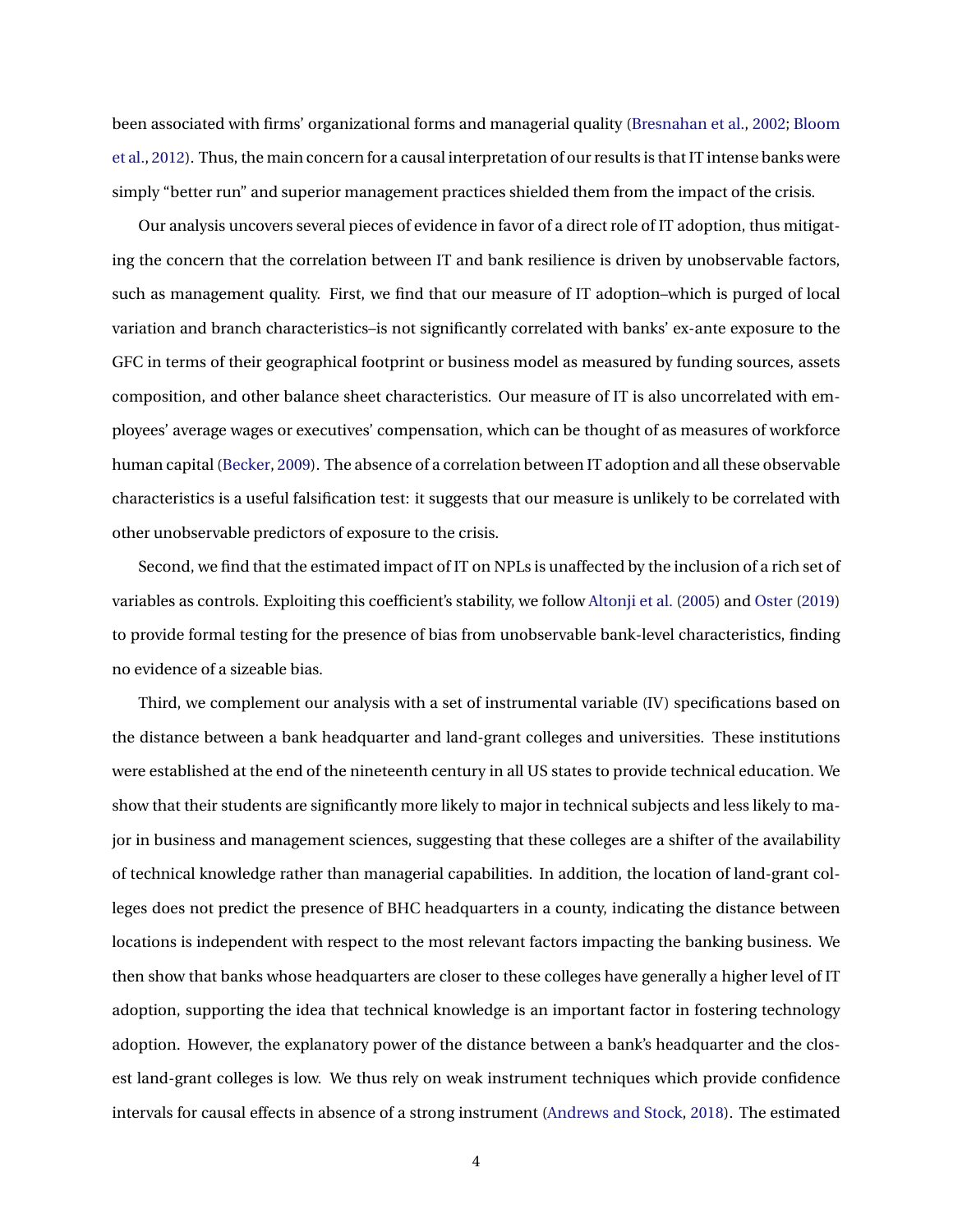intervals do not contain zero, rejecting the null of no causal impact of IT on NPLs, and confirming the main finding of the paper.

Fourth, to shed further light on the role of IT versus managerial quality, we study the biographies of the banks' top management. In fact, the personal characteristics and experience of leaders matter for the outcomes of their organizations [\(Benmelech and Frydman,](#page-24-7) [2015\)](#page-24-7). We apply a simple text-analysis algorithm to the biographies of top executives hired before 2007. We search for specific tech-related keywords and use them to measure the managers' predisposition toward IT. We find that banks led by more "tech-oriented" executives adopted IT more intensively and were also more resilient in the crisis. Interestingly, when we estimate the impact of tech-savviness of executives over time, we find a strikingly similar pattern compared to the one estimated with the baseline measure of IT adoption: banks run by tech-oriented executives had statistically indistinguishable levels of NPLs compared to their peers in any year before the crisis; however, once the crisis hit, their NPLs increased significantly less than banks led by executives with no tech-background. The results hold after controlling for both their compensation and other characteristics, such as tenure or post-tertiary education. As long as executive "overall" quality is, at least partially, priced in their compensation, these results suggest that it is "tech orientation" that matters and not managerial talent. These findings support the hypothesis that IT adoption in banking, which can be partly caused by executives' personal experience and inclinations, led to more resilience during the crisis.

Adopting a "weight of evidence" approach, this collection of results points toward IT itself as the cause of lower NPLs rather than a spurious correlation between the two variables created by unobserved bank characteristics, such as managerial quality.

Turning to the mechanism through which higher IT adoption increases banks' resilience we test for four possible channels: (i) adaptation of the business model, (ii) offloading, (iii) monitoring, (iv) screening.

IT adoption may impact NPLs by changing banks' business model, for instance, if it increases banks' focus on market segments that are less affected by financial crises. We find no evidence for such a mechanism. We find instead that high IT adopters experienced lower NPLs during the GFC for any of the major loan categories (C&I, Commercial Real Estate, Residential Real Estate). Consistent, we find no correlation between originators' IT adoption and borrowers' credit score in the GSE data: high IT adoption banks do not simply focus on less risky market segments.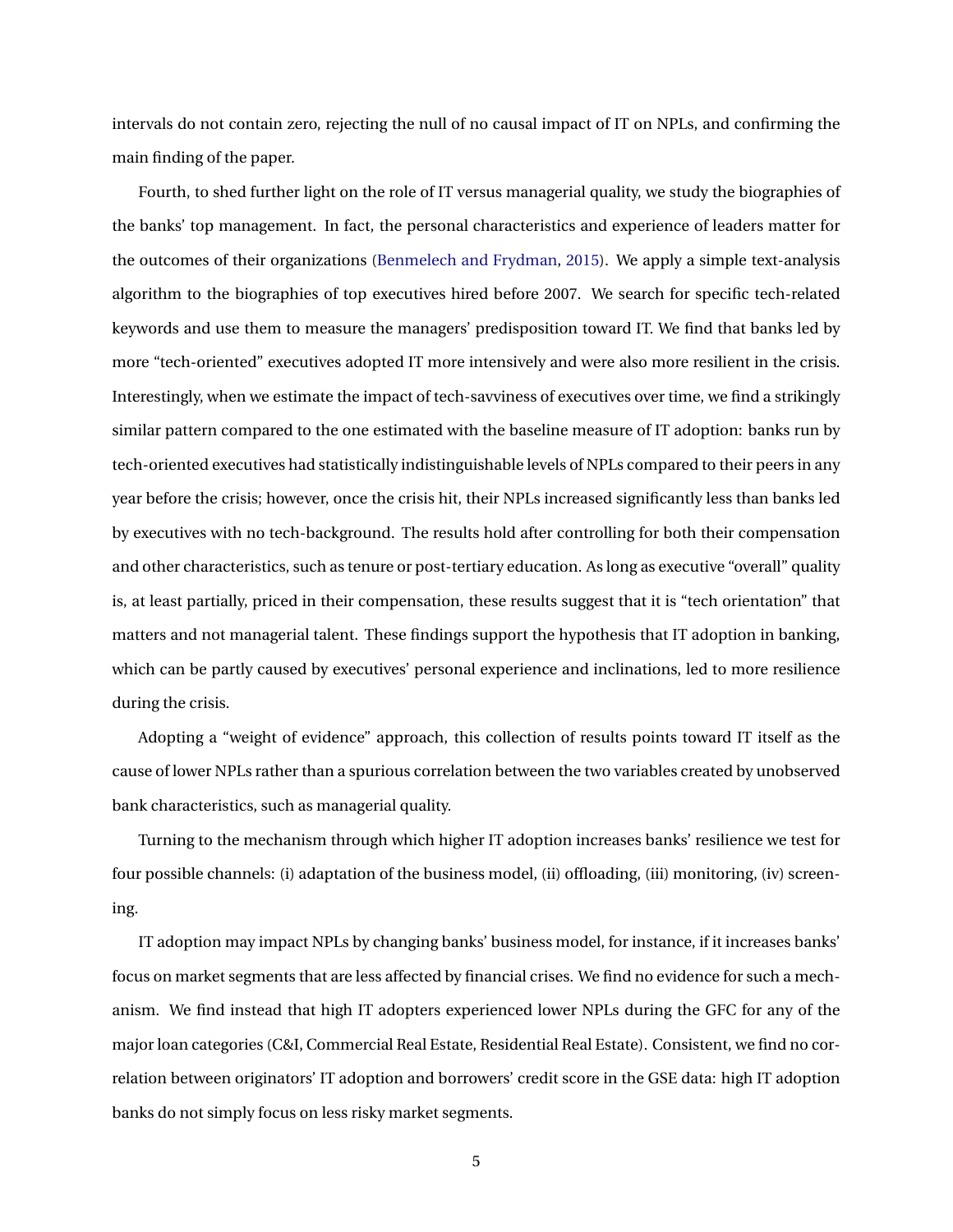To test for the other potential channels, we analyze the performance of mortgages originated before 2007 and sold to Freddie Mac and Fannie Mae, the two large government-sponsored enterprises (GSEs). We find that mortgages sold by high-IT adoption banks were significantly less likely to become delinquent during the GFC than the ones sold by other banks, ruling out that high-IT banks simply offloaded worse loans and therefore had fewer NPLs on their balance sheet. This also implies that the better performance of high-IT adopters during the crisis is driven–at least in part–by the origination of better loans, leaving screening or monitoring as potential explanations. However, we find no evidence that the IT adoption of the mortgage servicer is associated with lower delinquency rate or higher modification probability of delinquent mortgages, pointing toward better screening rather than monitoring as the channel through which IT adoption increases bank resilience.

This result has important implications for financial stability. If high-IT adopters were only better at offloading their bad loans to GSEs, then IT intensity would lead to risk-shifting and exacerbate moral hazard, rather than enhance financial stability. This is an important concern because securitization may reduce the incentives of banks to screen and monitor borrowers [\(Keys et al.,](#page-26-7) [2009,](#page-26-7) [2010,](#page-26-8) [2012\)](#page-25-10) and IT adoption may facilitate securitization. A related concern is those high-risk individuals, which were rejected by technology adopters, borrowed from banks with less IT operating in the same area. We test for these spillover effects and find no evidence, either. Both of these results suggest that IT adoption had positive aggregate effects on the stability of the financial system and was not associated with a transfer of risk across parties.

We further highlight the financial stability implications of IT in banking by providing evidence that technology adoption in banking does not only lower the NPLs on the balance sheet of the bank but also increases their lending volumes during the crisis. These positive real effects suggest that the recent rise in FinTech could be beneficial for financial stability through better screening abilities.

**Related Literature** This paper is related to the finance literature on technology adoption, which has been thriving in recent years thanks to the surge of FinTech [\(Fuster et al.,](#page-25-11) [2018,](#page-25-11) [2019;](#page-25-3) [Berg et al.,](#page-24-1) [2019;](#page-24-1) [Di Maggio and Yao,](#page-26-0) [2021;](#page-26-0) [Buchak et al.,](#page-25-12) [2018,](#page-25-12) e.g.). We contribute by evaluating the impact of IT adoption in lending on financial stability and by studying the impact of technology across a sample that covers the majority of US bank lending.

Close to us are a few papers that analyze certain features of IT adoption in banking during normal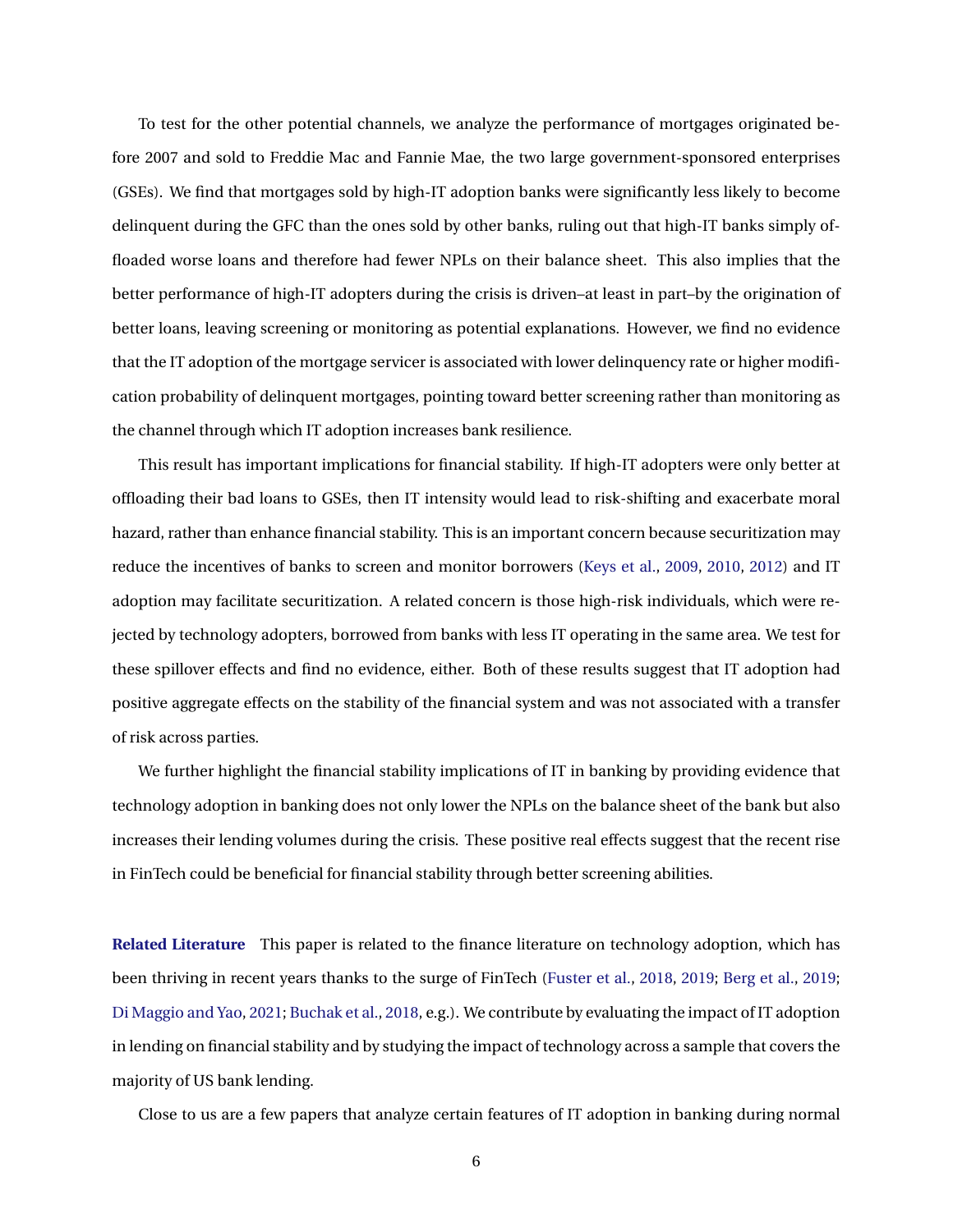<span id="page-7-1"></span>times [\(Hannan and McDowell,](#page-25-8) [1987;](#page-25-8) [Berger,](#page-24-8) [2003;](#page-24-8) [Bofondi and Lotti,](#page-24-9) [2006;](#page-24-9) [Hernández-Murillo et al.,](#page-25-9) [2010;](#page-25-9) [Bostandzic and Weiss,](#page-24-10) [2019;](#page-24-10) [D'Andrea and Limodio,](#page-25-13) [2019;](#page-25-13) [He et al.,](#page-25-14) [2021\)](#page-25-14). We contribute by focusing on the effect of overall IT adoption across banks on their performance when a system-wide shock hits. More recently, a few studies have followed our approach to study the role of IT during the COVID-19 pandemic and found that banks adopting IT more intensely performed better even in a crisis of nonfinancial nature [\(Branzoli et al.,](#page-24-11) [2021;](#page-24-11) [Kwan et al.,](#page-26-9) [2021;](#page-26-9) [Dadoukis et al.,](#page-25-15) [2021\)](#page-25-15) and that firms' IT fosters the resilience of the local labor markets [\(Pierri and Timmer,](#page-26-10) [2020\)](#page-26-10).

We also provide direct evidence that IT adoption ameliorates the screening of borrowers, consistent with the literature on information in lending which argues that advances in IT improve the processing of information by helping firms to gather, store, distribute, and analyze information [\(Liberti and Petersen,](#page-26-1) [2018;](#page-26-1) [Petersen and Rajan,](#page-26-11) [2002;](#page-26-11) [Degryse and Ongena,](#page-25-16) [2005;](#page-25-16) [Petersen and Rajan,](#page-26-12) [1994\)](#page-26-12).

The rest of the paper is structured as follows. In [section 2](#page-7-0) we describe the several databases used; in [section 3](#page-10-0) we present the main results on IT adoption and NPLs; in [section 4](#page-16-0) we provide evidence on the roots of IT adoption and propose an instrumental variable strategy; in [section 5](#page-20-0) we present additional results on mortgages performance to shed light on potential mechanisms; in [section 6](#page-23-0) we conclude.

# <span id="page-7-0"></span>**2 Data and Measurement**

**IT Adoption** The IT data comes from an establishment survey on personal computers per employee by CiTBDs Aberdeen (previously known as "Harte Hanks") for years 1999, 2003, 2004, 2006, and 2016. For the year 2016, we also have information on the IT budget and the usage of cloud computing of the establishment. The data also contains information about the type of establishment–i.e. whether it is the headquarter (HQ), a branch, or a back-end office–the number of employees in the establishment as well as the location. The correlation between the IT budget of the establishment and the number of computers as a share of employees is very strong for later years, e.g. 65% in 2016. There is also a positive correlation between PCs per Employee and the adoption of cloud computing. These correlations provide assurance that the number of personal computers per employee is a good measure of IT adoption, even more recently, but likely even more so in earlier years when other forms of IT adoption were less common. (As a further check, we use OECD data on businesses' use of technologies in different countries, size categories, and industries, and see a strong correlation between the use of PCs by employees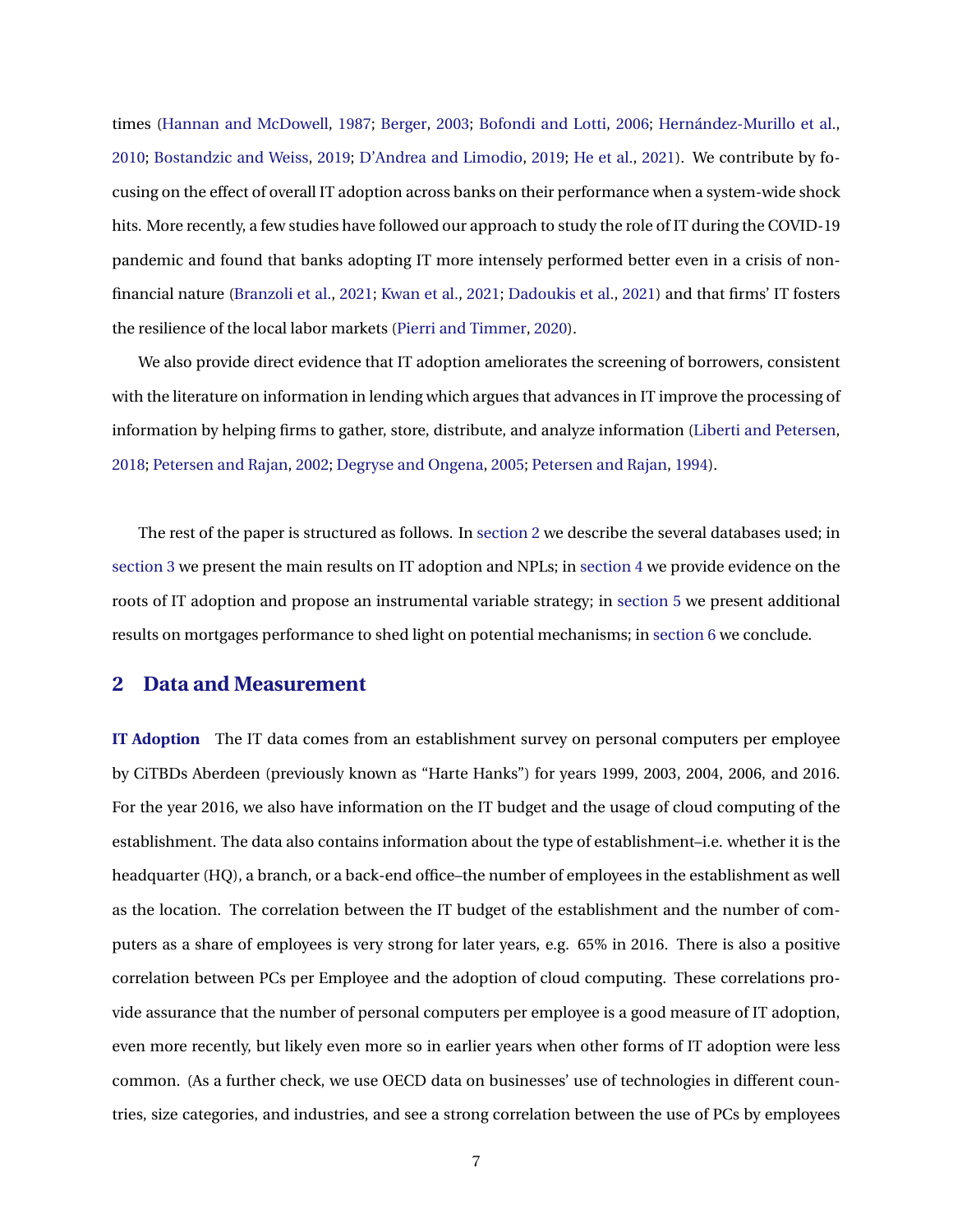and various other IT measures, such as the use of broadband connections, Big Data analytic, or Cloud Computing, as graphically illustrated by [Figure A1.](#page-27-0))

We focus only on establishments in the banking sector (based on SIC2 classification) and drop savings institutions and credit unions (based on SIC 3). After these cleaning steps, we end up with 143,607 establishment-year observations. We map bank branches from the Aberdeen dataset to the BHC data by using banks' names and the BHC structure.

Our measure of IT adoption is based on a regression of the share of personal computers on a bank fixed effect controlling for the geography of the establishment and other characteristics. By doing so we can control for several characteristics that may be correlated with the number of personal computers per employee of the bank but are not informative about whether the bank has been at the technological frontier. This approach follows [Beaudry et al.](#page-24-3) [\(2010\)](#page-24-3), who measure IT adoption on the region-level controlling for establishments' industry and size. We estimate the following regression for the years 1999, 2003, 2004, and 2006:

<span id="page-8-0"></span>
$$
PCs/Emp_{i,t} = \widetilde{IT_b} + \theta_{type} + \theta_c + \theta_t + \gamma \cdot Emp + \epsilon_{i,t}
$$
 (1)

where *PC s*/*Empi*,*<sup>t</sup>* is the ratio of computers per employee in branch *i* survey wave *t* (capped at top 1%),  $\widetilde{IT_b}$  is a bank (i.e. BHC) fixed effect,  $\theta_{type}$  is a establishment-type (HQ, standalone, branch) fixed effects,  $\theta_c$  is a county fixed effect,  $\theta_t$  is a year fixed effect and  $Emp$  is the log number of employees in the establishment.

The R-squared of the regression is 42%. The main part of the explained variation is captured by the bank fixed effect (60%). The location of the establishment explains 27% of the variation, year fixed effect explains 11%, while number of employees' and establishment types have smaller explanatory power.

Our measure of IT adoption,  $IT<sub>b</sub>$  hereafter, is a standardized version of the bank fixed effect. It is obtained by dividing  $\widetilde{IT_b}$  by its standard deviation after subtracting its mean. This adjustment is done considering the summary statistics for the sample of banks that we are able to match with BHC data only. The bottom panel of [Figure A2](#page-28-0) plots the cross-sectional distribution of *I Tb*. For each BHC, we also constructs the IT adoption of other banks operating in the same location.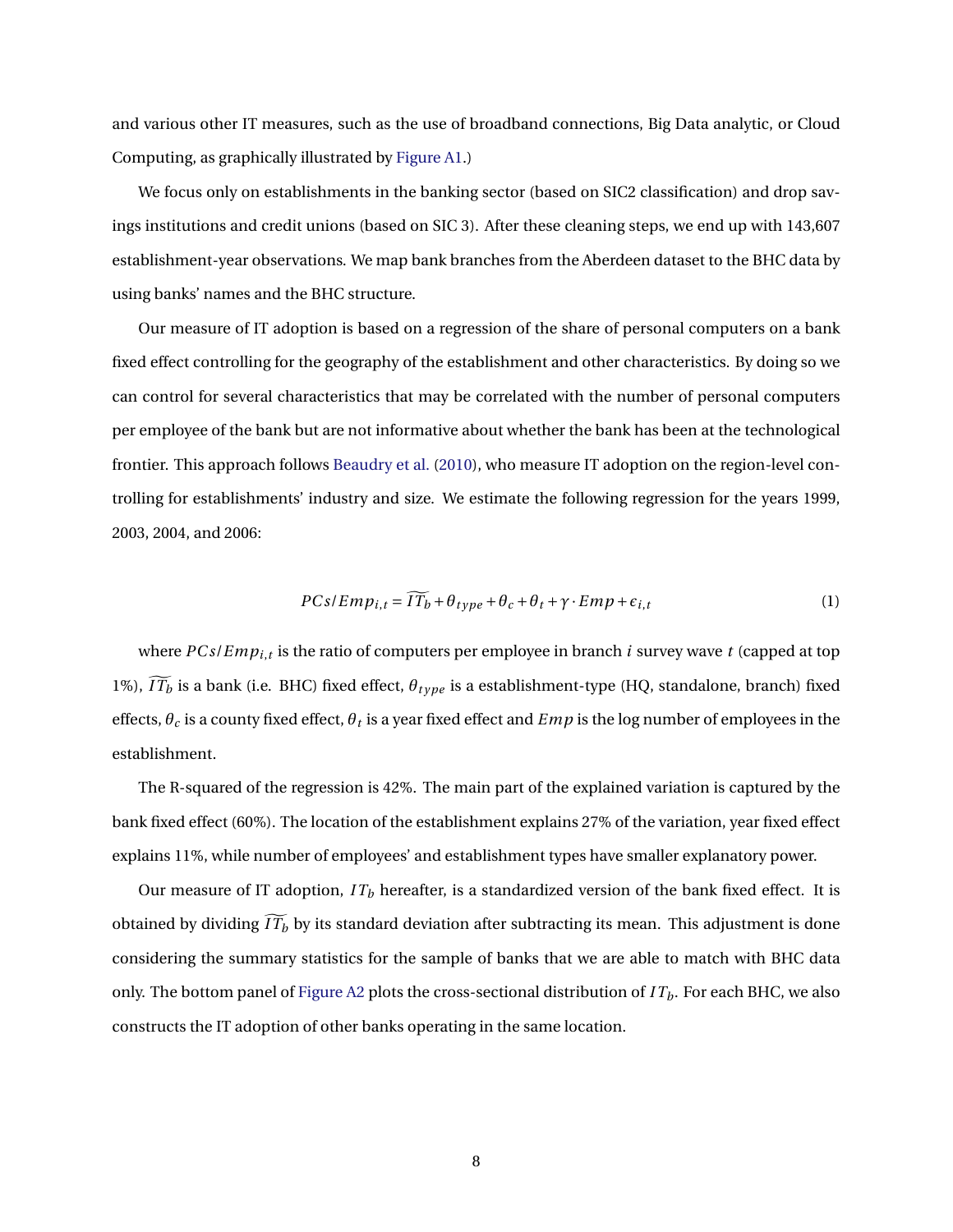**Regulatory Data on BHCs** We use bank balance sheet information from bank holding companies (BHCs) to assess the resilience of banks to the GFC. The data is collected by the Federal Reserve Bank of Chicago. We use the Financial Institution Reports which provides consolidated balance sheet information and income statements for domestic BHCs.

Our main dependent variable is the amount of NPLs scaled by total assets.<sup>[2](#page-9-0)</sup> We check the robustness of the main results of the paper to other definitions of NPLs (e.g. including loans with shorter delinquency periods) and alternative scaling choices (e.g. the use of loans as denominator), see section  $3.3$  $3.3$ [Figure A2](#page-28-0) shows the distribution of the average NPLs ratio between 2007 and 2010 across banks. Most banks have an NPL ratio of around 1% in the crisis period, but there is a long right tail in the distribution. For some banks almost 5% of their balance sheet consists of NPLs.

In addition to NPLs we construct the following variables as bank-level controls. The share of loans over total assets (*Loans*), the log of assets (in thousands of US Dollars) (*Si ze*), equity over assets (*C api t al*), wholesale funding over assets (*W holesale*), the return on assets (*ROA*), and the average log wage paid to employees (in thousands of US Dollars) (*LogWage*). All variables are averaged between the years 2001 and 2006. We winsorize all bank-level ratio at top 2.5 percent before taking averages, but results are robust to different treatment of outliers.

Our sample is composed of BHC which we can merge by name with the IT Aberdeen data and such that all the controls variable described above are non-missing. The sample covers about 80% of all pre-GCF bank lending, and even more fore C&I and Residential Real Estate loans (see [Figure A3\)](#page-29-0). We also match 77 out of the 100 largest BHC in terms of 2006 loans.

**Biographies of Executives** We obtain data on the biography of executives from S&P Global Market Intelligence. We have information on the Chief Executive Officer, the Chief Financial Officer, the Chief Operating Officer, and the President of the bank. We focus on the executives that have been hired before the GFC. We search the biography for the following words to characterize whether an executive is tech-prone: technology, engineering, math, computer, machine, system, analytic, technique, method,

<span id="page-9-0"></span> $2$ Our baseline NPLs are defined following [Hirtle et al.](#page-25-17) [\(2018\)](#page-25-17): Total loans, leasing financing receivables and debt securities and other assets - past due 90 days or more and still accruing (bhck5525) + Total loans, leasing financing receivables and debt securities and other assets - nonaccrual (bhck5526) - Debt securities and other assets - past due 90 days or more and still accruing (bhck3506) - Debt securities and other assets - nonaccrual (bhck3507).

<span id="page-9-1"></span> $3$ We rely on assets as a scaling variable for NPLs (rather than loans) since lending is endogenous to IT adoption and NPLs during the crisis, as we document in [subsection 3.4.](#page-15-0) Moreover, assets are commonly used to normalize the bank-level variables. The main raw patterns and results are robust to using loans instead of assets to normalize NPLs.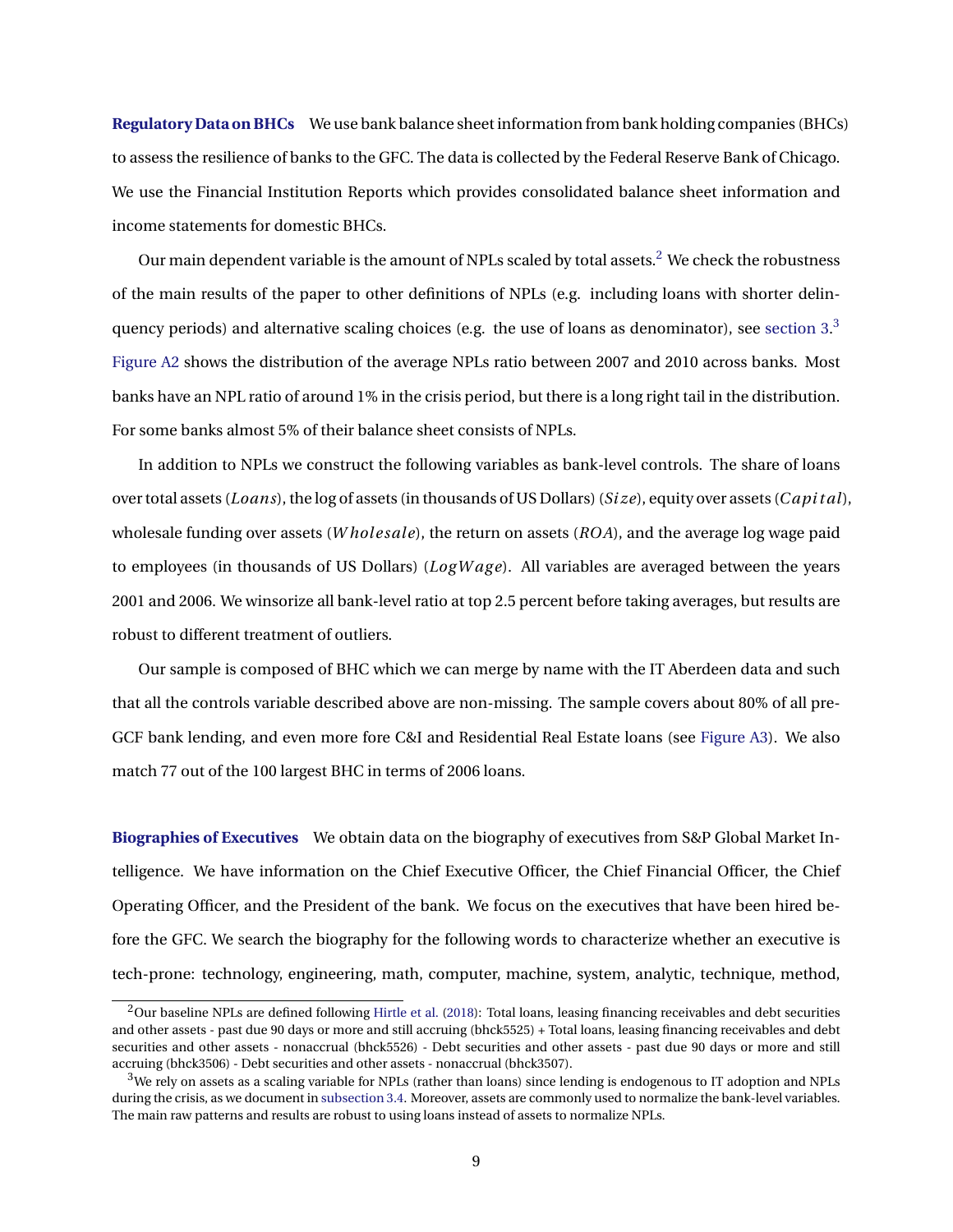process, stem, efficiency, efficient, software, hardware, data, informatic. We count the number of occurrences of these words for each executive in the biography and scale the number by the total number of words in the biography. For each bank, we take the average across executives to construct a bank-level measure of the IT intensity of their executives. In addition to the biography, we also use data on the total compensation of the executives from the Standard & Poor's Executive Compensation database.

**House Price, Land-Grant, and County-level Data** We compute BHCs' exposure to the downturn in house prices, *HP E xposur e*. We obtain county-level home value index from Zillow. For each county we construct the (opposite of ) percentage change in house prices from 2007 Q4 to 2012Q3. For each BHC we compute the weighted average decrease in house price where the weights are the local footprint of the BHC across counties, as measured by deposits in the FDIC dataset. $4$ 

We obtain the list of all the 70 land-grant colleges (and universities) established in the US states during the nineteenth century (1862 and 1890) from the website of the US Department of Agriculture. We obtain data on enrolment by major and test scores from IPEDS (Integrated Postsecondary Education Data System) survey for 1996 and 2018 for several higher education institutions. We obtain county-level demographic characteristics from the 2000 US Census and from the American Community Survey from 2001 to 2006. We obtain information on employment by industry in each county from the Quarterly Workforce Indicators (we set these variables equal to national average for counties outside the dataset, e.g. in Puerto Rico). County-level variables are averaged between 2000 and 2006.

**GSE Data** As [Hurst et al.](#page-25-18) [\(2016\)](#page-25-18) we pool data from Freddie Mac's Single Family Loan-Level Dataset and Fannie Mae's Single Family Loan Performance Dataset. These loan-level datasets covers the performance on mortgages that the two GSEs bought starting in 1999. The data includes higher-quality loans which had to conform to agency guidelines [\(Adelino et al.,](#page-23-1) [2016\)](#page-23-1).

# <span id="page-10-0"></span>**3 IT adoption, NPLs, and Lending**

In this section, we investigate the relationship between banks' IT adoption before the GFC and their NPLs during and outside the crisis. As a preview, [Figure 1](#page-27-0) shows the evolution of the ratio of NPLs to assets

<span id="page-10-1"></span> $4$ We take the average deposits across the pre-crisis years. For three BHC, which we do not merge to the FDIC dataset, we use instead the IT establishment data to compute the local footprint.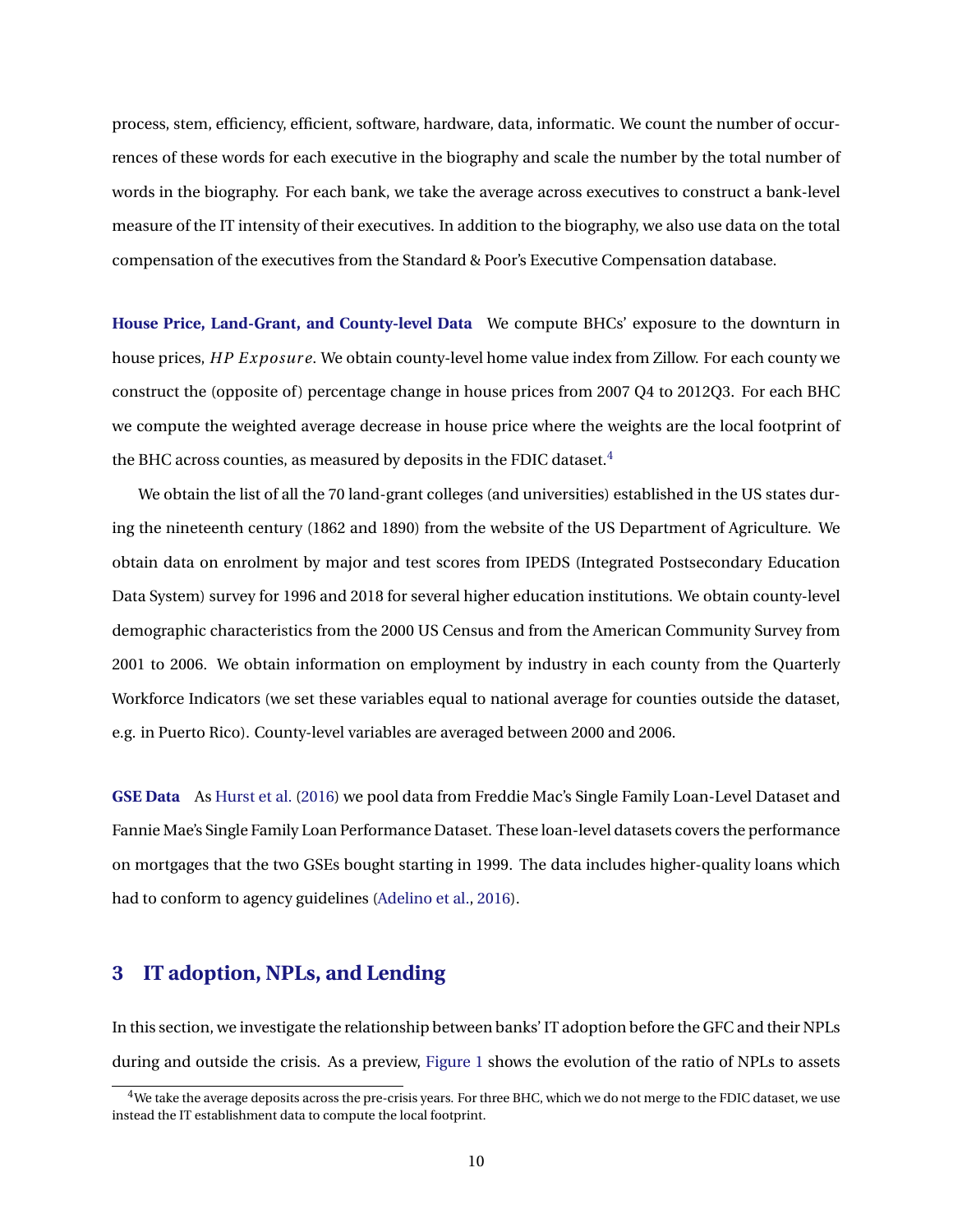from 1996 to 2014 for banks in the bottom and top quartile of the IT adoption distribution. This raw data shows that the two series are virtually indistinguishable until 2007. However, in 2008 –as NPLs start to surge– the two lines diverge. The growth in NPLs is considerably more pronounced for banks with low IT adoption. The NPLs peak in 2010 and the two series start converging again from 2011.<sup>[5](#page-11-0)</sup>

# <span id="page-11-2"></span>**3.1 Panel**

In our sample, the sharp rise of NPLs over assets occurred in the years from 2007 to 2010. Therefore, we define these years as the "crisis" period. To investigate whether banks with different levels of IT adoption experienced different levels of NPLs during this period, we rely on the following panel equation:

<span id="page-11-3"></span><span id="page-11-1"></span>
$$
NPL_{b,t} = \alpha_b + \delta_t + \beta IT_b \cdot crisis_t + (X_b \cdot crisis_t)' \gamma + \epsilon_{b,t}
$$
 (2)

where *NPLb*,*<sup>t</sup>* is the share of non-performing loans relative to assets for bank (BHC) *b* in year *t*. *IT<sub>b</sub>* is our bank-level measure of IT adoption before the crisis as defined in [section 2,](#page-7-0)  $\alpha_b$  and  $\delta_t$  are bank and year fixed effects, respectively. The former capture bank time-invariant heterogeneity while the latter capture time-varying aggregate shocks, such as business cycle fluctuations. *X<sup>b</sup>* is a vector of banklevel variables (pre-crisis averages) that may be associated with NPLs during the crisis, as described in [section 2.](#page-7-0) We include observations for years between 2001 and 2014 and keep only observation for which we have all the variables in *Xb*. We are left with 4,608 observations on 337 banks.

[Table 1](#page-31-0) presents the results from estimating different versions of [Equation 2](#page-11-1) via OLS, together with standard error double-clustered at the bank and year level. We first present a less saturated version of the above equation. Column (1) shows the result of [Table 1](#page-31-0) without the inclusion of bank fixed and year fixed effects as well as without controls. The base effect of technology adoption on non-performing loans is negative but small and not statistically significant. We do not find that IT adoption significantly affects non-performing loans during normal times. However, the interaction between the crisis dummy and IT adoption is negative and statistically significant. In the time of the crisis banks that adopted more IT before the crisis had a significantly lower share of non-performing loans than banks with less IT adoption. This result is robust to the inclusion of bank and year fixed effects and various controls. In

<span id="page-11-0"></span> $5$ The dynamics of NPLs for a bank with intermediate adoption lies between the low- and high- adopters in most years, see [Figure A4.](#page-30-0) To check that this pattern is mainly driven by the numerator of the series (NPLs) rather than the denominator (Assets), we fix the value of assets to the bank-specific pre-crisis average and plot the adjusted ratio in [Figure A5,](#page-40-0) finding a very similar pattern.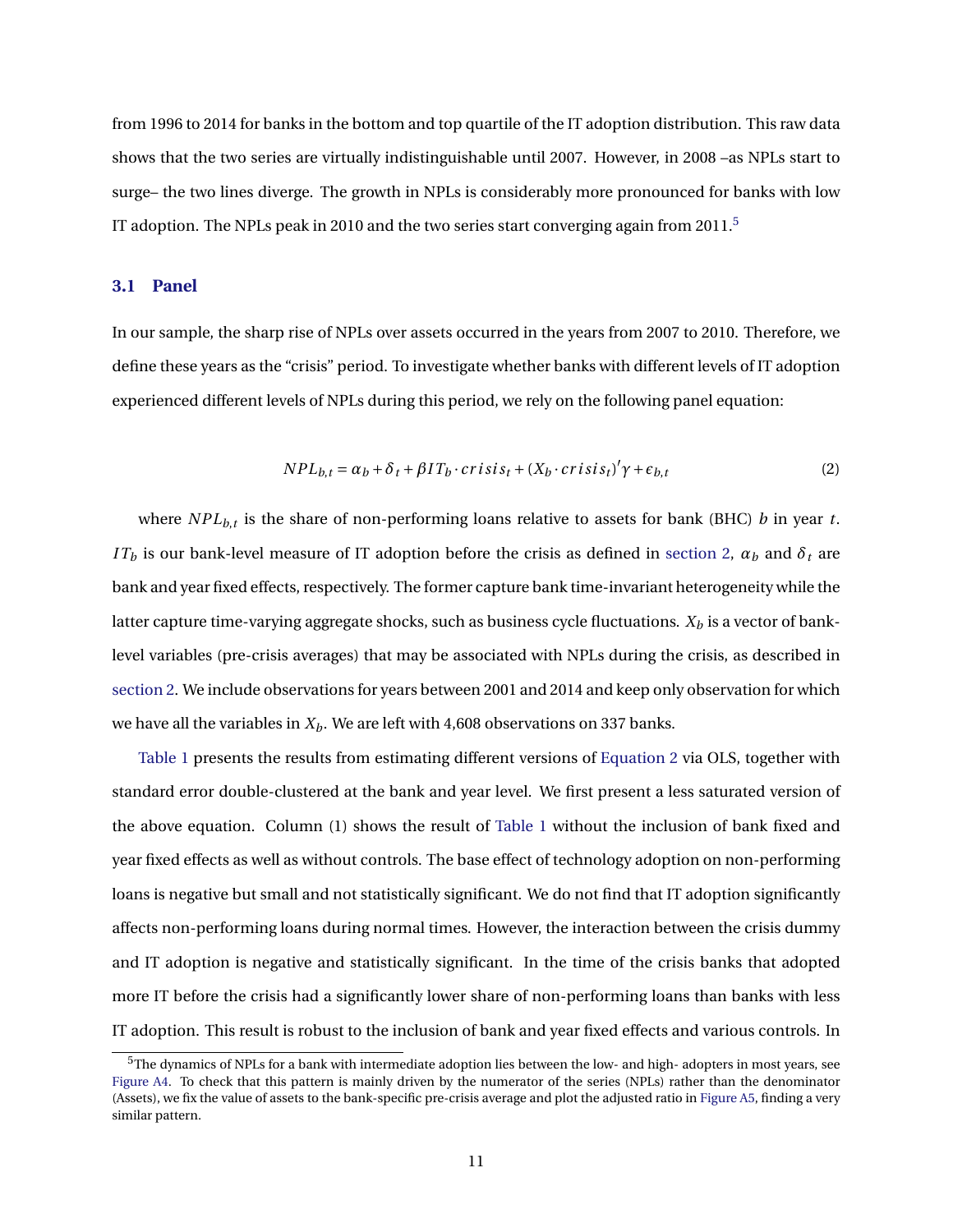addition, the coefficient is stable across specifications, suggesting a low correlation between the controls included and the measure of IT adoption. A one standard deviation higher IT adoption is associated with a between 13 and 17 basis points lower NPL share increase during the crisis. The average share of NPLs was 1.5 percent in the crisis period, while its standard deviation was 1.13. Therefore, a one standard deviation higher IT adoption led to a reduction in NPLs between 9 and 11% with respect to the mean and between 12 and 15% with respect to the cross-sectional standard deviation. Moreover, the increase between the pre-crisis average and the crisis NPL share is 1.05 percentage points. Therefore, if we ignore potential heterogeneity in the effect of IT adoption, spillover between banks (which we test for, see below), and general equilibrium effects, we find that a one standard deviation uniform increase in IT adoption across all banks would have diminished the surge in NPLs between 12 and 16%.

Columns (5) introduces additional controls to the baseline specification with only bank and year fixed effects, leaving our results unchanged. For brevity, we only display the IT of local competitors as a control variable to shed light on whether there are negative spillover effects of IT adoption on other banks. Individuals who want to borrow but are rejected by a high-IT bank could apply for a loan at a low-IT bank in the same area. If the low-IT bank does not identify the borrower as risky, the bank may grant a loan, which defaults during the crisis and leads to an increase in NPLs for this bank. If this mechanism is at work, we would still find a significant difference between high- and low-IT banks in terms of their NPLs during the crisis, but the aggregate increase in NPLs would be the same if all banks adopted more IT with ambiguous implications for financial stability. However, the interaction shows that banks, which are based in areas where their competitors adopted more IT, did not suffer a stronger increase in their NPLs relative to other banks. This evidence suggests that IT adoption does not have negative spillover effects on local competitors. Finally, a battery of robustness tests are reported in [Table A1,](#page-31-0) confirming our results.<sup>[6](#page-12-0)</sup>

Next, we allow the impact of pre-crisis IT adoption on NPLs to vary each year between 1996 and 2014 by year by estimating the following equation:

<span id="page-12-1"></span>
$$
NPL_{b,t} = \alpha_b + \delta_t + \sum_{\tau \neq 2006} \beta_{\tau} \cdot IT_b \cdot 1[t = \tau] + \epsilon_{b,t}
$$
\n<sup>(3)</sup>

<span id="page-12-0"></span> $6$ For instance, in a robustness exercise we use a BHC-level bootstrap procedure to re-estimate the standard errors, finding very similar t-statistics as those in [Table 1](#page-31-0) (see column 10 of [Table A1\)](#page-31-0). Because this procedure re-estimates the IT measure for each of the bootstrap samples, it addresses the concern that our standard errors suffer from a "generated regressor" problem.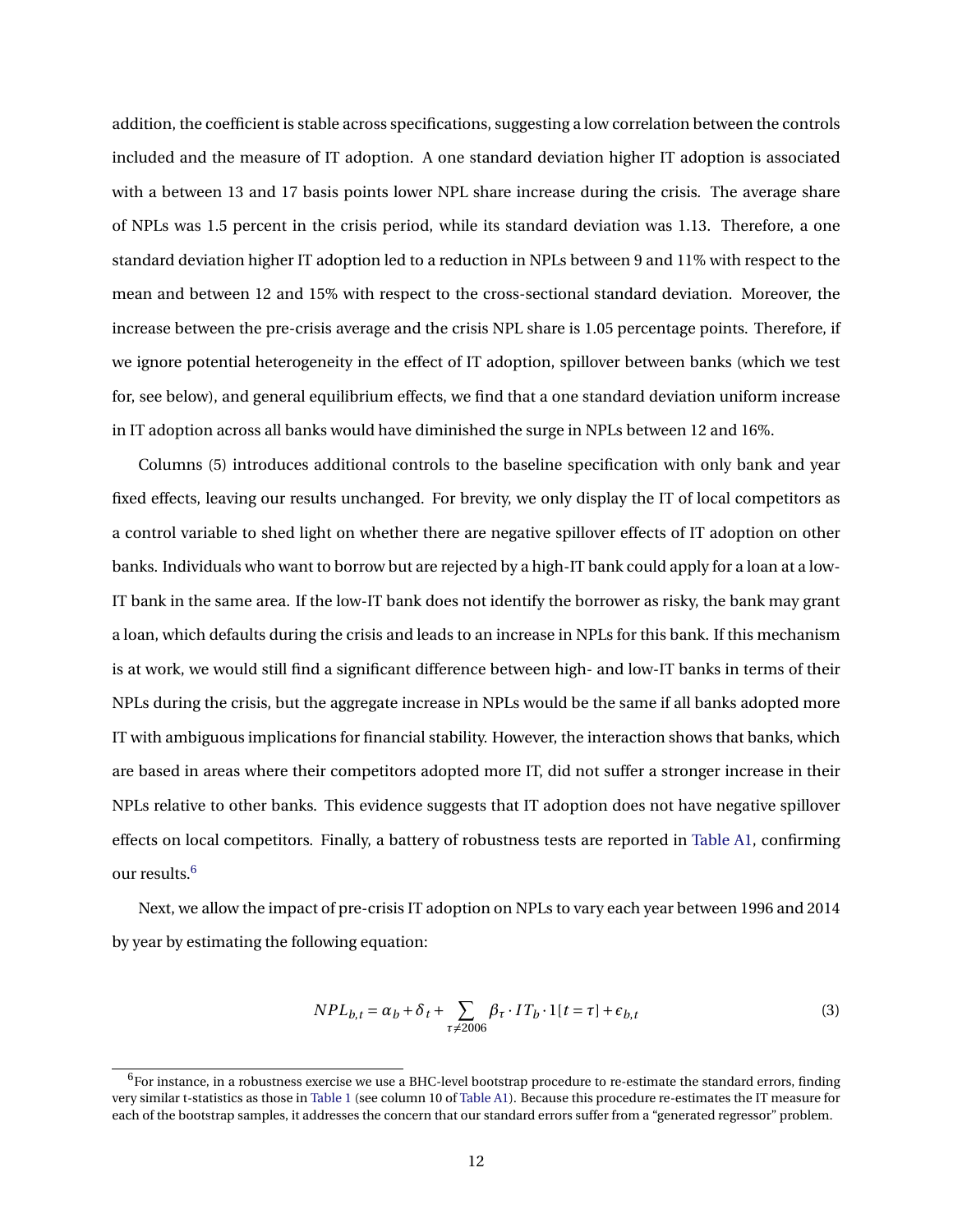The coefficient of 2006 is normalized to zero. Results are illustrated in [Figure 2.](#page-28-0) The effect of IT adoption on NPLs is insignificant in the pre-crisis period between 1996 and 2007, except for a small negative effect which is statistically significant at the 5% level in 2002, likely due to the early 2000 recession. As shown in [Table 1](#page-31-0) banks which adopted more IT before the crisis had significantly lower NPLs than their counterparts in the crisis. In particular, between 2007 until 2010 the effect is negative and statistically significant at the 5% level, and in 2009 and 2010 the effect is even statistically significant at the 1% level. The coefficient reaches its maximum in 2010 with -0.3. In other words, a one standard deviation higher IT adoption was associated with 30 basis points lower NPLs in 2010. The impact is still negative in 2011 and 2012 although not statistically significant anymore. We detect no impact in the two latest years of the sample, 2013 and 2014.

#### <span id="page-13-2"></span>**3.2 Cross-sectional analysis**

In this section, we analyze the relationship between bank-level IT adoption and various other bank characteristics in the cross-section.

We apply OLS to the following equation:

<span id="page-13-1"></span>
$$
Y_b = \alpha + \beta \cdot IT_b + \epsilon_b \tag{4}
$$

where  $Y_b$  is either the share of NPLs over assets in the crisis period or one of the control variables in the set  $X_b$  described above and the independent variable is the pre-crisis IT adoption. Collapsing the data in this avoids the underestimation of standard errors that can arise when estimating a diff-in-diff specification using panel data [\(Bertrand et al.,](#page-24-12) [2004\)](#page-24-12).

[Table 2](#page-32-0) presents the results. Consistently with the panel [\(Table 1](#page-31-0) and [Figure 2\)](#page-28-0) technology adoption is strongly negatively correlated with NPLs in the crisis period (column 1) with an R-squared of 2.6%. The magnitude of the coefficient (18 basis points) is slightly higher but similar to the one estimated in the panel regressions.

Columns (2)-(8) test whether IT adoption on the bank level is correlated with other bank-level variables– described in [section 2–](#page-7-0)that could be important in driving NPLs in the post-crisis period. We find that IT adoption is not significantly related to any of these characteristics.<sup>[7](#page-13-0)</sup> Moreover, the R-squared of column

<span id="page-13-0"></span> $7$ We compute additional variables, such as the share or residential or personal loans over the total amount of loans, and find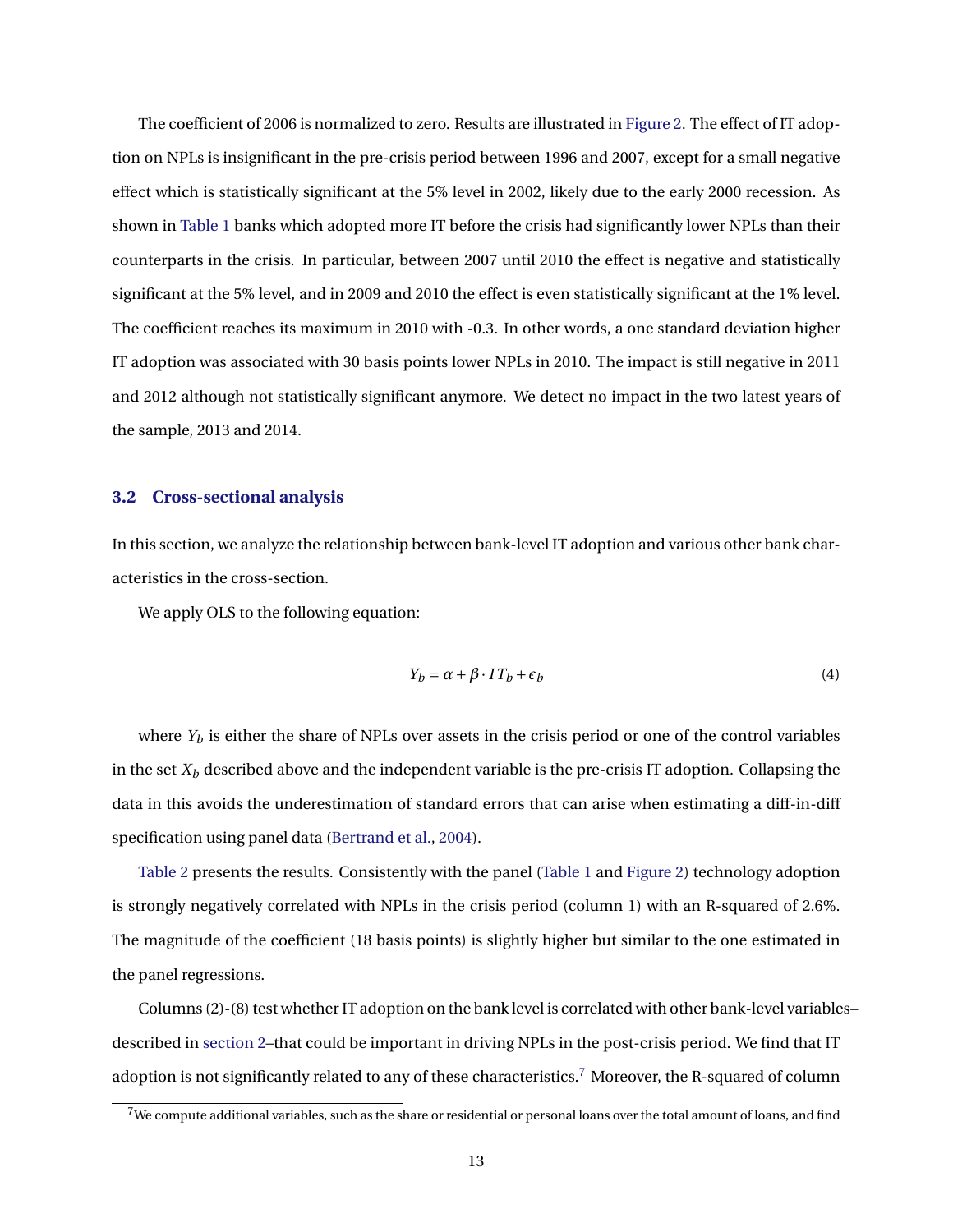(1) is much larger (at least 4 times) than the ones of columns (2)-(8). We, therefore, conclude that IT adoption is not correlated with any important bank-level characteristics that could predict their exposure to the GFC. This result is a comforting "balancing" test since it suggests IT is unlikely to be correlated to other unobservable characteristics that would also make them more exposed to the financial shocks and related recession.

The (counterintuitive) lack of correlation between IT adoption and pre-crisis ROA is in line with previous literature which documents weak productivity gains from IT in banking in normal times [\(Beccalli,](#page-24-13) [2007\)](#page-24-13), and a negative or null correlation between profitability and adoption of ATM or online banking [\(Hannan and McDowell,](#page-25-19) [1984;](#page-25-19) [Hernández-Murillo et al.,](#page-25-9) [2010\)](#page-25-9). We do not find evidence that bank size is a determinant of branch-level IT adoption. [Kovner et al.](#page-26-13) [\(2014\)](#page-26-13) document sizeable economies of scale (also) for IT expenditure. This may be due to the fact that larger buyers can bargain for lower prices. Our measure, however, captures IT equipment, not IT expenditure. While expenditures have the advantage to convey, through prices, some information on the quality (and novelty) of IT purchases, looking only at the quantity of PCs avoids the bias that may be caused by the heterogeneous purchasing power related to bank size. Other studies found that the timing of the adoption of a specific technology is usually faster for larger banks [\(Hannan and McDowell,](#page-25-19) [1984;](#page-25-19) [Hernández-Murillo et al.,](#page-25-9) [2010\)](#page-25-9). Those studies, however, focus on very coarse adoption variables (have any ATM or not, have a website or not) and are therefore prone to reward larger banks; our IT variable, instead, aims to capture how widespread is the general use of computational systems within a bank branches network by measuring the availability of equipment *per employee*.

It must also be noticed that our measure of IT adoption is purged by local variation (and branch characteristics) to eliminate potential confounding factors clustered at the local level and do not compare banks operating in very different parts of the country (our main results are robust not to perform such adjustments, see [Table A1\)](#page-31-0). Thus, the lack of correlation with other characteristics does not necessarily imply a lack of correlation with the row proxies of IT adoption.

In column (10) we include all the bank characteristics as controls in a regression of post-crisis NPLs on IT adoption. We find a very small change in the coefficient of IT adoption, despite the seven-fold increase in R-square. This suggests that the equation of column (1) does not suffer from an omitted

no correlation of these variables with IT adoption either. Additionally, in [section 5](#page-20-0) we present direct evidence that the impact of IT on NPLs is not driven by the location of lending activities.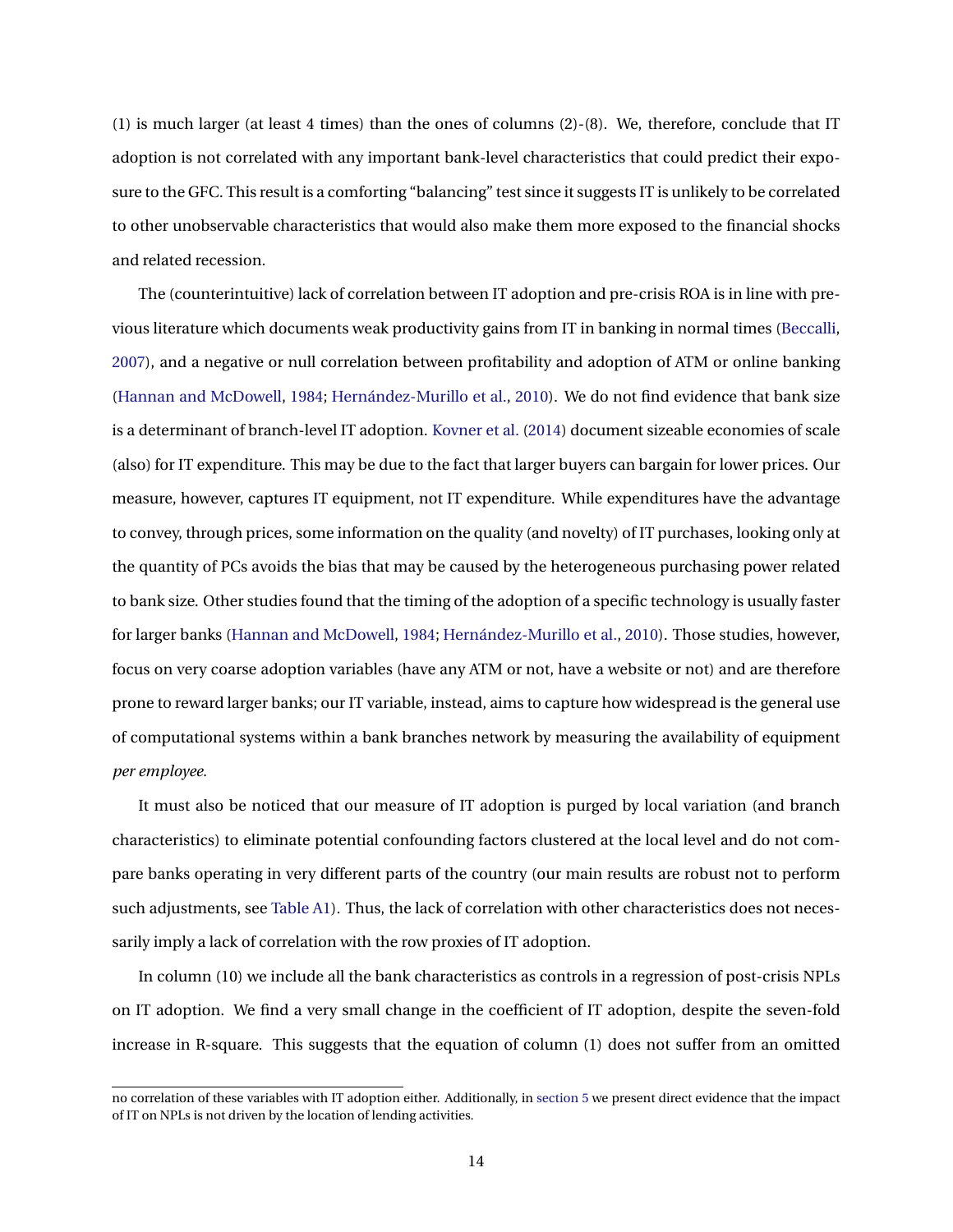variable bias and points towards a causal relationship between IT adoption and NPLs [\(Altonji et al.,](#page-24-5) [2005;](#page-24-5) [Oster,](#page-26-6) [2019\)](#page-26-6), which we also test formally following [Oster](#page-26-6) [\(2019\)](#page-26-6) and find that our results are robust to the presence of unobservable variables. $^8$  $^8$  column (9), instead, shows a positive correlation between a BHC's IT adoption and IT of local competitors.

## **3.3 Loan Categories**

Which loan categories are responsible for the lower NPLs during the crisis? For most of BHC in our sample, we can compute NPLs across three different loan categories: residential real estate, commercial real estate, and C&I lending. As reported by [Table 3,](#page-32-1) high IT adoption banks reported lower NPLs on their balance sheet in all three categories. The results hold whether we normalize the NPLs by the loans in the same category or by the total assets.

These findings suggest that the lower NPLs for high IT adoption banks [\(Table 2\)](#page-32-0) are not driven by the fact that IT changed banks business model and induces them to focus less on lending categories that were more impacted by the crisis, such as commercial real estate. These results also highlight that IT has played an important role not only for banks lending to households but also for corporate credit [\(Petersen](#page-26-11) [and Rajan,](#page-26-11) [2002;](#page-26-11) [Ahnert et al.,](#page-23-2) [2021;](#page-23-2) [He et al.,](#page-25-14) [2021\)](#page-25-14).

## <span id="page-15-0"></span>**3.4 Bank Lending**

High levels of NPLs weigh on banks' profitability and can constrain their lending, depressing real economic activity. As IT adoption improves banks' resilience, it may also shield their ability to provide credit to customers during (and right after) financial turmoil.

[Figure 4](#page-30-0) reports the share of total loans (normalized by pre-GFC assets) for banks in the high- and low- IT adoption groups from 2001 to 2014. The two series are indistinguishable up to 2006, consistent with IT not being a very important factor in the pre-crisis period. From 2007 on, the amount of loans provided by low-IT adopters is remarkably lower than the one provided by the more IT-intense counterparts. The two series start converging in 2012 but the difference is still present in 2014. These patterns,

<span id="page-15-1"></span><sup>&</sup>lt;sup>8</sup> In fact, [Oster](#page-26-6) [\(2019\)](#page-26-6) provides formal statistical procedures to assess the stability of OLS coefficients to the inclusion of relevant control and test for the potential bias arising from the presence of other unobservable variables. Following [Oster](#page-26-6) [\(2019\)](#page-26-6) jargon, we set the "hypothetical R-square" to 1, which is the most conservative choice. We find a relative degree of selection above 1, indicating that, under the assumption of "proportional selection of observables and unobservables" [\(Altonji](#page-24-5) [et al.,](#page-24-5) [2005;](#page-24-5) [Oster,](#page-26-6) [2019\)](#page-26-6), the impact of IT adoption on NPLs cannot be non-negative. That is, the values of the OLS coefficient compatible with additional unobservable covariates are all below zero.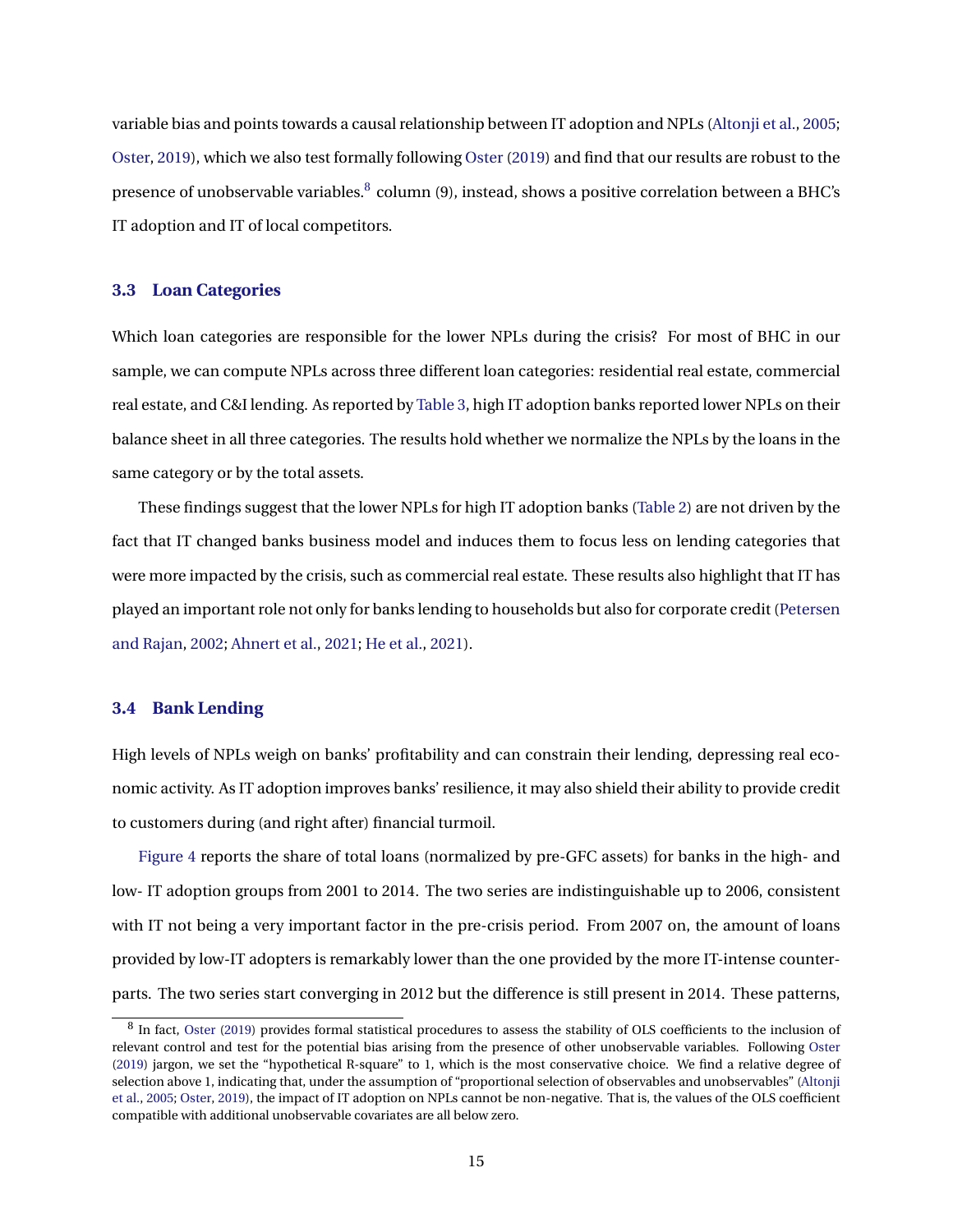which are confirmed by regression analysis (see [Table A2\)](#page-32-0), indicate that heterogeneity in IT adoption, arguably through the impact on NPLs documented in [section 3,](#page-10-0) helped banks providing credit during (and after) the GFC. This suggests IT in banking can have an impact on the real economy.

# <span id="page-16-0"></span>**4 The Roots of IT Adoption**

Why do some banks adopt less IT than others despite its beneficial effects?

Economists have documented that frictions of different nature–such as lack of information or agency frictions [\(Bloom et al.,](#page-24-14) [2013;](#page-24-14) [Atkin et al.,](#page-24-15) [2017\)](#page-24-15)–can prevent or slow down firms' adoption of beneficial practices and technologies. In this section, we study two factors that could help overcome these frictions and foster banks' IT adoption: the background and personal inclination of a BHC top executives and the closeness of its headquarters to the land-grant colleges established in the nineteenth century across the United States. The focus on the bank's top executives and headquarter location is based on the descriptive patterns documented in [section 2:](#page-7-0) the explained variation in technology adoption at the branch-level is driven by BHC characteristics (60%) relative to geographic characteristics (27%).

#### <span id="page-16-1"></span>**4.1 Executives' Background**

The characteristics and background of top executives impact firms' outcomes [\(Benmelech and Fryd](#page-24-7)[man,](#page-24-7) [2015;](#page-24-7) [Bertrand and Schoar,](#page-24-16) [2003\)](#page-24-16). We consequently conjecture that top executives with a more tech-prone background and orientation may promote a higher degree of IT adoption in the banks they lead. To capture the tech orientation of the top executives (CEOs, CFOs, COOs, and Presidents) hired before 2007, search for tech-related keywords in their biographies (see [section 2\)](#page-7-0). We extract several other characteristics from the biographies, such as whether they obtained a post-graduate degree (Ph.D. or Master's), how long they have been in their current position (tenure), their age, their gender, and whether they have an educational background in management or business administration (e.g. completed an MBA). Lastly, we obtain data on their total compensation from the Standard & Poor's Executive Compensation database. We then average these variables for each bank group and match regulatory data, executive biographies, and salaries for 156 BHC.

To test our conjecture, we then estimate the following cross-sectional regression model: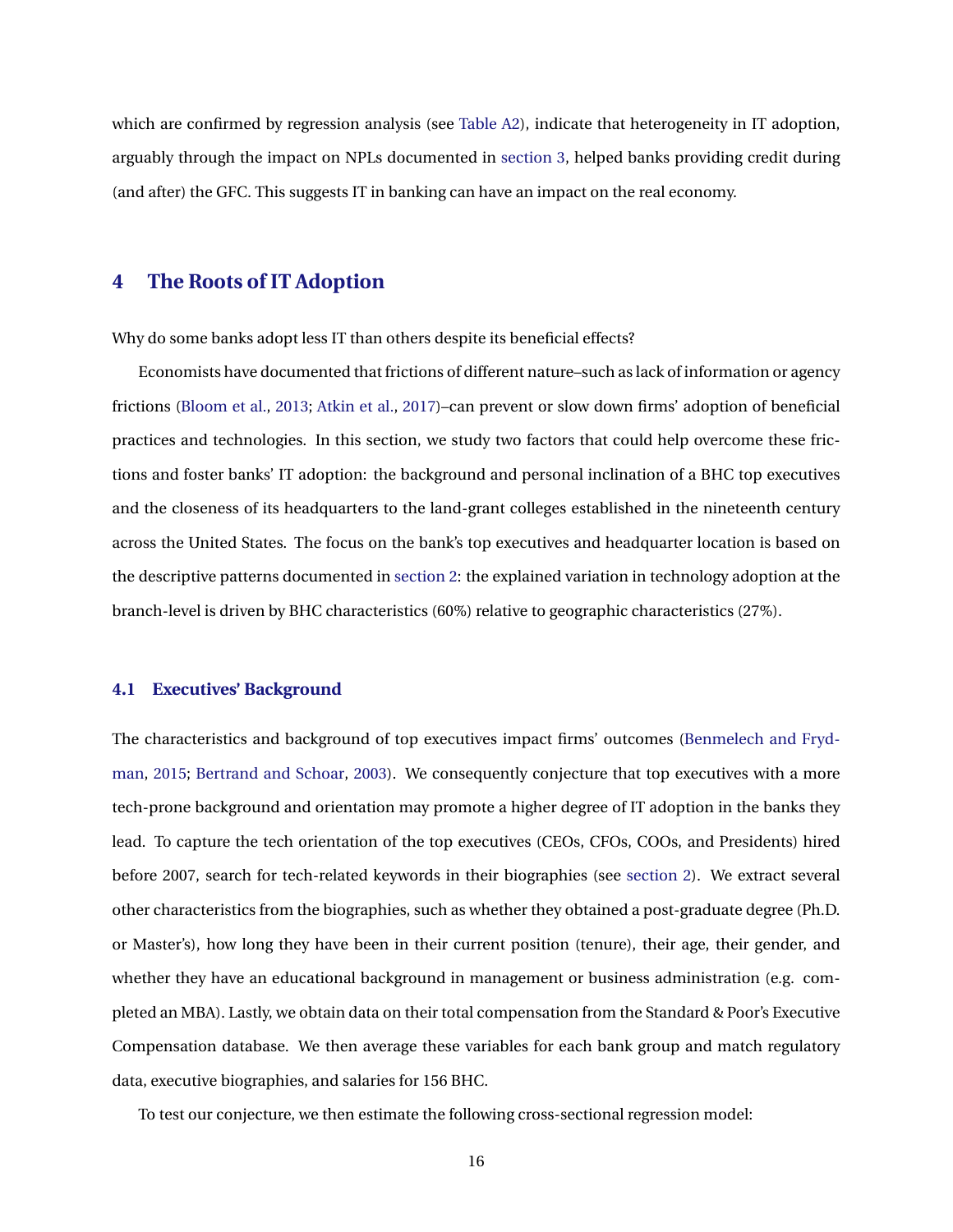$$
Y_b = \alpha + \beta E \, x \, \text{ec} \, I \, T_b + X_b' \gamma + \epsilon_b \tag{5}
$$

where *b* is a bank in our sample,  $ExecIT_b$  is the "tech-orientation" of *b*'s executives, and the dependent variable *Y<sup>b</sup>* is either the level of NPLs over assets during the crisis period or the pre-crisis IT adoption. Results are presented in [Table 4.](#page-33-0) Column (1) shows a positive association between the tech orientation of the executives and our baseline IT measures. Column (2) shows that banks led by more tech-oriented executives experienced lower NPLs during the crisis. Column (3) shows that banks with higher-paid managers have also lower NPLs during the crisis, indicating that executives with more human capital performed better during the crisis. The impact of "tech-orientation" may thus be due to–for instance–better management practices unrelated to IT itself. In column (4) we add both variables to the regression and find that–once we control for tech-orientation–the impact of compensation is not statistically significant anymore and instead dominated by the tech-savviness of the executives: it is specifically the tech-orientation, and not general quality or skills, that matters for bank performance during the crisis. In columns (5) and (6) we additionally control for other characteristics of the executives, leaving our coefficient of interest on the tech-orientation statistically significant (the bank controls of [Table 2](#page-32-0) are also added, but coefficients are left unreported). Interestingly, while most of the characteristics of the executives do not seem to play a role for the bank performance during the crisis, we find evidence that banks that had more women and younger leaders among the top executives experienced fewer NPLs. These findings are consistent with tech-savvy executives boosting the adoption of IT which, in turn, improves banks' performance during the crisis. The interpretation of tech-savviness as a root of IT adoption comes with the caveat that an alternative explanation is that banks more prone to IT are also more likely to hire/promote more tech-prone executives.

We also reestimate [Equation 3,](#page-12-1) which sheds light on the time-varying impact on IT adoption on NPLs, replacing our baseline IT measure with the tech orientation of the executives. [Figure 3](#page-29-0) shows strikingly similar results. Banks led by more tech-oriented executives experienced a significantly more limited increase in NPLs during–and right after–the GFC. The results are also similar in terms of economic magnitudes. While a one standard deviation higher IT adoption using our baseline measure is associated with 30 basis points lower NPLs during the peak of the crisis, a one standard deviation higher IT adoption in terms of the tech-savviness of the managers is associated with 21 basis points lower NPL ratio. A similar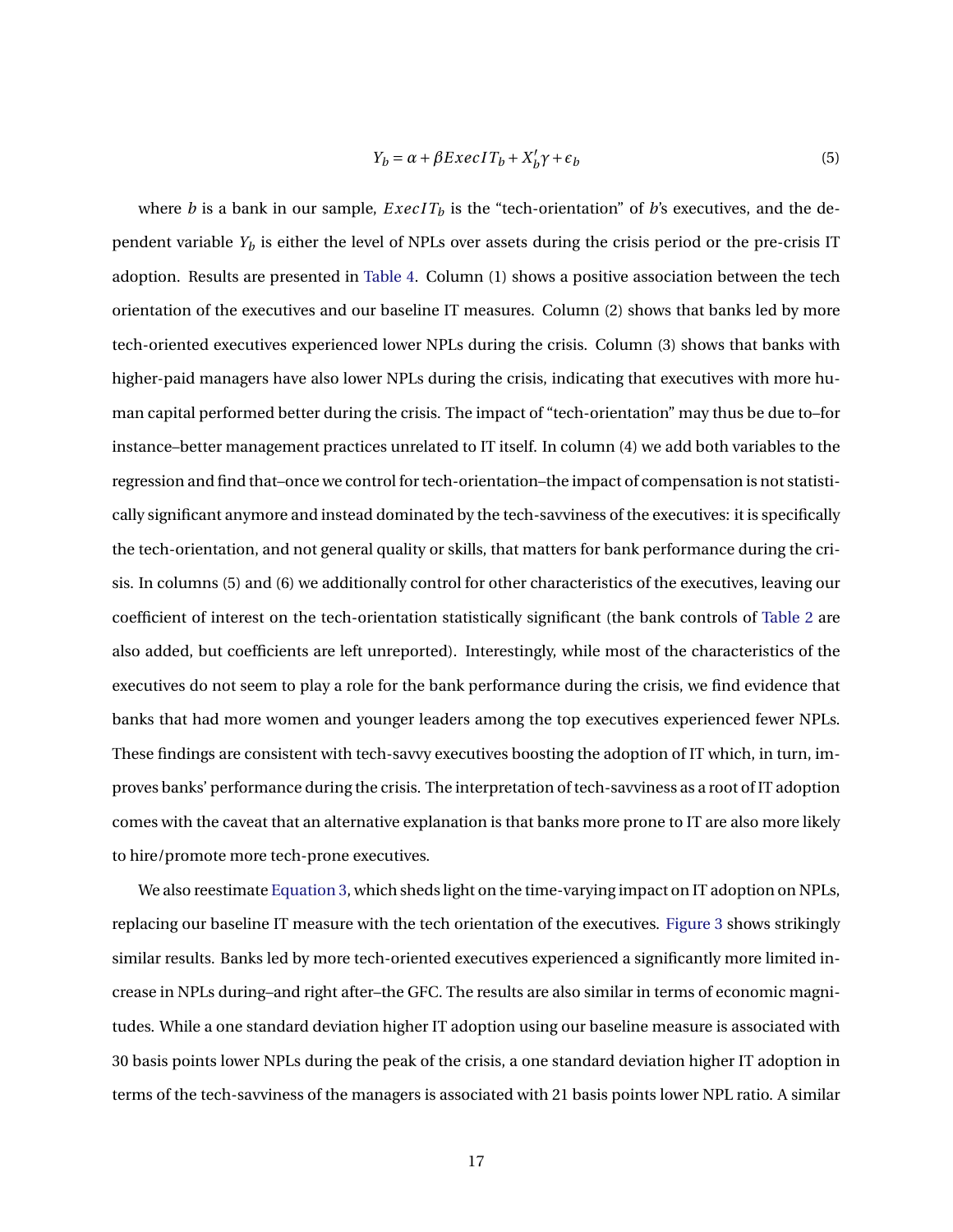pattern emerges from the raw data [\(Figure A6\)](#page-41-0).

# <span id="page-18-2"></span>**4.2 The Land-Grant Colleges**

In this section, we study a potentially exogenous shifter of technical knowledge and inclination of banks' headquarter decision-makers and other employees. The Morrill Act of 1862 endowed federal land to states to found universities. The focus was to teach science, agriculture, and other technical subjects, due to a nationwide demand for more technical skills. While some land-grant universities offer nowadays degrees in both arts and science, their focus remains on technical subjects. Indeed, in appendix [A1](#page-2-0) we show that students at land-grant colleges and universities are still much more likely to major in engineering and less likely to major in non-technical fields, such as education or business. We also find that SAT scores in math are higher for students of land-grant university students, but their writing scores are not.

The presence of land-grant universities has been used as an instrument for the supply of skilled labor in a metropolitan area [\(Moretti,](#page-26-14) [2004\)](#page-26-14) as their exact location is largely due to historical accidents.<sup>[9](#page-18-0)</sup> The location of many banks' headquarters is also related to their historical heritage and usually predates the IT revolution.<sup>[10](#page-18-1)</sup> For instance, Bank of America's headquarter location in Charlotte (North Carolina) was established in 1874 by the foundation of the "Commercial National Bank" [\(Blythe and Brockmann,](#page-24-17) [1961\)](#page-24-17). More generally, the presence of a BHC headquarter in a US county is uncorrelated with the presence of a land-grant college (see appendix [A1\)](#page-2-0), indicating land-grant location is plausibly exogenous with respect to the most important factors affecting the banking industry and headquarter choice.

Land-grant colleges and universities can impact the technical knowledge and inclination of decisionmakers–and thus their attitude towards more aggressive adoption of IT–in several ways. Directly, by increasing the likelihood of hiring workers that are more tech-inclined as graduates of these institutions are more likely to directly be part of the headquarter personnel. But also indirectly, through spillover of knowledge and ideas from the campuses.

As many socio-economic phenomena, including internal migration or knowledge and technology

<span id="page-18-0"></span> $9$ As an example, the choice of Ithaca over Syracuse for the establishment of Cornell University was due to the fact that one of the two founders was robbed while visiting Syracuse [\(Andrews,](#page-24-18) [2019\)](#page-24-18). Land-grant colleges are distributed evenly within a state and independent of Census regions, and not established in areas that were richer due to natural resources or other factors; workers in areas close to a land-grant college are shown to be similar in terms of racial and demographic characteristics and have very close Armed Forces Qualification Test scores for a given level of education [\(Moretti,](#page-26-14) [2004;](#page-26-14) [Shapiro,](#page-26-15) [2006\)](#page-26-15)

<span id="page-18-1"></span> $10$  For each BHC, we take the headquarter county from regulatory filings in 1995 or earliest available year.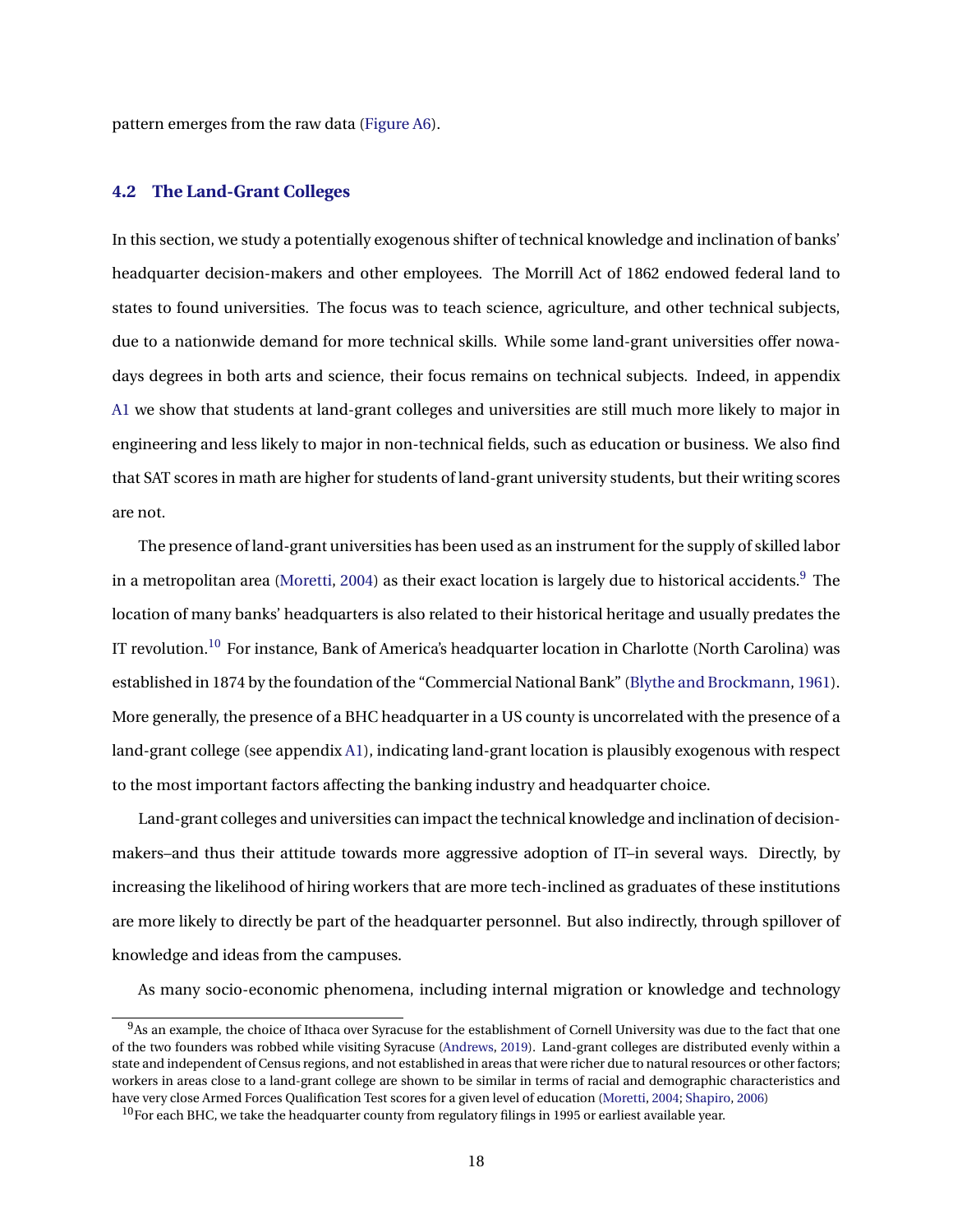diffusion, tend to follow gravity-like patterns [\(Keller,](#page-25-20) [2002;](#page-25-20) [Santacreu,](#page-26-16) [2019\)](#page-26-16), our specification adopts a gravity approach to incorporate both channels: we compute the set of variables  $D_{b(c),j}$ , which are equal to the distance in log miles (plus one) between the county of each land-grant college *j* and BHC's headquarter county, weighted by the log size of the college (STEM enrollment).

Under the assumption that land-grant colleges impact banks' performance during crises only because they foster their technology adoption, *Db*(*c*),*<sup>j</sup>* can be used as a set of instruments for [Equation 4.](#page-13-1) As closeness to these colleges increases the education of the local labor force, an obvious threat to this exclusion restriction is that banks lend in areas close to their headquarter and these areas are more resilient to shocks through the effect on overall education and economic prosperity. Since we focus on BHC, whose lending portfolio is usually geographically diversified, this is less of a concern than if we were to focus on smaller banks. We further mitigate this concern by controlling directly for local education, household income, county size, and population density of the county where the BHC is headquartered. We also add state fixed effects, so we compare BHCs headquartered in the areas that are similar for the level of education, income, and density, are in the same state, but that have different exposure to technical knowledge because of the land-grant colleges. We also control for the share of employment in manufacturing and construction, because the former is a sector that suffers more during recessions, while the latter played a particularly important role during the GFC. Finally, the finding that these colleges have fewer students majoring in business and management science mitigates the concern that they impact banks through better management practices rather than IT adoption.

We implement the IV empirical strategy by estimating the following 2SLS model:

$$
IT_b = \delta + \sum_j \rho_j \cdot D_{b(c),j} + X_b' \gamma_{1s} + \eta_b \tag{6}
$$

$$
NPL_b = \alpha + \beta \cdot IT_b + X_b' \gamma_{2s} + \epsilon_b \tag{7}
$$

where  $X_b$  includes the usual set of bank-level pre-crisis controls, plus the set of county-level controls. Including all colleges *j* into the first stage could be problematic both statistically and economically, we thus pick only the three closest to each BHC's headquarter: in the appendix [\(Figure A9\)](#page-42-0) we illustrate the negative correlation between the average  $D_{b(c),j}$  for the three closest colleges to  $b(c)$  and IT adoption, and also a positive correlation with NPLs during the crisis.<sup>[11](#page-19-0)</sup> 2SLS are reported by [Table 5:](#page-34-0) we estimate a

<span id="page-19-0"></span><sup>&</sup>lt;sup>11</sup>As an alternative way to test the plausibility of the inclusion restriction we estimate the set of equations:  $IT_b = \delta + \rho_j$ .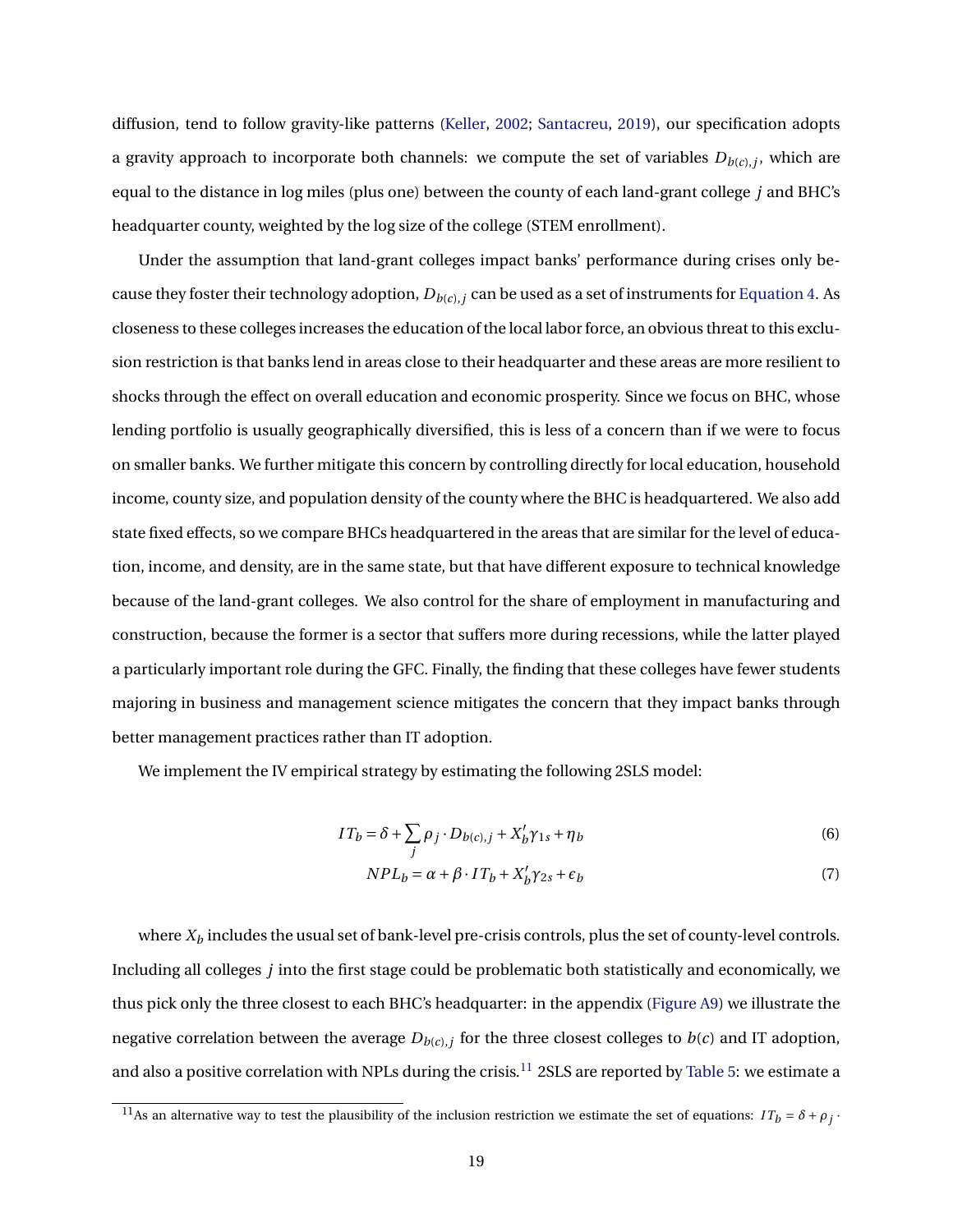negative and large coefficient of IT adoption on BHC NPLs during the crisis (column 1). The inclusion of the controls (columns 2 to 4) decreases the size of the estimated coefficient by about 30%. The coefficient of column (2), while larger than OLS (-0.168), is not statistically different from it (p-value 12%). Similar results are found by using only the closest two colleges or excluding BHC headquartered on the West Coast, Alaska, Hawaii, or Puerto Rico. Therefore, the farthest away part of the country or the less densely populated West Coast does not drive the results. While these results are in line with the OLS analysis, the effective F-stat by [Olea and Pflueger](#page-26-17) [\(2013\)](#page-26-17), which is recommended in multiple instruments setting [\(Andrews and Stock,](#page-24-6) [2018\)](#page-24-6), is well below the rule-of-thumb threshold of 10, revealing a weak instruments problem.

Because our instruments are weak, we apply weak instrument techniques following [Andrews and](#page-24-6) [Stock](#page-24-6) [\(2018\)](#page-24-6). Rather than producing point estimates, these techniques aim to provide confidence intervals for the parameter of interest while taking into account the extra variability introduced by the low power of the first stage. Each point is included in the set if a certain statistical test cannot reject that value for the parameter (i.e. constructed through "test-inversion"). As there is no consensus on the best test to apply in our setting (multiple instruments and lack of homoskedasticity), we use four tests proposed by the literature [\(Moreira,](#page-26-18) [2003;](#page-26-18) [Andrews et al.,](#page-24-19) [2006;](#page-24-19) [Andrews and Stock,](#page-24-6) [2018\)](#page-24-6): the Wald test, the condi-tional likelihood ratio test, the K, and the K-J tests.<sup>[12](#page-20-1)</sup> [Table 5](#page-34-0) reports these intervals, using 90% and 95% confidence levels. Such intervals are large, as intuitively expected given the low F-stat. However, they all reject the null of a zero (or positive) impact of IT on NPLs during the crisis, with one exception (out of 16) of the 95% confidence intervals, providing no evidence for the concern that OLS estimates are solely driven by some spurious correlation.

In conclusion, the land-grant IV analysis presents some limitations. In particular, the weak IV techniques only provide confidence intervals and do not offer point estimates for the 2SLS regressions. Also, stronger technical knowledge of the workforce could improve the organizational quality of the firm in general, improving their ability to screen, and its resilience during a crisis. This analysis nonetheless offers additional empirical support for the claim that technology adoption can have a causal impact on NPLs during a crisis.

<span id="page-20-0"></span> $D_{b(c),j}$  +  $\epsilon_{b,j}$  where  $j = 1,..70$  is one of the land-grant colleges. We find that  $\rho_j$  is statistically different than 0 in 32 cases out of 70 and it is negative 90% of these cases.

<span id="page-20-1"></span> $12$ The Wald is not suited for case of weak instruments so it is reported only for illustrative purposes.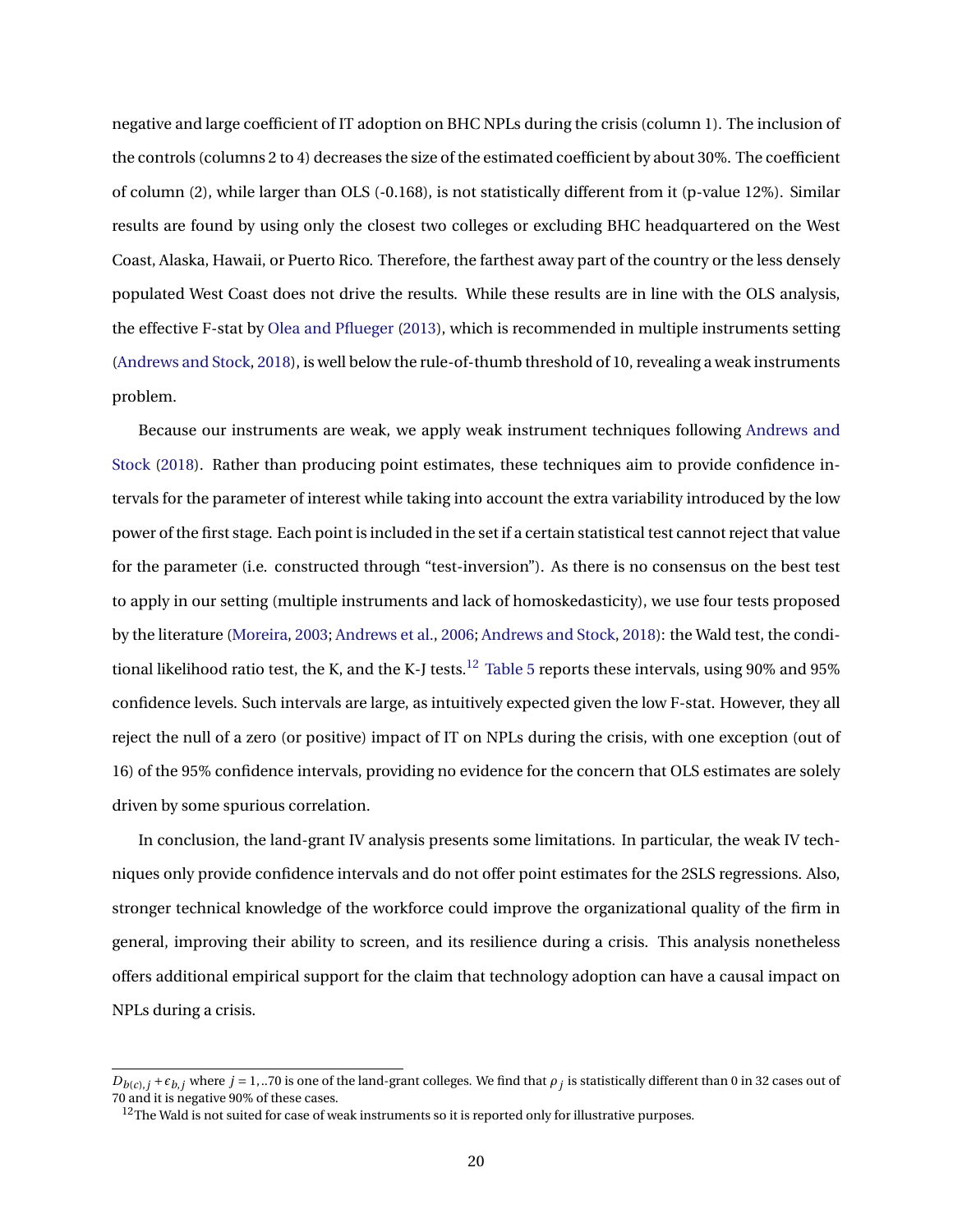# **5 Loan-Level Analysis**

To shed further light on the channels through which high-IT adoption banks were able to limit the surge in NPLs, we study the performance and characteristics of mortgages originated by banks with heterogeneous degrees of IT adoption and sold to GSEs. We pool loan data from Freddie Mac and Fannie Mae Single-Family Loans Datasets and estimate the following loan-level linear probability model:

<span id="page-21-0"></span>
$$
Delinquent_l = \alpha_{z(l),o(l)} + \beta \cdot IT_{b(l)} + X'_l \gamma + \eta_l
$$
\n(8)

where *l* is a mortgage held by a GSEs and originated between 2000 and 2006 by a commercial bank in our IT sample; *Del inquent<sup>l</sup>* is a dummy variable indicating whether the loan has ever been delinquent (past due 90 days or more) up to 2010.  $IT_b$  is bank-level technology adoption of the seller banks.  $X_l$  is a vector of mortgage characteristics at origination. It includes borrower's FICO score, Loan-to-Value (LTV) ratio, and Debt serving-to-Income (DTI) ratio, a dummy variable for multiple borrowers, a set of fixed effects for the origination channels and the mortgage purpose. We also include  $\alpha_{z(l),o(l)}$ , a set of fixed effects for property's zipcode interacted with the origination year to control for local heterogeneity that can arise, for instance, from the severity of the GFC and or from different house market dynamics.

Columns (1)-(4) of [Table 6](#page-35-0) reports OLS estimates of [Equation 8,](#page-21-0) together with standard error clustered at the seller level with the dependent variable multiplied by  $100<sup>13</sup>$  $100<sup>13</sup>$  $100<sup>13</sup>$  Column (1) reports that mortgages originated by banks with a one-standard deviation higher IT adoption are 0.12 percentage points less likely to be delinquent, or 1.6% of the average (which is 7.4 percentage points). In column (2) we allow the coefficient of IT adoption to be different for borrowers above and below the median credit score (735), finding that only mortgages given to relatively riskier borrowers are impacted by lenders' IT adoption. In column (3) we expand the sample to include all mortgages originated since 2000, finding qualitatively similar results. The number of banks in the sample increases to 27 from 18 in columns (1) and (2), expanding the variation used to estimate the relationship between IT and mortgage performance.

These results highlight that at least part of the effect we document in [subsection 3.1](#page-11-2) is due to the origination of more resilient loans before the crisis. Importantly, it shows that high-IT adoption banks were not offloading low-quality loans to GSEs. If technology-prone banks were simply better able to securitize and offload their bad loans, IT adoption would lead to lower on-balance sheet NPLs during

<span id="page-21-1"></span><sup>&</sup>lt;sup>13</sup> Alternative ways of clustering, e.g. on the state or postal code level, lead to smaller standard errors.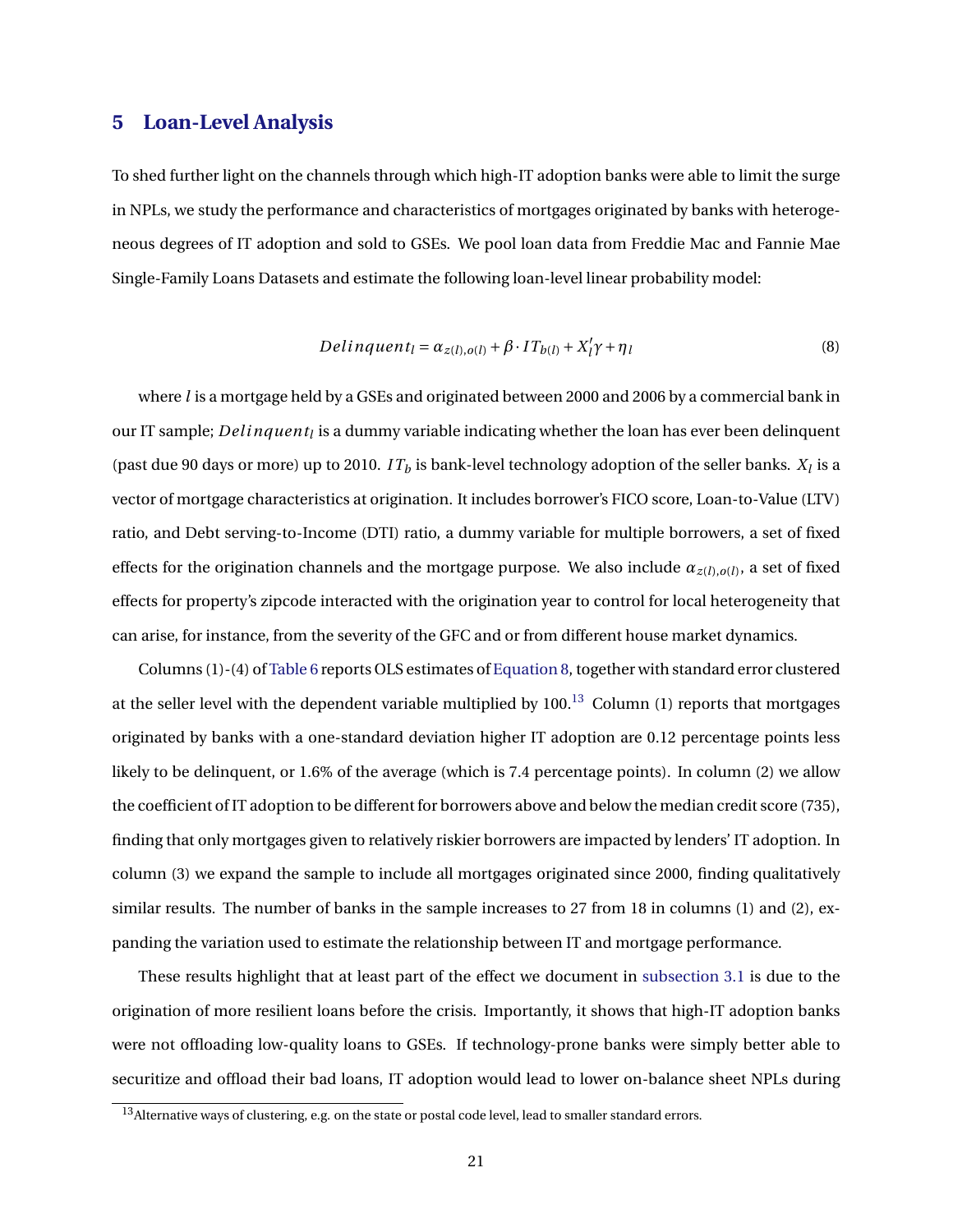the crisis, without reducing the amount of NPLs in aggregate [\(Acharya et al.,](#page-23-3) [2013\)](#page-23-3). If this was the case, technology adoption would only lead to risk shifting and increase moral hazard issues and would not enhance financial stability.

However, the impact of IT adoption on the delinquency of mortgages offloaded to GSEs is much smaller than the impact on NPLs kept on the balance sheet (9.5% of the mean, see [Table 3\)](#page-32-1). This is consistent with high IT banks offloading mortgages which are worse than what is held on their balance sheet. As the original pool of originated mortgages is better to start with, arguably because of better screening, even these "negatively" selected mortgages are better than the ones offloaded by low IT banks.

We then ask whether the better loan performance derives from better borrower screening or ex-post monitoring. [Agarwal et al.](#page-23-4) [\(2017\)](#page-23-4) document a large dispersion across mortgage servicers in the take up of HAMP, a very large publicly-funded home modification program, potentially impacting loan performance. The authors also conjecture that part of this heterogeneity in loan modifications could stem from differences in IT investments. In column (4) we thus include the IT adoption of the firm that services the loan, which we can match to the IT data for most of the sample. We find no evidence that mortgages serviced by high IT firms are less likely to become delinquent. Such test however has two limitations: about 90% of loans are serviced and sold by the same bank, so estimating variation is limited, and loan modification–which can help limiting lender's losses–often happen after the loan has become delinquent. In column (5) we restrict our sample to only loans that have been delinquent and show that mortgages handled by high IT adoption servicers are not more likely to be modified (anytime up to 2010). Therefore, the results in column (4) and (5) point towards screening rather than monitoring as being an important factor in determining high IT banks' performance during the crisis.<sup>[14](#page-22-0)</sup>

In the last column, we test whether banks with different IT adoption focused on different segments of the mortgage markets. We find no evidence that borrowers with different credit scores were served by banks with different IT. This is additional evidence against the potential explanation of our findings that IT changed banks' business model and make them focus on less risky borrowers. We find, instead, they were better at screening borrowers, especially among the higher risk segment.

As the correlation between IT and NPLs (and other measures of bank performance) outside the crisis is small and insignificant (see [Table 1](#page-31-0) and [Table 2\)](#page-32-0), improvements in screening appear to be particularly

<span id="page-22-0"></span> $14$  For example, more IT might have allowed these banks to sustain more reliable internal rating systems. We refer to [Berg](#page-24-20) [\(2015\)](#page-24-20) and [Berg et al.](#page-24-21) [\(2020\)](#page-24-21) for a description of internal rating systems.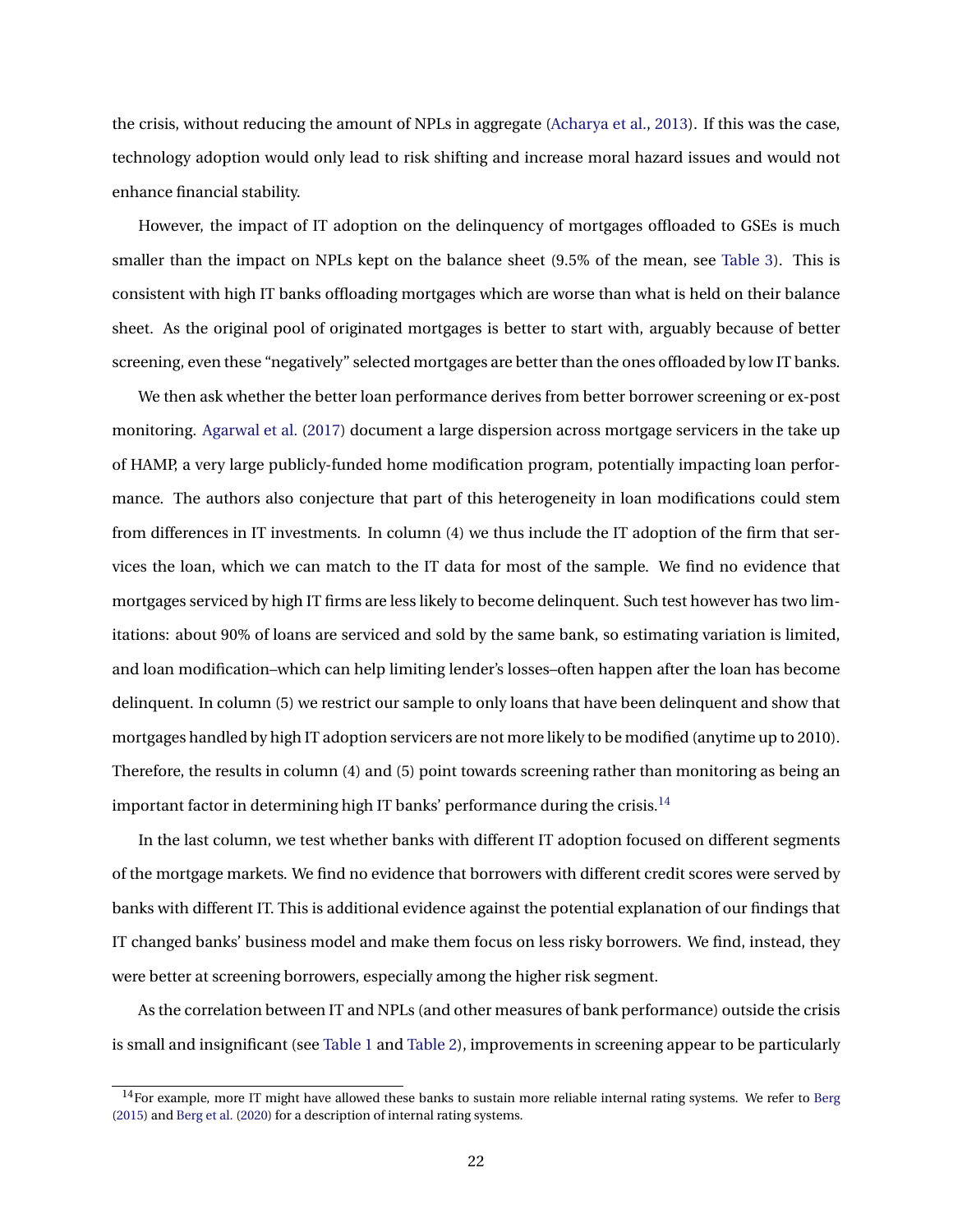valuable when overall delinquencies rise, boosting NPLs and hampering banks' performance. The banks that have better screening ability–such as the banks that invested more on IT–are able to limit the rise in delinquency and keep lending to the real economy.

The mortgage data allows us to control for additional characteristics of the loan, which also sheds more light on the channel through which IT adoption can affect NPLs, such as the postal code of the underlying property and the year of origination. The results confirm that the impact of IT adoption on NPLs is not fully driven by high-IT adopters lending to areas that were hit less by delinquency and foreclosures or originating a larger amount of loans in a particular year.

# <span id="page-23-0"></span>**6 Conclusion**

As the financial industry becomes more and more reliant on Information Technology, it is extremely policy-relevant to understand the consequences for financial stability of a more intense use of technology in lending decisions.

In this paper, we measure the heterogeneous degree of IT adoption of US commercial banks before the GFC using a novel dataset. We show that high-IT-adopters experienced a significantly smaller increase in NPLs on their balance sheets and provided more credit to the economy during the crisis. We present evidence pointing towards a causal impact of IT on banks' performance during the crisis. We evaluate different potential mechanisms for the impact of IT, including better screening of borrowers, better monitoring, differences in business models, and offload of risks to GSEs. A loan-level analysis points towards IT improving borrower screening, while we do not find any evidence in favor of other potential explanations.

# **References**

- <span id="page-23-3"></span>Acharya, Viral V, Philipp Schnabl, and Gustavo Suarez, "Securitization without risk transfer," *Journal of Financial Economics*, 2013, *107* (3), 515–536.
- <span id="page-23-1"></span>Adelino, Manuel, Antoinette Schoar, and Felipe Severino, "Loan originations and defaults in the mortgage crisis: The role of the middle class," *The Review of Financial Studies*, 2016, *29* (7), 1635–1670.
- <span id="page-23-4"></span>Agarwal, Sumit, Gene Amromin, Itzhak Ben-David, Souphala Chomsisengphet, Tomasz Piskorski, and Amit Seru, "Policy intervention in debt renegotiation: Evidence from the home affordable modification program," *Journal of Political Economy*, 2017, *125* (3), 654–712.
- <span id="page-23-2"></span>Ahnert, Toni, Sebastian Doerr, Nicola Pierri, and Yannick Timmer, "Does IT help? Information technology in banking and entrepreneurship," *IMF Working Papers*, 2021, *2021* (214).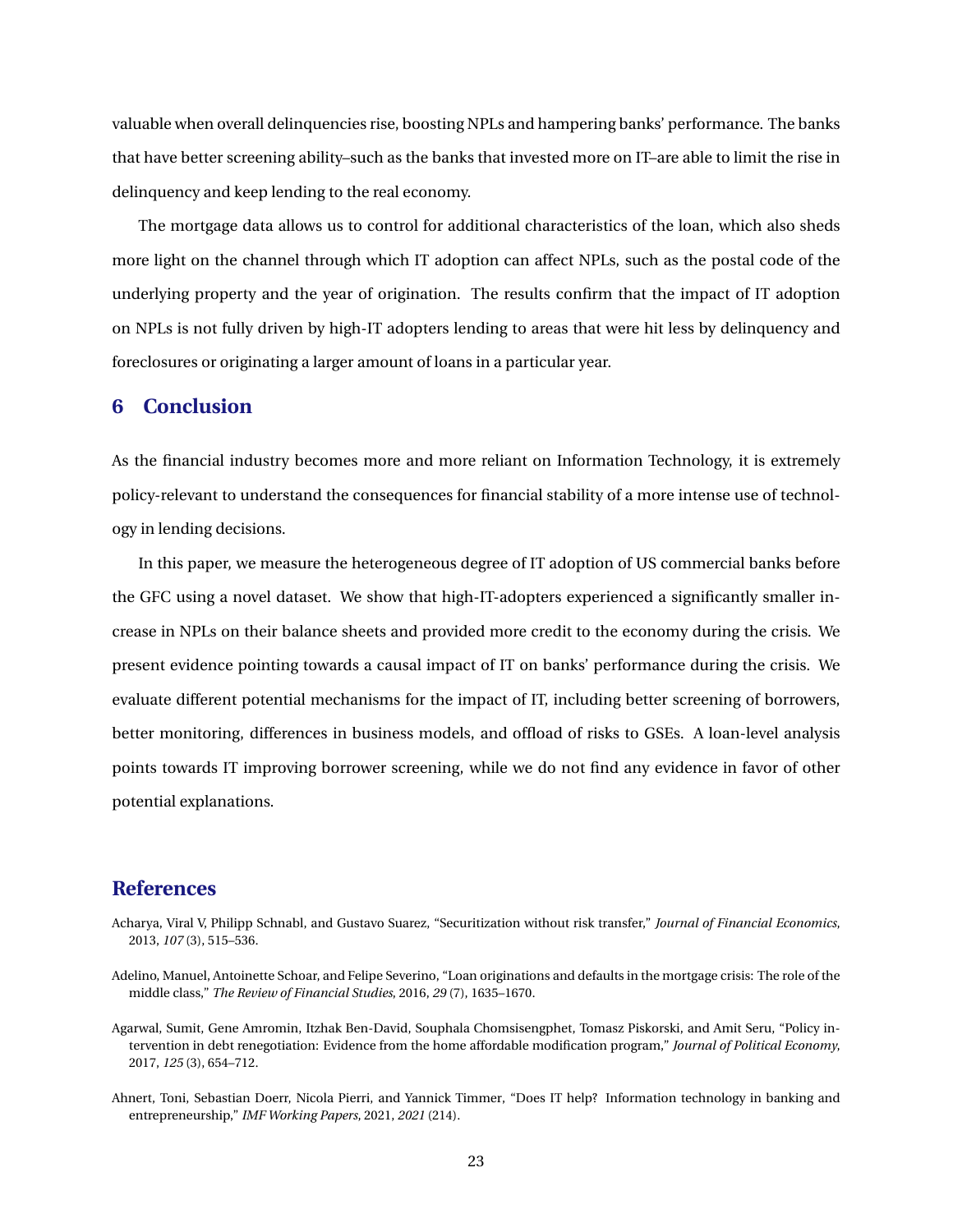- <span id="page-24-5"></span>Altonji, Joseph G, Todd E Elder, and Christopher R Taber, "Selection on observed and unobserved variables: Assessing the effectiveness of Catholic schools," *Journal of Political Economy*, 2005, *113* (1), 151–184.
- <span id="page-24-19"></span>Andrews, Donald WK, Marcelo J Moreira, and James H Stock, "Optimal two-sided invariant similar tests for instrumental variables regression," *Econometrica*, 2006, *74* (3), 715–752.
- <span id="page-24-6"></span>Andrews, Isaiah and James H Stock, "Weak instruments and what to do about them," *(NBER Summer Institute 2018-Methods Lectures)*, 2018.
- <span id="page-24-18"></span>Andrews, Michael J, "Local Effects of Land Grant Colleges on Agricultural Innovation and Output," *NBER workin paper*, 2019.
- <span id="page-24-15"></span>Atkin, David, Azam Chaudhry, Shamyla Chaudry, Amit K Khandelwal, and Eric Verhoogen, "Organizational barriers to technology adoption: Evidence from soccer-ball producers in Pakistan," *The Quarterly Journal of Economics*, 2017, *132* (3), 1101– 1164.
- <span id="page-24-3"></span>Beaudry, Paul, Mark Doms, and Ethan Lewis, "Should the personal computer be considered a technological revolution? Evidence from US metropolitan areas," *Journal of Political Economy*, 2010, *118* (5), 988–1036.
- <span id="page-24-13"></span>Beccalli, Elena, "Does IT investment improve bank performance? Evidence from Europe," *Journal of Banking & Finance*, 2007, *31* (7), 2205–2230.
- <span id="page-24-4"></span>Becker, Gary S, *Human capital: A theoretical and empirical analysis, with special reference to education*, University of Chicago press, 2009.
- <span id="page-24-7"></span>Benmelech, Efraim and Carola Frydman, "Military ceos," *Journal of Financial Economics*, 2015, *117* (1), 43–59.
- <span id="page-24-20"></span>Berg, Tobias, "Playing the devil's advocate: The causal effect of risk management on loan quality," *The Review of Financial Studies*, 2015, *28* (12), 3367–3406.
- <span id="page-24-21"></span>, Manju Puri, and Jorg Rocholl, "Loan Officer Incentives, Internal Rating Models and Default Rates," *Review of Finance*, 2020.
- <span id="page-24-1"></span>, Valentin Burg, Ana Gombovi´c, and Manju Puri, "On the rise of FinTechs–Credit scoring using digital footprints," *The Review of Financial Studies*, 2019.
- <span id="page-24-8"></span>Berger, Allen N, "The economic effects of technological progress: Evidence from the banking industry," *Journal of Money, Credit and Banking*, 2003, pp. 141–176.
- <span id="page-24-16"></span>Bertrand, M and A Schoar, "The Managing with Style: The Effect of Managers on Corporate Policy," *Quarterly Journal of Economics*, 2003, *118* (4), 1169.
- <span id="page-24-12"></span>Bertrand, Marianne, Esther Duflo, and Sendhil Mullainathan, "How much should we trust differences-in-differences estimates?," *The Quarterly journal of economics*, 2004, *119* (1), 249–275.
- <span id="page-24-14"></span>Bloom, Nicholas, Benn Eifert, Aprajit Mahajan, David McKenzie, and John Roberts, "Does management matter? Evidence from India," *The Quarterly Journal of Economics*, 2013, *128* (1), 1–51.
- <span id="page-24-2"></span>, Raffaella Sadun, and John Van Reenen, "Americans do IT better: US multinationals and the productivity miracle," *American Economic Review*, 2012, *102* (1), 167–201.
- <span id="page-24-17"></span>Blythe, LeGette and Charles Raven Brockmann, *Hornets' Nest: The Story of Charlotte and Mecklenburg County*, Public Library of Charlotte and Mecklenburg County, 1961.
- <span id="page-24-9"></span>Bofondi, Marcello and Francesca Lotti, "Innovation in the retail banking industry: the diffusion of credit scoring," *Review of Industrial Organization*, 2006, *28* (4), 343–358.
- <span id="page-24-0"></span>Boot, Arnoud, Peter Hoffmann, Luc Laeven, and Lev Ratnovski, "Fintech: what's old, what's new?," *Journal of Financial Stability*, 2021, *53*, 100836.
- <span id="page-24-10"></span>Bostandzic, Denefa and Gregor NF Weiss, "Innovating Banks and Local Lending," *Available at SSRN 3421123*, 2019.
- <span id="page-24-11"></span>Branzoli, Nicola, Edoardo Rainone, and Ilaria Supino, "The Role of Banks' Technology Adoption in Credit Markets during the Pandemic," *Available at SSRN 3878254*, 2021.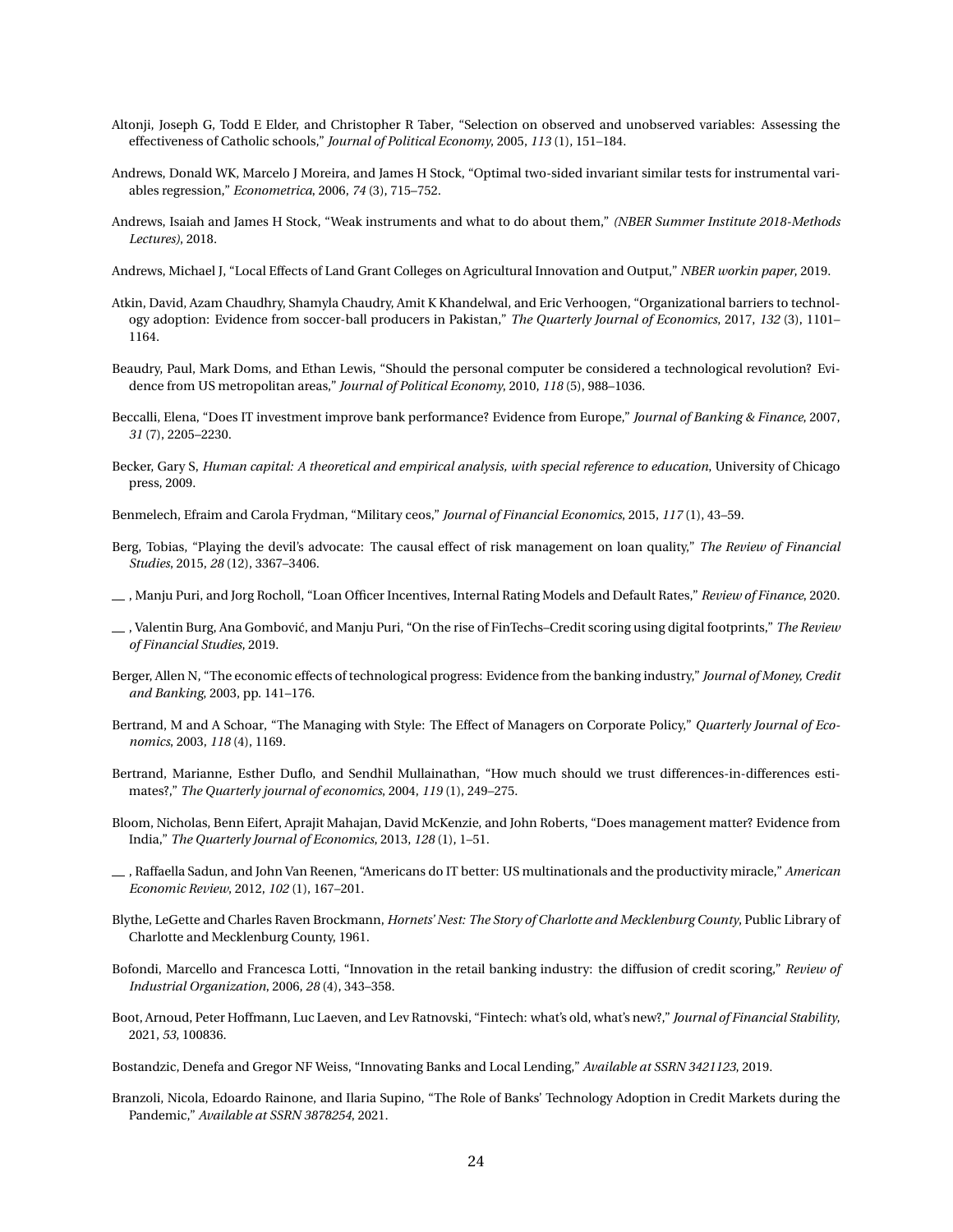- <span id="page-25-6"></span>Bresnahan, Timothy F, Erik Brynjolfsson, and Lorin M Hitt, "Information technology, workplace organization, and the demand for skilled labor: Firm-level evidence," *The Quarterly Journal of Economics*, 2002, *117* (1), 339–376.
- <span id="page-25-7"></span>Brynjolfsson, Erik and Lorin M Hitt, "Computing productivity: Firm-level evidence," *Review of Economics and Statistics*, 2003, *85* (4), 793–808.
- <span id="page-25-12"></span>Buchak, Greg, Gregor Matvos, Tomasz Piskorski, and Amit Seru, "Fintech, regulatory arbitrage, and the rise of shadow banks," *Journal of Financial Economics*, 2018, *130* (3), 453–483.
- <span id="page-25-5"></span>Caballero, Ricardo J, Takeo Hoshi, and Anil K Kashyap, "Zombie lending and depressed restructuring in Japan," *American Economic Review*, 2008, *98* (5), 1943–77.
- <span id="page-25-2"></span>Carletti, Elena, Stijn Claessens, Antonio Fatás, and Xavier Vives, *Barcelona Report 2-The Bank Business Model in the Post-Covid-19 World*, Centre for Economic Policy Research, 2020.
- <span id="page-25-0"></span>Claessens, Stijn, Jon Frost, Grant Turner, and Feng Zhu, "Fintech credit markets around the world: size, drivers and policy issues," *BIS Quarterly Review September*, 2018.
- <span id="page-25-15"></span>Dadoukis, Aristeidis, Maurizio Fiaschetti, and Giulia Fusi, "IT adoption and bank performance during the Covid-19 pandemic," *Economics Letters*, 2021, *204*, 109904.
- <span id="page-25-13"></span>D'Andrea, Angelo and Nicola Limodio, "High-speed internet, financial technology and banking in africa," *BAFFI CAREFIN Centre Research Paper*, 2019, (2019-124).
- <span id="page-25-16"></span>Degryse, Hans and Steven Ongena, "Distance, lending relationships, and competition," *The Journal of Finance*, 2005, *60* (1), 231–266.
- <span id="page-25-4"></span>Demirgüç-Kunt, Asli and Enrica Detragiache, "Does deposit insurance increase banking system stability? An empirical investigation," *Journal of Monetary Economics*, 2002, *49* (7), 1373–1406.
- <span id="page-25-1"></span>FSB, "FinTech and market structure in financial services: Market developments and potential financial stability implications," *Basel: Financial Stability Board*, 2019.
- <span id="page-25-3"></span>Fuster, Andreas, Matthew Plosser, Philipp Schnabl, and James Vickery, "The role of technology in mortgage lending," *The Review of Financial Studies*, 2019, *32* (5), 1854–1899.
- <span id="page-25-11"></span>, Paul Goldsmith-Pinkham, Tarun Ramadorai, and Ansgar Walther, "Predictably unequal? the effects of machine learning on credit markets," *Journal of Finance*, 2018.
- <span id="page-25-19"></span>Hannan, Timothy H and John M McDowell, "The determinants of technology adoption: The case of the banking firm," *The RAND Journal of Economics*, 1984, pp. 328–335.
- <span id="page-25-8"></span>and , "Rival precedence and the dynamics of technology adoption: an empirical analysis," *Economica*, 1987, pp. 155–171.
- <span id="page-25-14"></span>He, Zhiguo, Sheila Jiang, Douglas Xu, and Xiao Yin, "Investing in Lending Technology: IT Spending in Banking," *University of Chicago, Becker Friedman Institute for Economics Working Paper*, 2021, (2021-116).
- <span id="page-25-9"></span>Hernández-Murillo, Rubén, Gerard Llobet, and Roberto Fuentes, "Strategic online banking adoption," *Journal of Banking & Finance*, 2010, *34* (7), 1650–1663.
- <span id="page-25-17"></span>Hirtle, Beverly, Anna Kovner, and Matthew C Plosser, "The impact of supervision on bank performance," *FRB of NY Staff Report*, 2018.
- <span id="page-25-18"></span>Hurst, Erik, Benjamin J Keys, Amit Seru, and Joseph Vavra, "Regional redistribution through the US mortgage market," *American Economic Review*, 2016, *106* (10), 2982–3028.
- <span id="page-25-20"></span>Keller, Wolfgang, "Geographic localization of international technology diffusion," *American Economic Review*, 2002, *92* (1), 120– 142.
- <span id="page-25-10"></span>Keys, Benjamin J, Amit Seru, and Vikrant Vig, "Lender screening and the role of securitization: evidence from prime and subprime mortgage markets," *The Review of Financial Studies*, 2012, *25* (7), 2071–2108.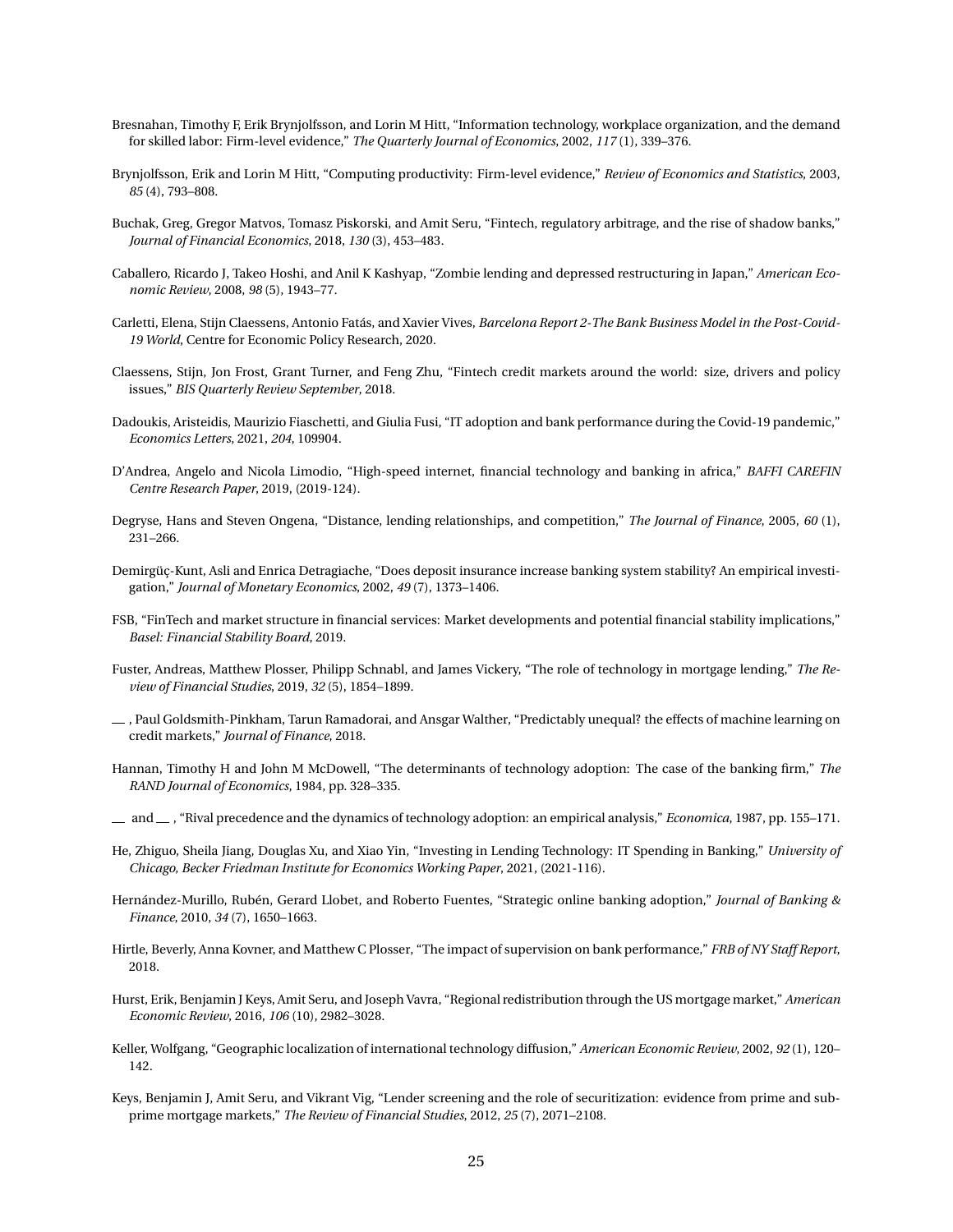- <span id="page-26-7"></span> $-$ , Tanmoy Mukherjee, Amit Seru, and Vikrant Vig, "Financial regulation and securitization: Evidence from subprime loans," *Journal of Monetary Economics*, 2009, *56* (5), 700–720.
- <span id="page-26-8"></span> $, \ldots, \ldots,$  and  $\ldots$ , "Did securitization lead to lax screening? Evidence from subprime loans," The Quarterly Journal of Eco*nomics*, 2010, *125* (1), 307–362.
- <span id="page-26-13"></span>Kovner, Anna, James I Vickery, and Lily Zhou, "Do big banks have lower operating costs?," *Economic Policy Review*, 2014, *20* (2), 1–27.
- <span id="page-26-9"></span>Kwan, Alan, Chen Lin, Vesa Pursiainen, and Mingzhu Tai, "Stress Testing Banks' Digital Capabilities: Evidence From the COVID-19 Pandemic," *mimeo*, 2021.
- <span id="page-26-5"></span>Lewellen, Stefan and Emily Williams, "Did technology contribute to the housing boom? Evidence from MERS," *Journal of Financial Economics*, 2021.
- <span id="page-26-1"></span>Liberti, José María and Mitchell A Petersen, "Information: Hard and soft," *Review of Corporate Finance Studies*, 2018, *8* (1), 1–41.
- <span id="page-26-0"></span>Maggio, Marco Di and Vincent Yao, "Fintech Borrowers: Lax Screening or Cream-Skimming?," *The Review of Financial Studies*, 2021, *34* (10), 4565–4618.
- <span id="page-26-18"></span>Moreira, Marcelo J, "A conditional likelihood ratio test for structural models," *Econometrica*, 2003, *71* (4), 1027–1048.
- <span id="page-26-14"></span>Moretti, Enrico, "Estimating the social return to higher education: evidence from longitudinal and repeated cross-sectional data," *Journal of econometrics*, 2004, *121* (1-2), 175–212.
- <span id="page-26-17"></span>Olea, José Luis Montiel and Carolin Pflueger, "A robust test for weak instruments," *Journal of Business & Economic Statistics*, 2013, *31* (3), 358–369.
- <span id="page-26-6"></span>Oster, Emily, "Unobservable selection and coefficient stability: Theory and evidence," *Journal of Business & Economic Statistics*, 2019, *37* (2), 187–204.
- <span id="page-26-4"></span>Peek, Joe and Eric S Rosengren, "Collateral damage: Effects of the Japanese bank crisis on real activity in the United States," *American Economic Review*, 2000, *90* (1), 30–45.
- <span id="page-26-12"></span>Petersen, Mitchell A and Raghuram G Rajan, "The benefits of lending relationships: Evidence from small business data," *The Journal of Finance*, 1994, *49* (1), 3–37.
- <span id="page-26-11"></span>and , "Does distance still matter? The information revolution in small business lending," *The Journal of Finance*, 2002, *57* (6), 2533–2570.
- <span id="page-26-10"></span>Pierri, Nicola and Yannick Timmer, "IT Shields: Technology Adoption and Economic Resilience during the COVID-19 Pandemic," *IMF Working Papers*, 2020, *2020* (208).
- <span id="page-26-2"></span>Rajan, Raghuram G, "Has finance made the world riskier?," *European Financial Management*, 2006, *12* (4), 499–533.
- <span id="page-26-3"></span>Rajan, Uday, Amit Seru, and Vikrant Vig, "The failure of models that predict failure: Distance, incentives, and defaults," *Journal of Financial Economics*, 2015, *115* (2), 237–260.
- <span id="page-26-16"></span>Santacreu, Ana Maria, "What Drives International Technology Diffusion? A Gravity Approach," *FRB St. Louis Working Paper*, 2019, (2019-31).
- <span id="page-26-15"></span>Shapiro, Jesse M, "Smart cities: quality of life, productivity, and the growth effects of human capital," *The review of economics and statistics*, 2006, *88* (2), 324–335.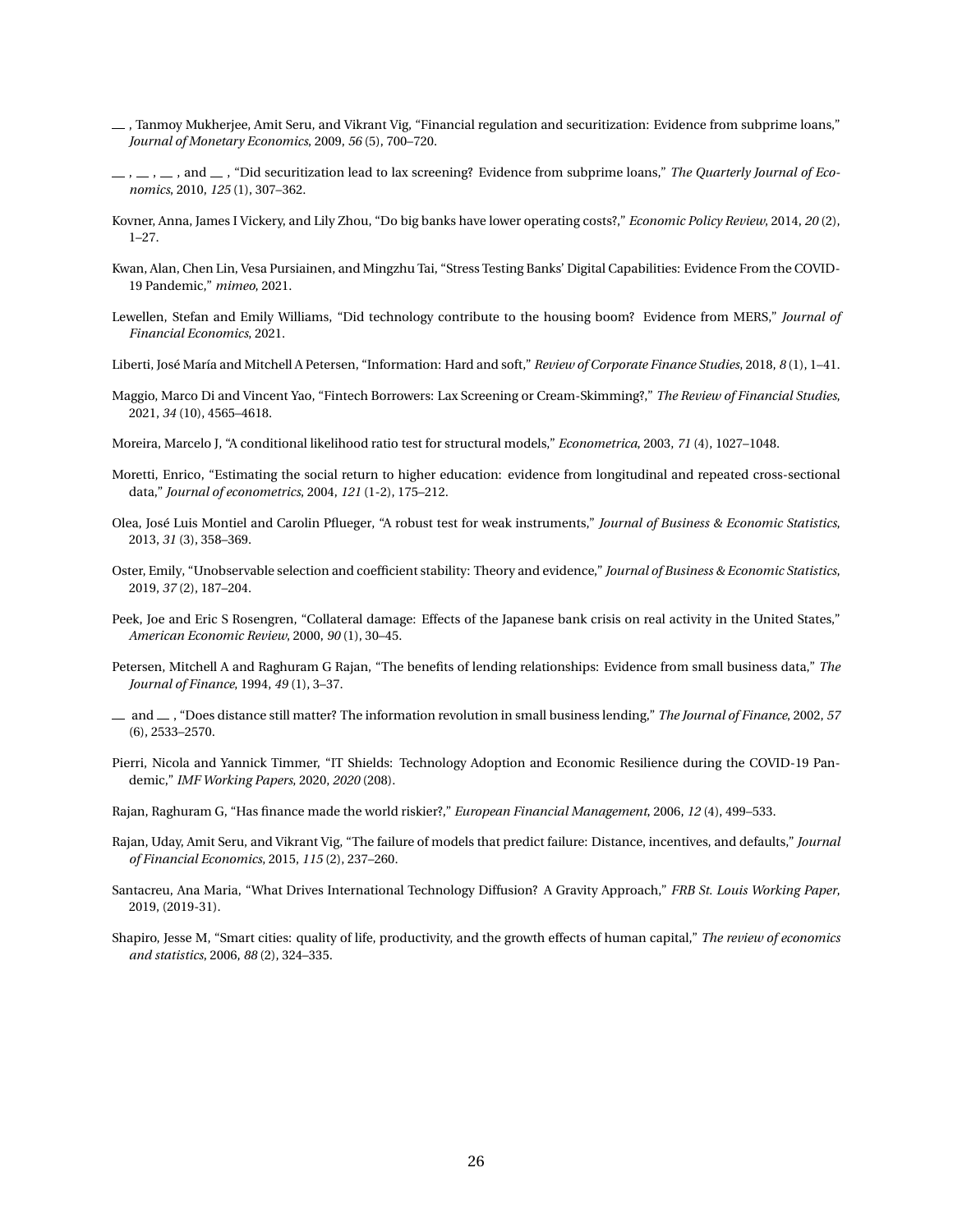

<span id="page-27-0"></span>

This Figure plots the median share of NPLs over assets for high- and low-IT adopters. "High IT adoption" is the median share of NPLs over assets for banks with *I T<sup>b</sup>* above the 75th percentile. "Low-IT adoption" is the median share of NPLs over assets for banks with *I T<sup>b</sup>* below the 25th percentile. We include only banks for which we have regulatory data for at least 14 years. See [subsection 3.1](#page-11-2) and [section 2](#page-7-0) for more details.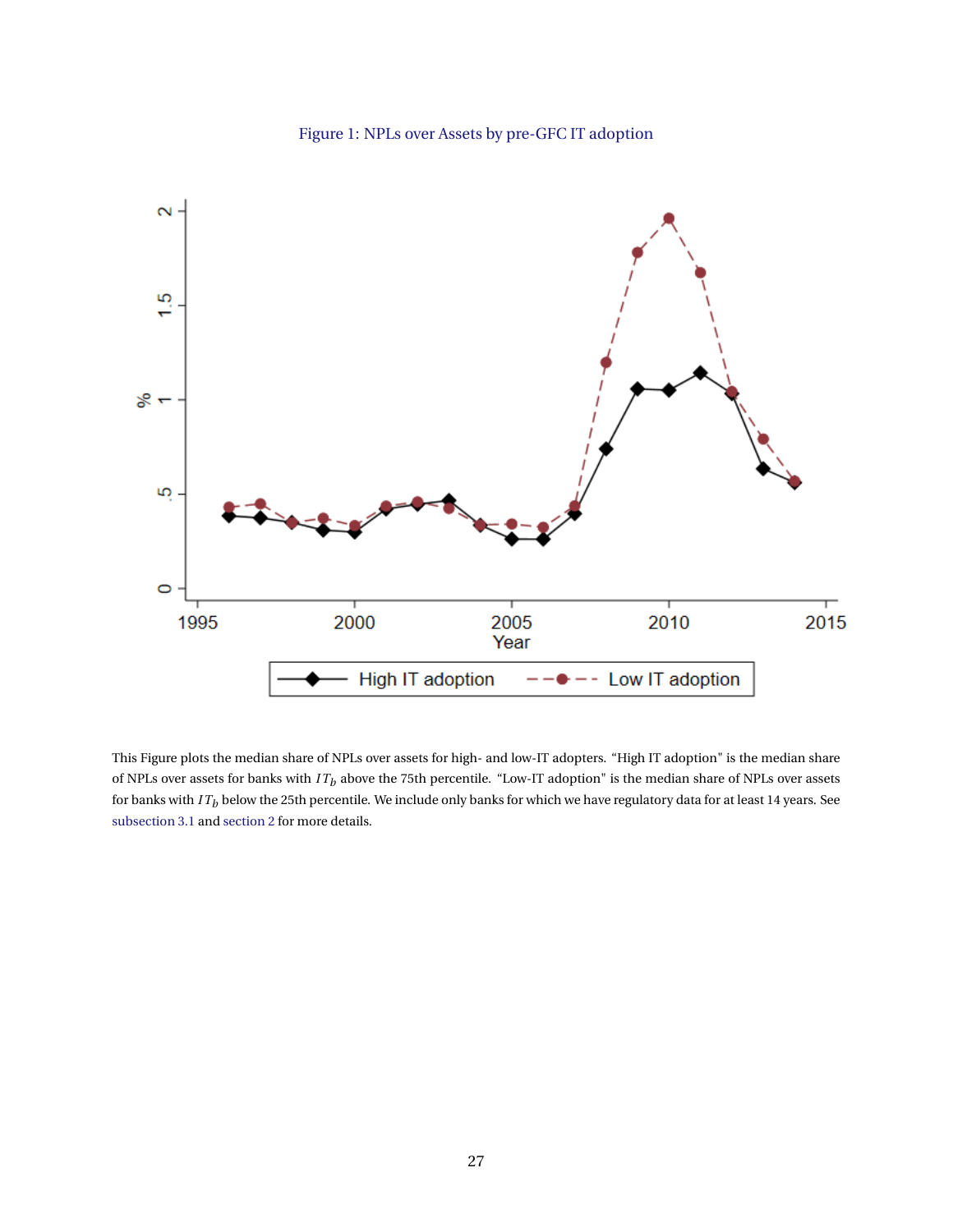<span id="page-28-0"></span>

# Figure 2: Time-varying Effect of IT adoption on NPLs

This Figure plots the coefficient and the 95% and 99% confidence intervals of  $\beta<sub>\tau</sub>$  from the following estimated equation:

$$
NPL_{b,t} = \alpha_b + \delta_t + \sum_{\tau \neq 2006} \beta_{\tau} IT_b \cdot 1[t=\tau] + \epsilon_{b,t}
$$

where *b* is a bank (BHC), *t* one year between 1996 and 2014, *α<sup>b</sup>* are bank fixed effects, and *δ<sup>t</sup>* are year fixed effects. The dependent variable  $NPL_{b,t}$  is the share of NPLs over assets in  $b$ 's regulatory filing for year  $t.$   $\ IT_b$  is the pre-crisis IT adoption of bank *b* estimated as described in [section 2.](#page-7-0) The coefficient of 2006 is normalized to zero. Confidence intervals are based on double-clustered standard errors at the bank and year level. See [subsection 3.1](#page-11-2) and [section 2](#page-7-0) for more details.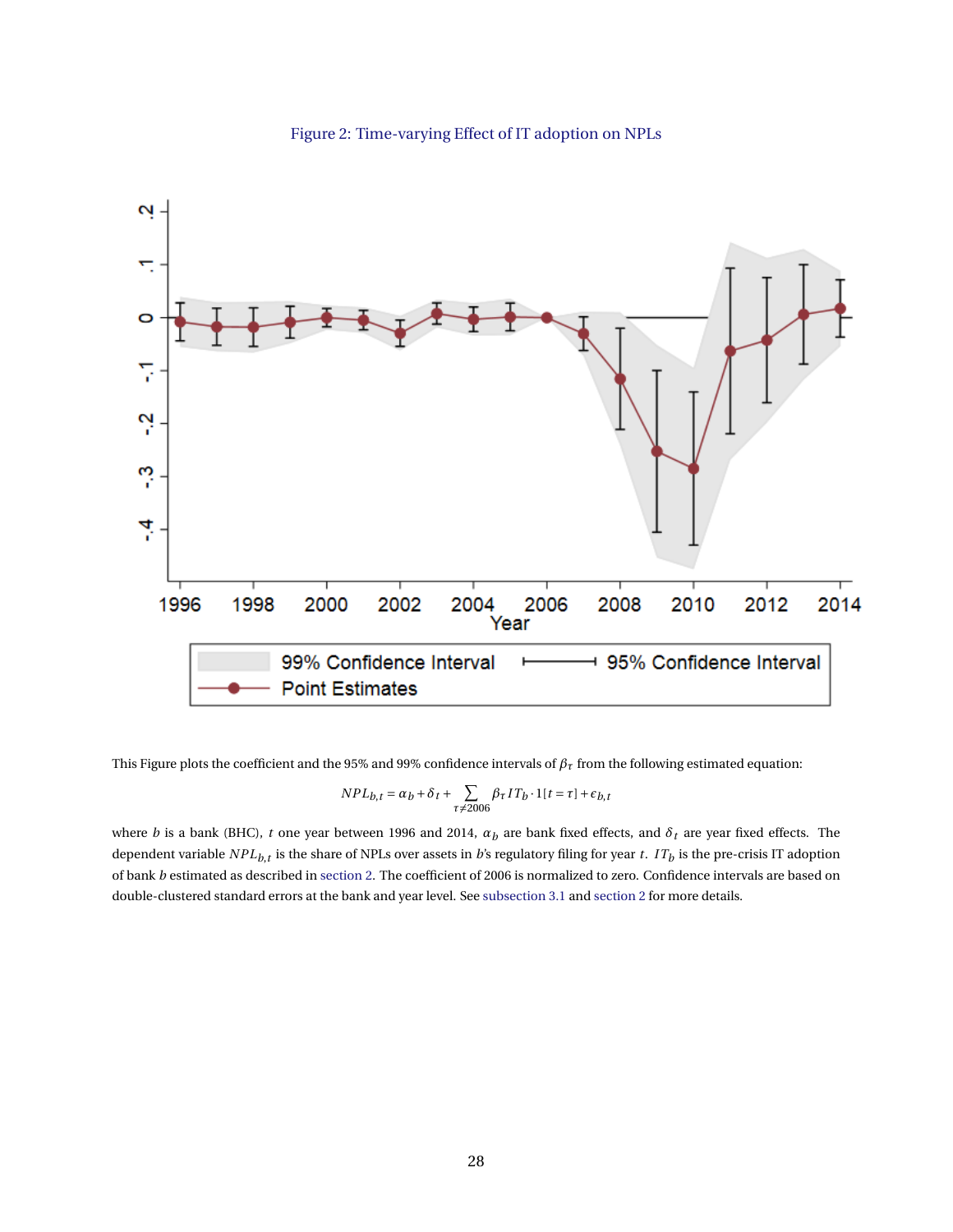<span id="page-29-0"></span>

#### Figure 3: Time-varying Effect of tech-background of executives on NPLs

This Figure plots the coefficient and the 95% and 99% confidence intervals of  $\beta<sub>\tau</sub>$  from the following estimated equation:

$$
NPL_{b,t} = \alpha_b + \delta_t + \sum_{\tau \neq 2006} \beta_\tau E \, xec \, IT_b \cdot 1[t = \tau] + \epsilon_{b,t}
$$

where *b* is a bank (BHC), *t* one year between 1996 and 2014, *α<sup>b</sup>* are bank fixed effects, and *δ<sup>t</sup>* are year fixed effects. The dependent variable  $NPL_{b,t}$  is the share of NPLs over assets in *b*'s regulatory filing for year *t. ExecIT<sub>b</sub>* is the average "techorientation" of bank's *b* top executives (CEOs, CFOs, and Presidents). The "tech-orientation" of a banks' executives is computed by dividing the total amount of "tech-related" keywords over the total amount of words in their biographies, see [subsection 4.1](#page-16-1) and [section 2](#page-7-0) for more details. The coefficient of 2006 is normalized to zero. Confidence intervals are based on double-clustered standard errors at the bank and year level. See [subsection 3.1](#page-11-2) and [section 2](#page-7-0) for more details.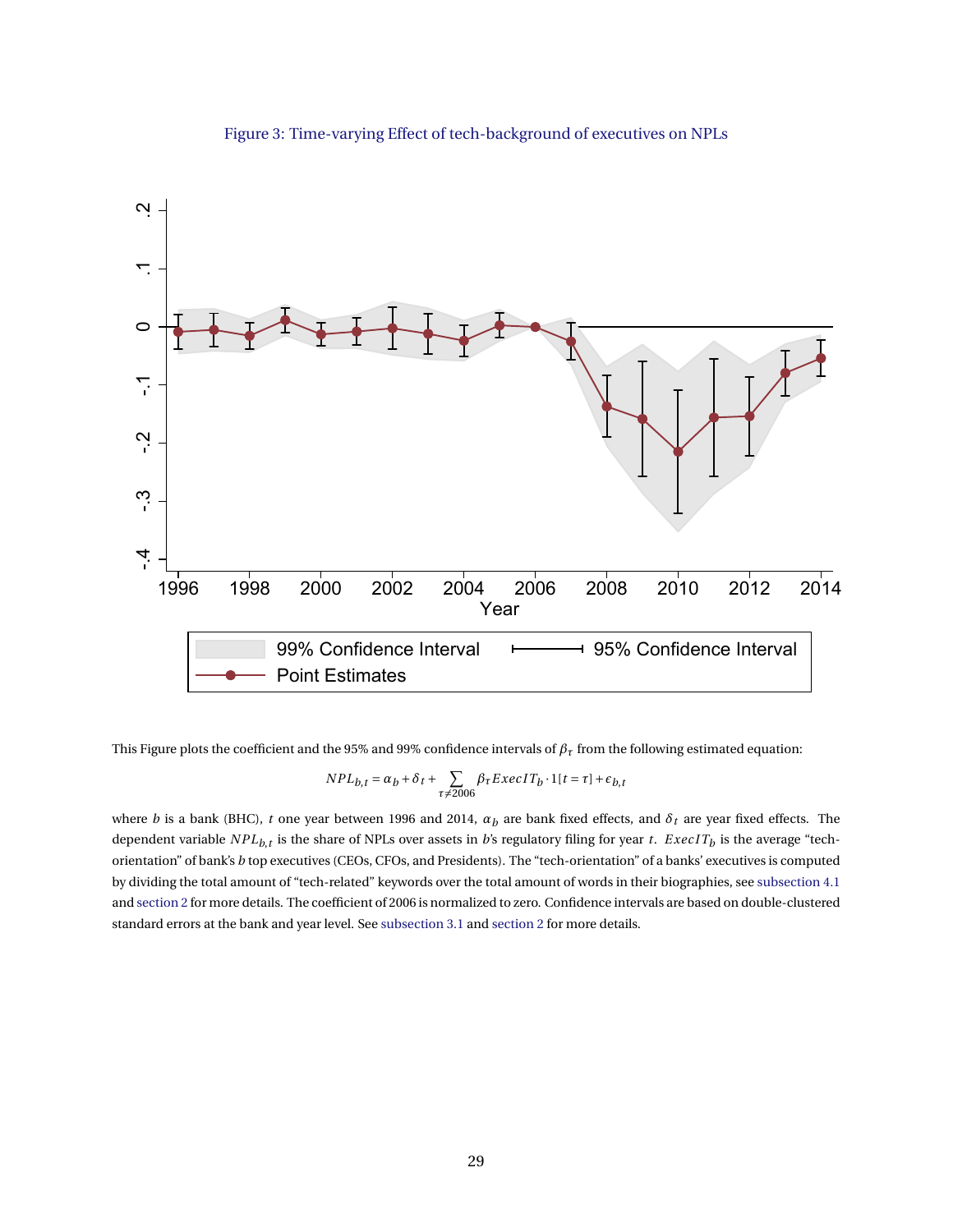<span id="page-30-0"></span>

Figure 4: Loans over pre-crisis Assets by pre-GFC IT adoption

This Figure plots the median share of total loans scaled by average pre-crisis (2001-2006) assets for high- and low-IT adopters. "High IT adoption" is the median share of Loan over pre-crisis assets for banks with *I T<sup>b</sup>* above the 75th percentile. "Low IT adoption" is the median share of Loan over pre-crisis assets for banks with *I T<sup>b</sup>* below the 25th percentile. We include only banks for which we have regulatory data for at least 14 years. See [subsection 3.4](#page-15-0) and [section 2](#page-7-0) for more details.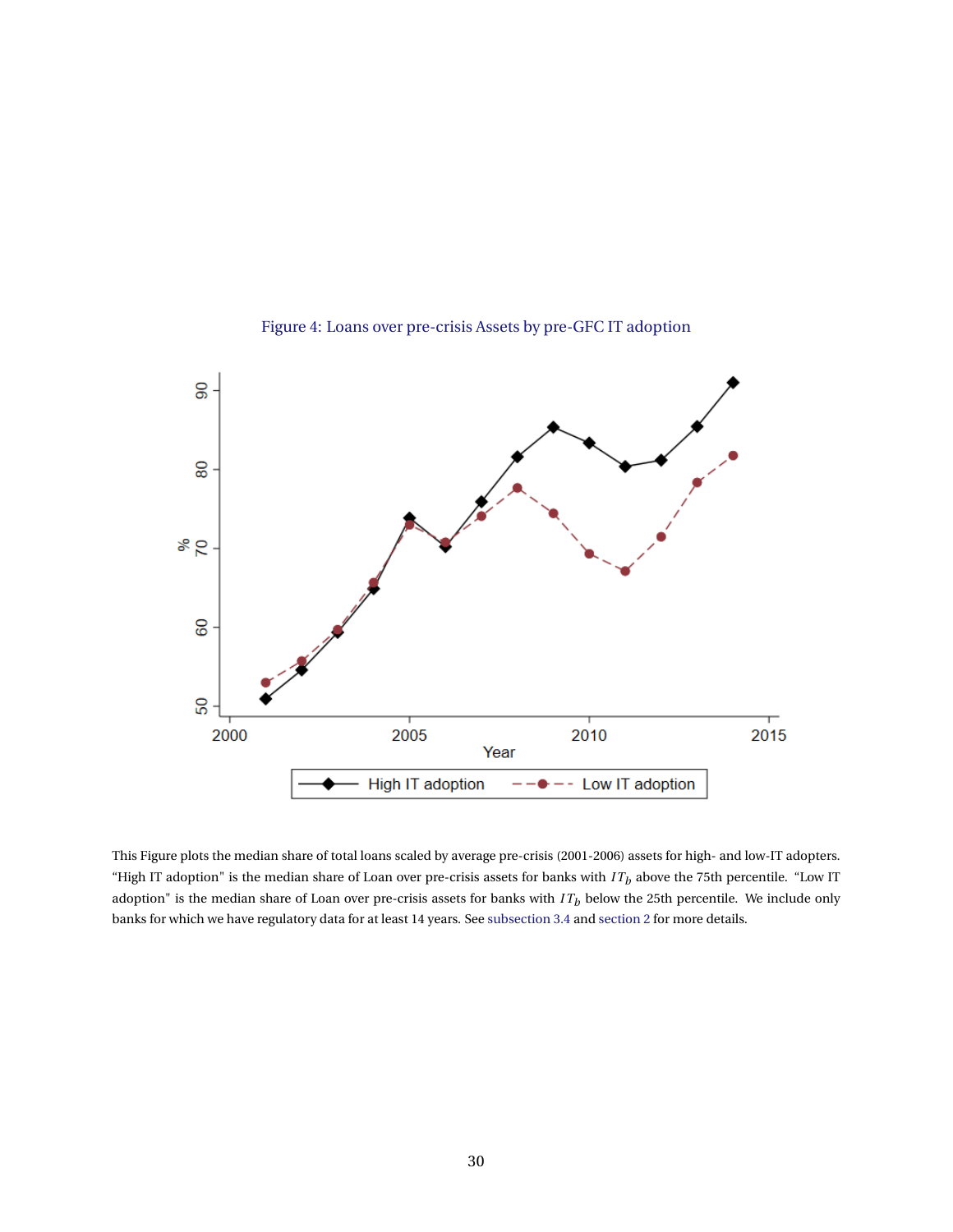|  | <b>Table 1: Panel Regressions</b> |
|--|-----------------------------------|
|  |                                   |

<span id="page-31-0"></span>

|                                         | (1)            | (2)        | (3)            | (4)        | (5)        |
|-----------------------------------------|----------------|------------|----------------|------------|------------|
|                                         | <b>NPL</b>     | <b>NPL</b> | <b>NPL</b>     | <b>NPL</b> | <b>NPL</b> |
| IT-adoption                             | $-0.0239$      |            | $-0.0283$      |            |            |
|                                         | (0.017)        |            | (0.018)        |            |            |
|                                         |                |            |                |            |            |
| crisis                                  | $0.811***$     | $0.793**$  |                |            |            |
|                                         | (0.349)        | (0.346)    |                |            |            |
|                                         |                |            |                |            |            |
| IT-adoption $\times$ crisis             | $-0.160**$     | $-0.168**$ | $-0.157**$     | $-0.170**$ | $-0.151**$ |
|                                         | (0.063)        | (0.065)    | (0.066)        | (0.068)    | (0.067)    |
|                                         |                |            |                |            | 0.0309     |
| IT of local competitors $\times$ crisis |                |            |                |            |            |
|                                         |                |            |                |            | (0.044)    |
| (Within) R-squared                      | 0.112          | 0.140      | 0.0111         | 0.00997    | 0.0482     |
| N                                       | 4608           | 4608       | 4608           | 4608       | 4608       |
| <b>Bank FE</b>                          | No             | Yes        | N <sub>0</sub> | Yes        | Yes        |
| Year FE                                 | N <sub>0</sub> | No         | Yes            | Yes        | Yes        |
| Bank controls × crisis                  | N <sub>0</sub> | No         | N <sub>0</sub> | No         | Yes        |

Results of estimating the following equation:

*NPL*<sub>*b*</sub>,*t* =  $\alpha$ <sup>*b*</sup> +  $\delta$ *t* +  $\beta$ *ITb***·** *crisis* + (*Xb***·***crisis<sub>t</sub></sub>)<sup></sup>* $γ$  *+*  $ε$ *<sub><i>b*</sub>,*t* 

where *b* is a bank (BHC), *t* one year between 2001 and 2014, *crisis<sub>t</sub>* a dummy variable indicating years 2007 to 2010,  $\alpha_b$ are bank fixed effects, and *δ<sup>t</sup>* are year fixed effects. The dependent variable *NPLb*,*<sup>t</sup>* is the share of NPLs over assets in *b*'s regulatory filing for year *t.*  $IT_b$  is the pre-crisis IT adoption of bank  $b$  estimated as described in [section 2.](#page-7-0) The bank-level set of controls *X<sup>b</sup>* includes the pre-crisis (2001-2006) average of: the loans to assets ratio, the capital to assets ratio, the wholesale funding ratio, ROA, the (log of ) average wages in thousands of USD, and the (log of ) assets size in thousands of USD. *X<sup>b</sup>* also includes the average IT adoption of local competitors and a measure of exposure to the house price shocks (HP Exposure) based on the combination observed percentage change in prices (2006Q4-2010Q4) in each county and the location of banks' branches. Columns (1) and (3) exclude bank fixed effect, while column (1) and (2) exclude year fixed effects. Column (5) includes interacted controls but only displays the one between IT of local competitors. See [subsection 3.1](#page-11-2) and [section 2](#page-7-0) for more details. Sample size is kept constant by dropping observations with missing values for any variable. Standard errors (in parentheses) are double-clustered on bank and year level.  $p < 0.1$ ,  $\binom{1}{r}$   $p < 0.05$ ,  $\binom{2}{r}$   $p < 0.01$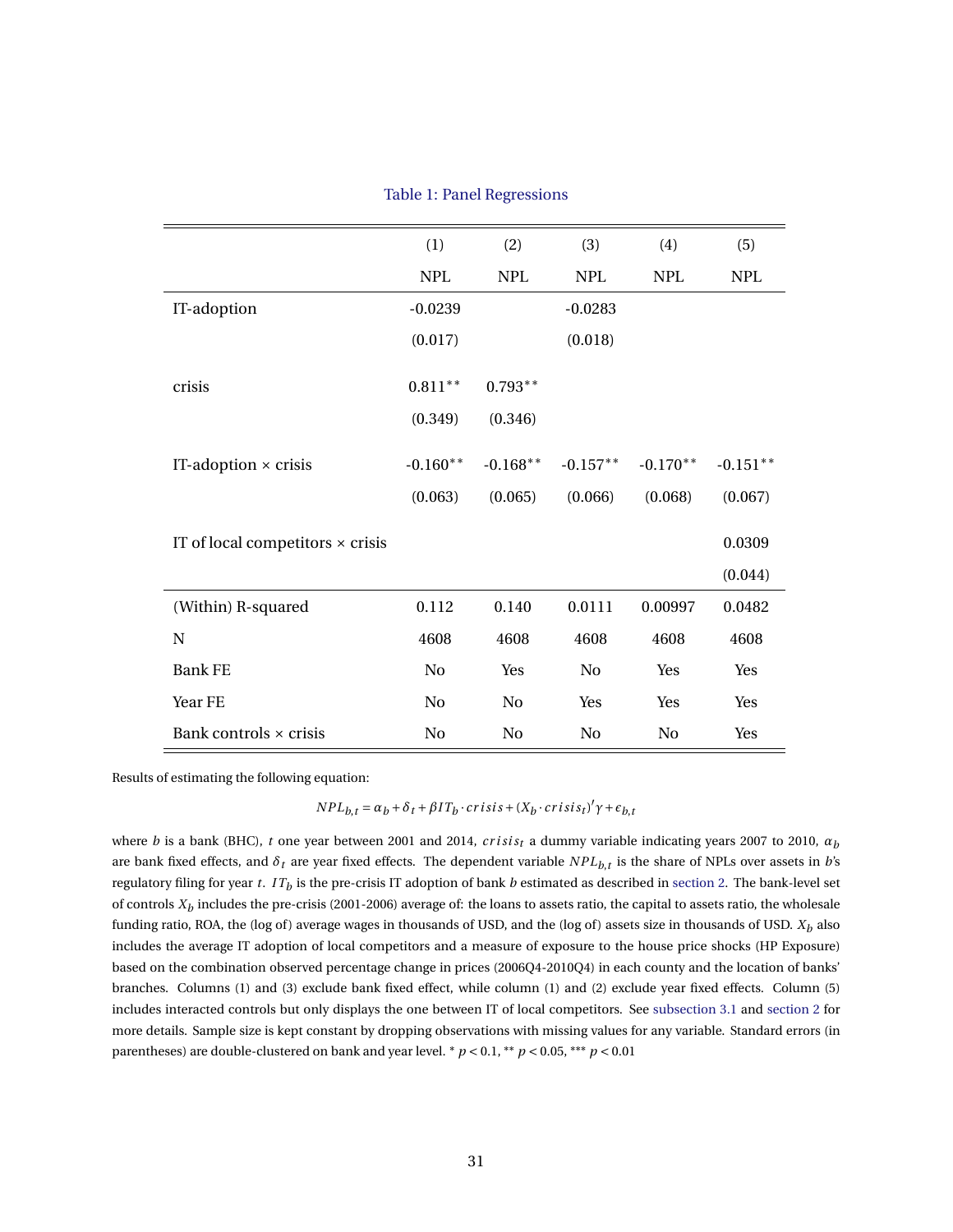<span id="page-32-0"></span>

|             | (1)         | (2)      | (3)       | (4)         | (5)      | (6)       | (7)        | (8)       | (9)               | (10)        |
|-------------|-------------|----------|-----------|-------------|----------|-----------|------------|-----------|-------------------|-------------|
|             | <b>NPL</b>  | Loans    | Size      | HP Exposure | Capital  | Wholesale | <b>ROA</b> | Log Wage  | IT of local comp. | <b>NPL</b>  |
| IT-adoption | $-0.183***$ | $-0.648$ | $-0.0931$ | 0.131       | $-0.195$ | $-0.0459$ | $-0.0282$  | $-0.0227$ | $0.275***$        | $-0.168***$ |
|             | (0.061)     | (0.700)  | (0.057)   | (0.108)     | (0.420)  | (0.372)   | (0.049)    | (0.018)   | (0.083)           | (0.061)     |
| R-squared   | 0.0262      | 0.00220  | 0.00712   | 0.000875    | 0.000427 | 0.0000383 | 0.00107    | 0.00414   | 0.0750            | 0.186       |
| N           | 337         | 337      | 337       | 337         | 337      | 337       | 337        | 337       | 337               | 337         |
| Mean        | 1.54        | 62.69    | 13.9      | .64         | 13.02    | 15.92     | 2.55       | 4.84      | .01               | 1.54        |
| Std.Dev.    | 1.13        | 13.8     | 1.1       | 4.41        | 9.43     | 7.41      | .86        | .35       |                   | 1.13        |

#### Table 2: Cross-Sectional Regressions

Results of estimating the following equation:

#### *Y*<sub>*b*</sub> =  $\alpha$  +  $\beta$ *I*  $T$ <sub>*b*</sub> +  $\epsilon$ <sub>*b*</sub>

where  $b$  is a bank (BHC) and  $IT_b$  is the pre-crisis IT adoption of  $b$ , estimated as described in [section 2.](#page-7-0) The dependent variable *Yb* is either the share of NPLs over assets in bank *b* regulatory filing (averaged over 2007 to 2010) or one of the variables of the set  $X_b$ , defined as follow.  $X_b$  includes the pre-crisis (2001-2006) average of: the loans to assets ratio, the capital to assets ratio, the wholesale funding ratio, ROA, the (log of) average wages in thousands of USD, and the (log of) assets size in thousands of USD.  $X_b$  also includes the average IT adoption of local competitors and a measure of exposure to the house price shocks (HP Exposure) based on the combination of the observed percentage change in prices (2006Q4-2010Q4) in each county and the location of banks' branches. In column (10) the dependent variable is the share of NPLs over assets and the set of covariates  $X_b$  are included as controls. See [subsection 3.2](#page-13-2) and [section 2](#page-7-0) for more details. Sample size is kept constant by dropping observations with missing values for any variable. Robust standard errors are reported in parentheses. \* *p* < 0.1, \*\* *p* < 0.05, \*\*\* *p* < 0.01

#### Table 3: NPLs by Loan Category

<span id="page-32-1"></span>

|                            | (1)            | (2)                   | (3)         | (4)            | (5)                 | (6)          |
|----------------------------|----------------|-----------------------|-------------|----------------|---------------------|--------------|
| NPLs during crisis:        | Residential RE | Commercial RE         | C&I         | Residential RE | Commercial RE       | C&I          |
| Normalized by              |                | Loans in the category |             |                | <b>Total Assets</b> |              |
| IT-adoption                | $-0.196**$     | $-0.396***$           | $-0.256***$ | $-0.0311**$    | $-0.129**$          | $-0.0253***$ |
|                            | (0.0927)       | (0.138)               | (0.0878)    | (0.0139)       | (0.0642)            | (0.00946)    |
| R-squared                  | 0.0108         | 0.0195                | 0.0279      | 0.00995        | 0.0154              | 0.0243       |
| N                          | 284            | 285                   | 285         | 285            | 285                 | 285          |
| Average NPLs during crisis | 2.062          | 3.469                 | 1.662       | 0.332          | 1.062               | 0.165        |
| Normalized by average NPLs | $-0.0949$      | $-0.114$              | $-0.154$    | $-0.0936$      | $-0.121$            | $-0.153$     |

Results of estimating the following equation:

 $Y_b^k = \alpha + \beta I T_b + \epsilon_b$ 

where  $b$  is a bank (BHC) and  $IT_b$  is the pre-crisis IT adoption of  $b$ , estimated as described in [section 2.](#page-7-0) The dependent variable *Yb* is the share of NPLs in loan category *k* in bank *b* regulatory filing (averaged over 2007 to 2010). Column (1) and (4) report the results for residential real estate NPLs, columns (2) and (5) for commercial real estate and (3) and (6) for commercial and industrial loan npls. In columns (1)-(3) we divide by the amount of loans by the bank in the respective category and in columns (4)-(6) we divide by total assets of the bank. b/mean displays the respective coefficient relative to the mean of the y variable. b/sd displays the respective coefficient relative to the standard deviation of the y variable. See [subsection 3.2](#page-13-2) and [section 2](#page-7-0) for more details. Robust standard errors are reported in parentheses. \* *p* < 0.1, \*\* *p* < 0.05, \*\*\* *p* < 0.01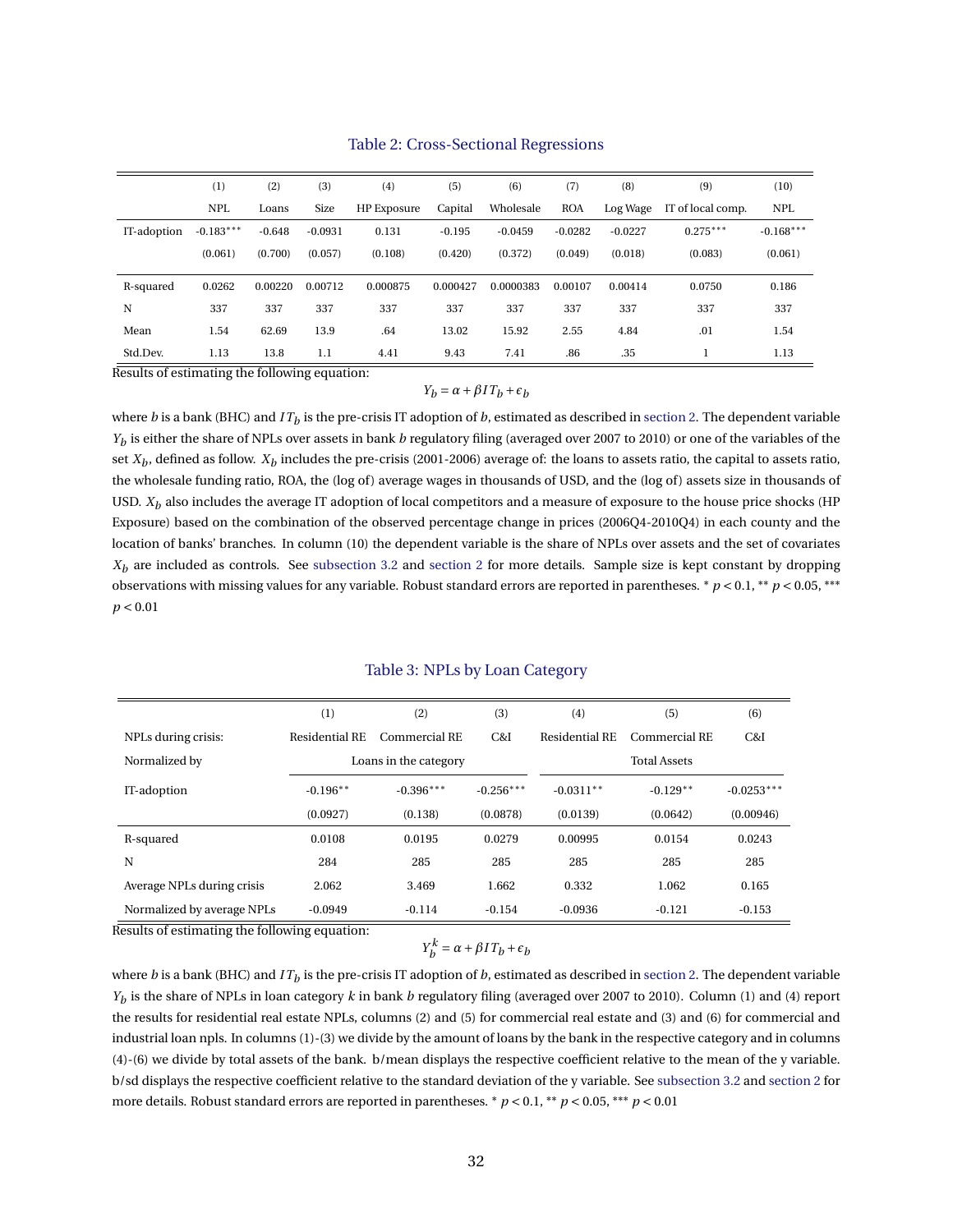<span id="page-33-0"></span>

|                  | (1)      | (2)                       | (3)        | (4)                       | (5)                       | (6)        |
|------------------|----------|---------------------------|------------|---------------------------|---------------------------|------------|
|                  | IT       | $\ensuremath{\text{NPL}}$ | <b>NPL</b> | $\ensuremath{\text{NPL}}$ | $\ensuremath{\text{NPL}}$ | <b>NPL</b> |
| Tech-orientation | $0.104*$ | $-0.255***$               |            | $-0.237***$               | $-0.131**$                | $-0.142*$  |
|                  | (0.057)  | (0.069)                   |            | (0.068)                   | (0.065)                   | (0.073)    |
| Log Compensation |          |                           | $-0.131*$  | $-0.108$                  | $-0.0611$                 | $-0.00878$ |
|                  |          |                           | (0.069)    | (0.068)                   | (0.074)                   | (0.076)    |
|                  |          |                           |            |                           |                           |            |
| Management       |          |                           |            |                           | $-0.0518$                 | $-0.0958$  |
|                  |          |                           |            |                           | (0.115)                   | (0.133)    |
| Post-Grad        |          |                           |            |                           |                           | 0.344      |
|                  |          |                           |            |                           |                           | (0.332)    |
|                  |          |                           |            |                           |                           |            |
| Long tenure      |          |                           |            |                           |                           | $-0.232$   |
|                  |          |                           |            |                           |                           | (0.208)    |
| Female           |          |                           |            |                           |                           | $-0.761*$  |
|                  |          |                           |            |                           |                           | (0.440)    |
|                  |          |                           |            |                           |                           |            |
| Age              |          |                           |            |                           |                           | $0.0239*$  |
|                  |          |                           |            |                           |                           | (0.013)    |
| R-squared        | 0.0136   | 0.0455                    | 0.0205     | 0.0592                    | 0.276                     | 0.306      |
| N                | 149      | 156                       | 156        | 156                       | 156                       | 156        |

# Table 4: Executives' "tech-orientation"

Results of estimating the following equation:

# *Y*<sub>*b*</sub> =  $\alpha$  +  $\beta$ *ExecIT<sub>b</sub>* +  $\epsilon$ <sub>*b*</sub>

where  $b$  is a bank (BHC). The dependent variable  $Y_b$  is either the ratio of NPLs to assets averaged between 2007 and 2010 (columns (2)-(6)), or the pre-crisis IT adoption (column 1), estimated as described in [section 2.](#page-7-0) The independent variable  $\emph{ExecIT}_b$  is the "tech-orientation" of bank's *b* top executives (CEOs, CFOs, and Presidents). The "tech-orientation" of a banks' executives is computed by dividing the total amount of "tech-related" keywords over the total amount of words in their biographies, see [subsection 4.1](#page-16-1) and [section 2](#page-7-0) for more details. Log Compensation is the log average compensation of the executives. Management is computed by dividing the total amount of "management" keywords over the total amount of words in their biographies. Post-grad is the share of executives with a post-grad degree. Long-tenure is the share of executives with an above median tenure at its current position. Female is the share of female executives. Age is the average age of the executives. Columns (5) and (6) add the set of pre-GFC bank level controls described in [section 2.](#page-7-0) Robust standard errors are reported in parentheses. \* *p* < 0.1, \*\* *p* < 0.05, \*\*\* *p* < 0.01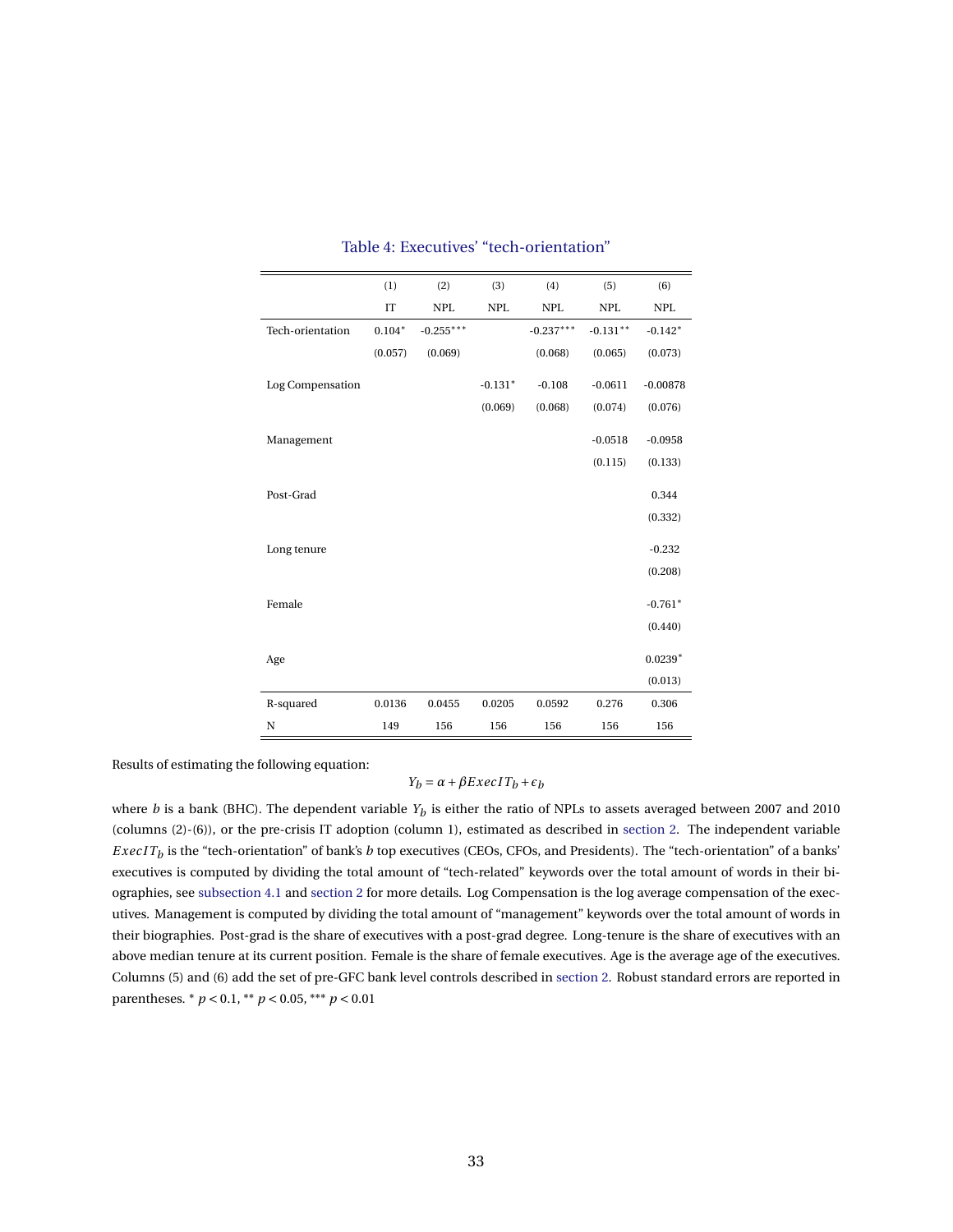<span id="page-34-0"></span>

|                         | (1)              | (2)                                                                                  | (3)                             | (4)            |
|-------------------------|------------------|--------------------------------------------------------------------------------------|---------------------------------|----------------|
|                         | <b>NPL</b>       | <b>NPL</b>                                                                           | <b>NPL</b>                      | <b>NPL</b>     |
| IT-adoption             | $-1.343**$       | $-0.859**$                                                                           | $-0.877**$                      | $-0.850*$      |
|                         | (0.560)          | (0.430)                                                                              | (0.409)                         | (0.434)        |
| <b>Effective F-stat</b> | 3.14             | 2.42                                                                                 | 2.7                             | 3.84           |
| Instruments             | 3 closest        | 3 closest                                                                            | 3 closest                       | 2 closest      |
| Controls                | No               | Yes                                                                                  | Yes                             | Yes            |
| N                       | 337              | 337                                                                                  | 306                             | 337            |
| Sample                  | All              | All                                                                                  | <b>Excl West</b>                | All            |
|                         |                  | 90% Confidence Intervals (Robust to Weak Instruments)                                |                                 |                |
| Wald CI:                |                  | $[-2.26, -42]$ $[-1.57, -15]$ $[-1.55, -20]$                                         |                                 | $[-1.56,-14]$  |
| CLR CI:                 |                  | $\left[\ldots, -0.50\right]$ $\left[-2.40, -0.21\right]$ $\left[-2.21, -0.29\right]$ |                                 | $[-2.20,-.21]$ |
| KCI:                    | $[,-.50]$        |                                                                                      | $[-2.07, -.28]$ $[-2.02, -.34]$ | $[-2.05,-.24]$ |
| K-J CI:                 |                  | $[,-.45]$ $[-2.21,-.24]$ $[-2.15,-.30]$                                              |                                 | $[-2.20,-.21]$ |
|                         |                  | 95% Confidence Intervals (Robust to Weak Instruments)                                |                                 |                |
| Wald CI:                | $[-2.44, -0.25]$ | $[-1.70,-.02]$                                                                       | $[-1.68,-.08]$                  | $[-1.70, .00]$ |
| CLR CI:                 | $1 \dots -34$    |                                                                                      | $[-3.51, -03]$ $[-2.94, -15]$   | $[-2.96,-06]$  |
| K CI:                   | $1 - 36$         | $[-2.63,-16]$                                                                        | $[-2.50, -0.21]$                | $[-2.62,-.11]$ |
| K-J CI:                 |                  | $\lceil \dots, -31 \rceil$ $\lceil -2.85, -11 \rceil$ $\lceil -2.69, -18 \rceil$     |                                 | $[-2.85,-.08]$ |

#### Table 5: Land-Grant Colleges Instruments

Results of estimating the following 2SLS equation:

$$
IT_b=\delta+\sum_j\rho_j\cdot D_{b(c),j}+\eta_b
$$

#### $NPL_b = \alpha + \beta \cdot IT_b + \epsilon_b$

where *b* is a bank (BHC).  $NPL_b$  is the ratio of NPLs to assets averaged between 2007 and 2010. *IT<sub>b</sub>* is pre-crisis IT adoption, estimated as described in [section 2.](#page-7-0) *Db*(*c*),*<sup>j</sup>* is the distance in log miles (plus one) between the county of land-grant college *j* and BHC *b*'s headquarter county, weighted by the log size of the college. We also include–in both first and second stage–a set of pre-crisis BHC-level controls plus a set of county-level controls for headquarter county. Effective first stage F-stats from [Olea and Pflueger](#page-26-17) [\(2013\)](#page-26-17) are displayed. The bottom panels report the 90% and 95% weak-instrument confidence intervals constructed with different statistics [\(Andrews and Stock,](#page-24-6) [2018\)](#page-24-6). The ... in column (1) indicate there is no estimated lower bound to those confidence intervals. To search for a lower bound, we expand the grid up to an "unreasonably low" value for the impact of IT on NPLs: the value such that a one standard deviation higher IT adoption would be predicted to offset all the NPLs for 99% of BHC (i.e., -4.71); such value cannot be rejected for the specification with no controls (column 1). leaving the lower bounds undefined. Column (3) exclude BHC headquartered on the West Coast (Alaska, California, Oregon, Washington), Hawaii, or Puerto Rico. See [subsection 4.2](#page-18-2) for more details. Robust standard errors are reported in parentheses.  $p < 0.1$ ,  $\ast p < 0.05$ ,  $\ast \ast p$ *p* < 0.01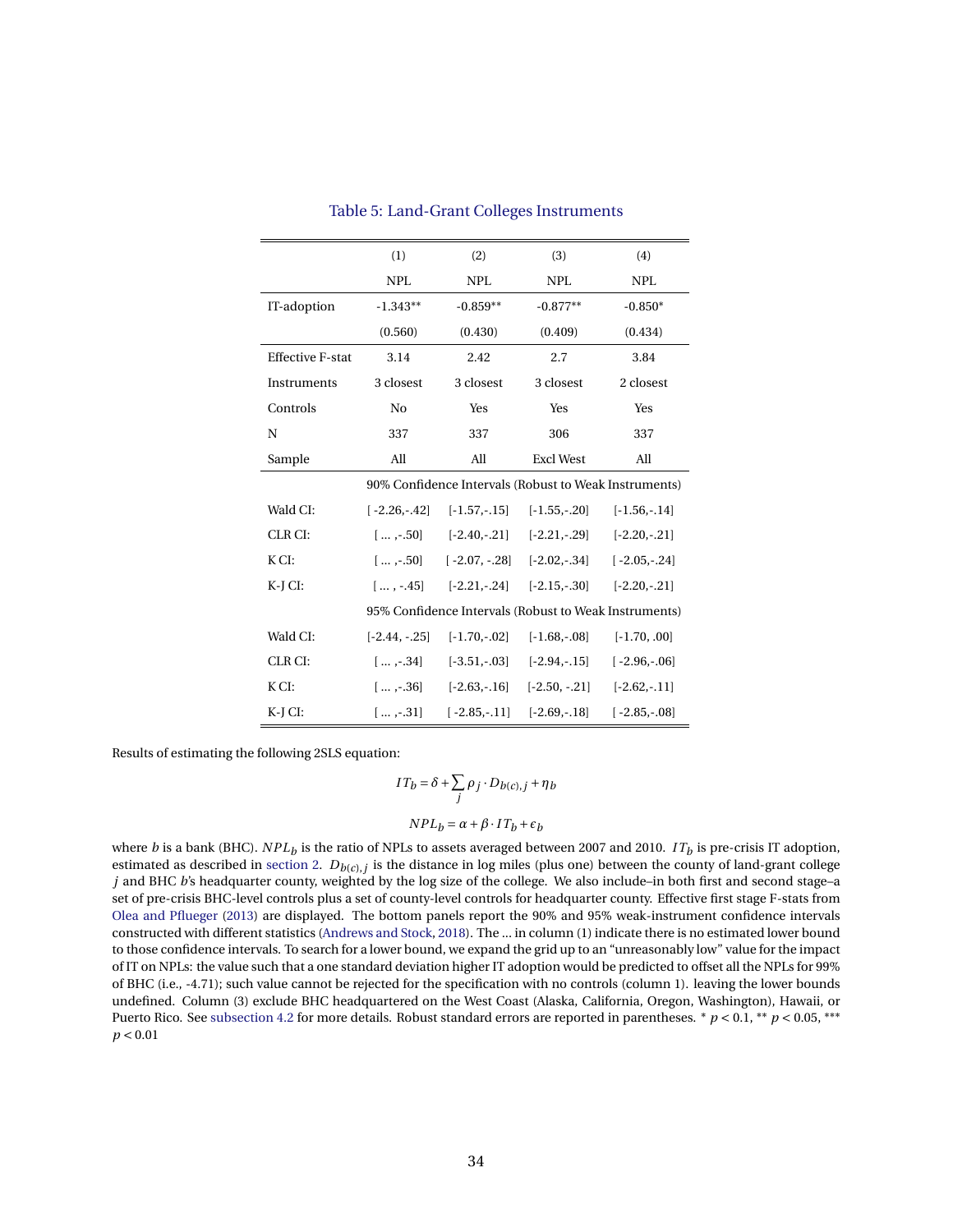<span id="page-35-0"></span>

|                                        |           | Ever Deliquent 90 Days + |             | Modified    | Credit Score |           |
|----------------------------------------|-----------|--------------------------|-------------|-------------|--------------|-----------|
|                                        | (1)       | (2)                      | (3)         | (4)         | (5)          | (6)       |
| IT adoption - originator               | $-0.118*$ |                          | $-0.302***$ | $-0.325***$ |              | $-0.601$  |
|                                        | (0.059)   |                          | (0.080)     | (0.069)     |              | (0.587)   |
| IT adoption $\times$ High Credit Score |           | 0.0327                   |             |             |              |           |
|                                        |           | (0.109)                  |             |             |              |           |
| IT adoption × Low Credit Score         |           | $-0.271**$               |             |             |              |           |
|                                        |           | (0.113)                  |             |             |              |           |
| IT adoption - servicer                 |           |                          |             | 0.337       | $-1.502$     |           |
|                                        |           |                          |             | (0.509)     | (0.932)      |           |
| Origination                            | 2004/2006 | 2004/2006                | 2000/2006   | 2004/2006   | 2004/2006    | 2004/2006 |
| R <sub>2</sub>                         | 0.0889    | 0.0890                   | 0.0765      | 0.0871      | 0.103        | 0.115     |
| <b>Observations</b>                    | 5,063,032 | 5,063,032                | 16,406,595  | 4,387,965   | 303,809      | 5,063,032 |

#### Table 6: Loan-Level Regressions

Results of estimating the following equation:

*Delinquent*<sub>*l*</sub> =  $\alpha_{z(l),o(l)} + \beta I T_{b(l)} + X_{l}^{\prime}$ *l <sup>γ</sup>*+*η<sup>l</sup>*

where *<sup>l</sup>* is a mortgage held by Freddie Mac or Fannie Mae and originated before 2007, *<sup>α</sup>z*(*l*),*o*(*l*) are postal-code∗originationyear fixed effects of the underlying loan. *I Tb*(*l*) is the is the pre-crisis IT adoption of the bank which sold the mortgage to Freddie Mac or Fannie Mae, estimated as described in [section 2.](#page-7-0) The dependent variable *Del inquent<sup>l</sup>* is a dummy variable indicating whether a loan was ever delinquent for 90+ days (multiplied by 100) anytime up to 2010. *αz*(*l*),*o*(*l*) are origination zipcode  $\times$  year fixed effects, while the vector of controls  $X_l$  includes the credit score score, the debt servicing to Income (DTI), the Loan-to-Value (LTV) ratios at origination, the occupancy status, the loan purpose, a dummy for a loan with multiple borrowers, the log loan amount, and the origination channel. All independent variables are standardized to have a mean of 0 and a standard deviation of 1. Column (2) interacts banks' IT adoption with a dummy variable indicating whether the borrower has a Credit Score above or below the median. Column (3) includes mortgages originated since 2000, so to expand the sample of origination banks: 28 versus 18 for columns (1)-(2). Column (4) adds the IT adoption of the servicing firm. Column (5) replaces the dependent variable with a dummy if the loan has ever been modified. It includes only loans that have been delinquent at least once. Column (6) replaces the dependent variable with the credit score of the borrower. See [section 5](#page-20-0) and [section 2](#page-7-0) for more details. Standard errors (in parentheses) are cluster at the origination bank-level. \*  $p < 0.1$ , \*\*  $p < 0.05$ , \*\*\*  $p < 0.01$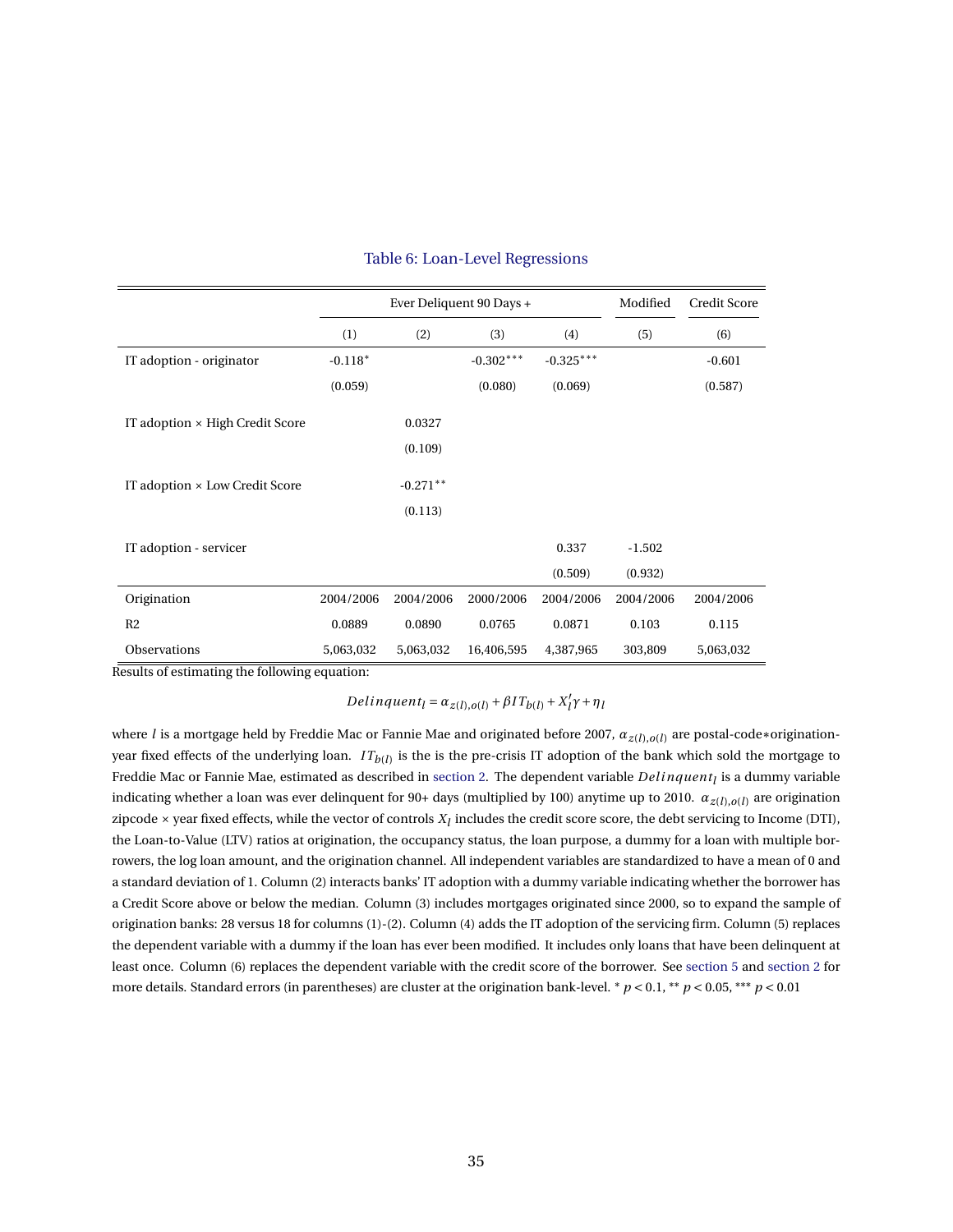# Supplemental Materials

# **A1 Land-Grant Colleges Characteristics and Headquarter Selection**

In this section we study the characteristics of land-grant colleges' students and how the location of landgrant colleges impact banks' headquarters location. These results are complementary to the analysis in [subsection 4.2.](#page-18-2) The IPEDS survey provides data on the major and SAT scores for students enrolled in more than 1,400 higher education institutions in the US during fall 2018. We then estimate the following regressions:

$$
Share_{u,M} = \alpha_M + \beta_M Landgrant_u + \epsilon_{u,M}
$$

and

$$
SAT\_Score_u = \alpha + \beta Landgrant_u + \epsilon_u
$$

where *Share*<sub>*u*,*M*</sub> is the share of students in each of 6 fields of study *M* we have information on (we drop dentistry school) in institution *u*, *SAT\_Score*<sub>*u*</sub> is the 25th or 75th percentile of SAT score in reading or math of the enrolled students, and *Landg r ant<sup>u</sup>* is a dummy flagging whether *u* is a land-grant college or university. Results are reported in [Table A3](#page-32-1) and [Table A4.](#page-33-0) Land-grant institutions have a much larger share of students enrolled in engineering and slightly more students in other scientific disciplines, such as biology and physics. Conversely, they have much fewer students in business and management science and also less students in education. Moreover, students at land-grant colleges have significantly higher math scores (whether we look at the 25th or 75th percentile) but similar reading scores. These results indicate that land-grant colleges are mainly technical schools. We repeat the analysis using data from fall 1996 (since we take bank headquarter location in 1995 when possible) and find very similar results.

We then move to analyze whether the distance from land-grant colleges predicts headquarters' location. We estimate the following linear probability model:

$$
BankHQ_c = \alpha + \beta Distance\_Landgrant_c + \gamma X_c + \epsilon_c
$$

where *B ankHQ<sup>c</sup>* is a dummy variable indicating whether the county *c* host the headquarter of one of the 337 BHC of our main sample, and *X<sup>c</sup>* is set of controls including pre-GFC education , income, and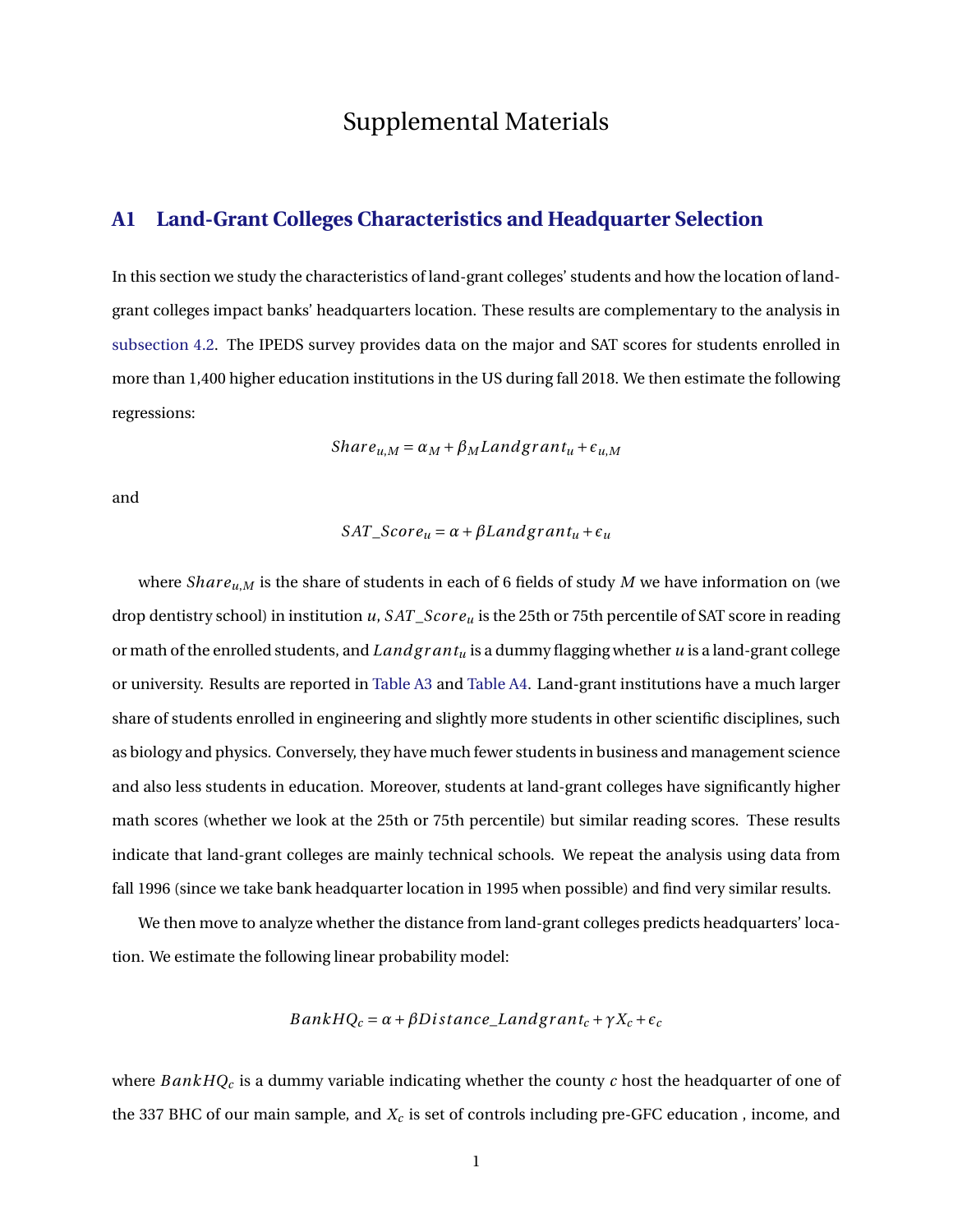state fixed effects. *D i st ance*\_*Landg r ant<sup>c</sup>* is one of four measure of distance (in log of miles plus one) of county *c* to land-grant colleges. The first three measures are closest college, median across all colleges, mean across all colleges. The fourth measure is, instead, a linear combination of the distance of the county from all land-grant colleges. The parameters of such linear combination are chosen in a previous estimation stage where we rely on LASSO to predict the IT adoption of a BHC with the distance of the BHC's headquarter from all land-grant colleges. This fourth measure is salient as LASSO extract the variation in the county-colleges distances vector that is more important to explain our variable of interest, that is BHC's IT adoption. Results are presented in [Table A5.](#page-34-0) No measure has statistically significant predictive power. The results are robust to estimating a probit model rather than a linear probability model (unreported).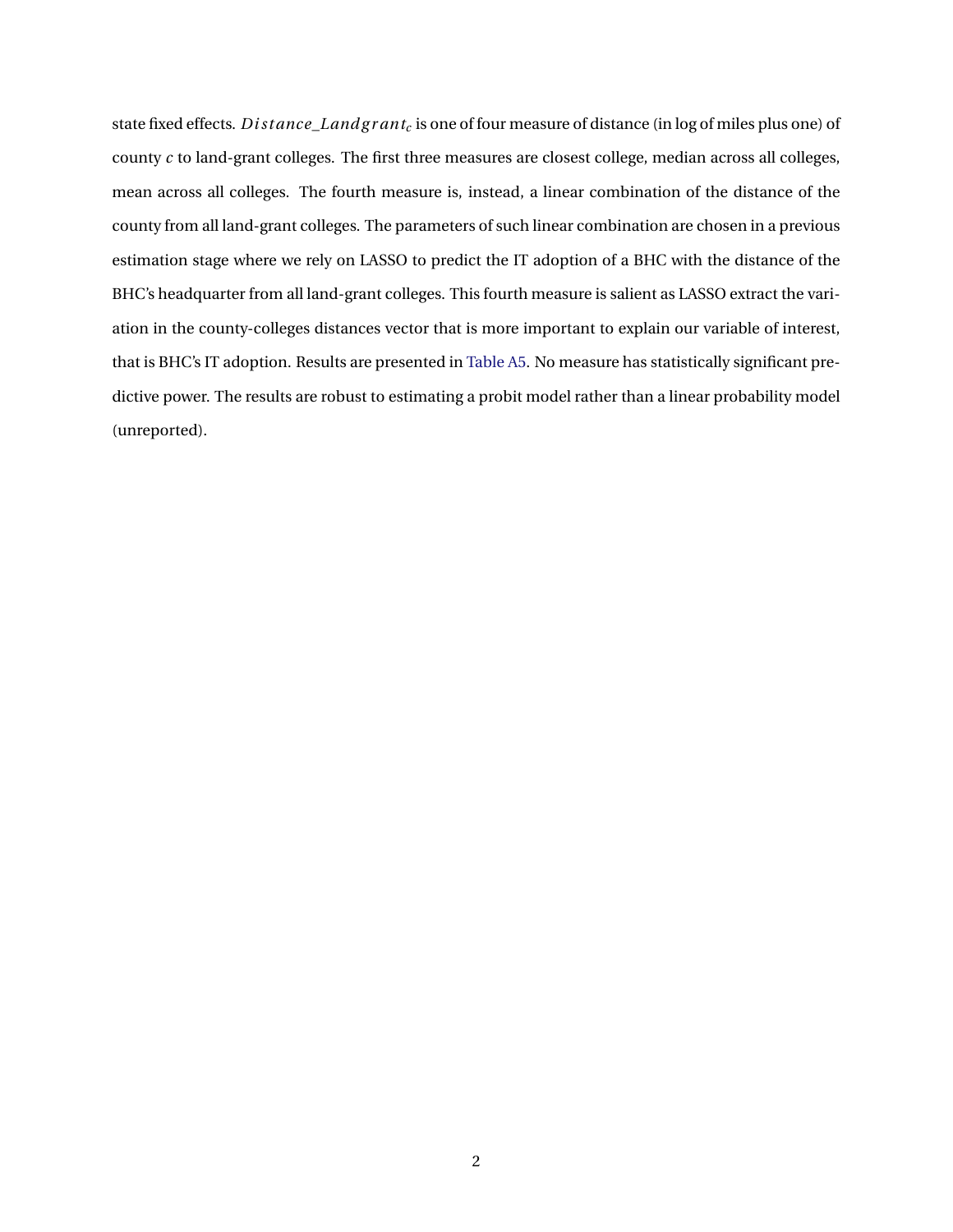

The Figure plots binscatterplots between the various IT measures and the share of employees using <sup>a</sup> PC using country-class data from the OECD ICT Access and Usage Businesses dataset for 2018, where <sup>a</sup> class is defined by industry or firm size. Pairwise linear correlations range between 31% and 64%. Same patterns emerge by selecting <sup>a</sup>different year or pooling data across all years. We thank Francesco Manaresi for suggesting this exercise.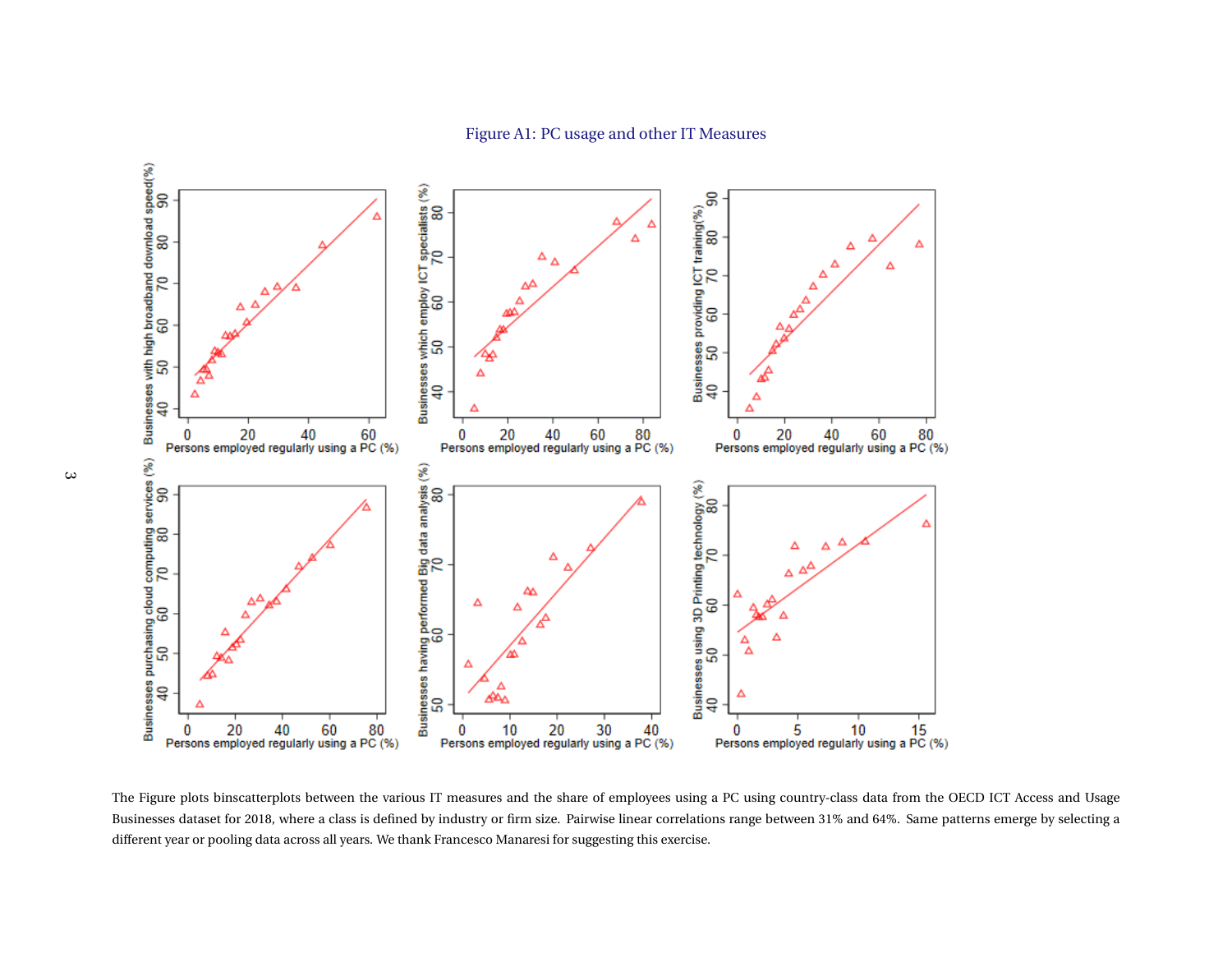

# Figure A2: Cross-sectional distribution of NPLs over Assets (crisis) and IT adoption (pre-crisis)

This Figure plots the cross-sectional distribution of the ratio of NPLs to assets averaged between 2007 and 2010 (top panel) and of the pre-crisis IT adoption  $IT_b$ . See [section 2](#page-7-0) for more details.



# Figure A3: Coverage by loan type

Ratio of loans held by BHC in the matched analysis sample versus total loans in the regulatory dataset, by type of loans (in 2006).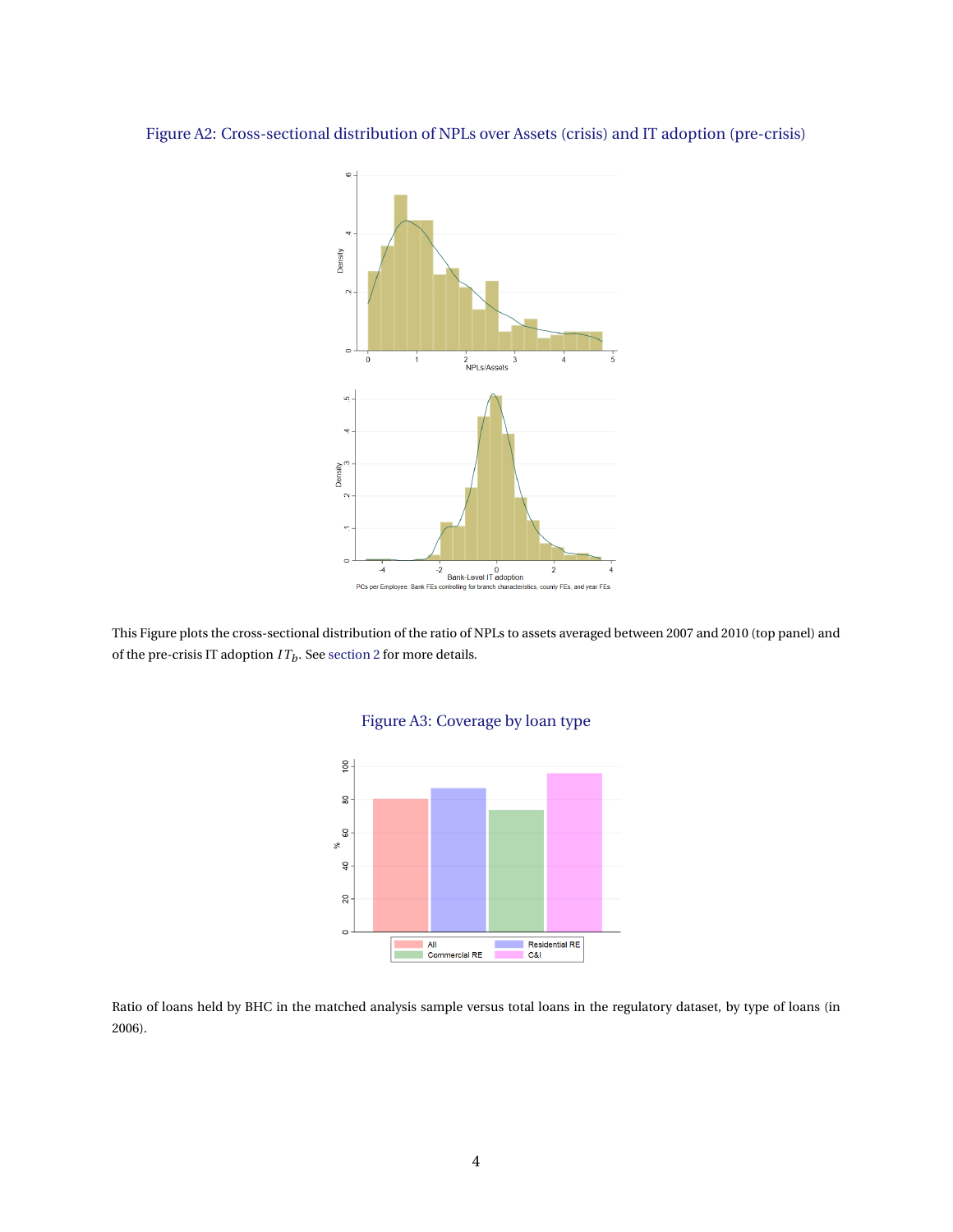



This Figure plots the median share of NPLs over assets for high, medium, and low-IT adopters. "High IT adoption" is the median share of NPLs over assets for banks with  $IT<sub>b</sub>$  above the 75th percentile. "Low IT adoption" is the median share of NPLs over assets for banks with  $IT<sub>b</sub>$  below the 25th percentile. "Median IT adoption" is the median share of NPLs over assets for banks with *IT<sub>b</sub>* between the 25th percentile and the 75th percentile. We include only banks for which we have regulatory data for at least 14 years. See [subsection 3.1](#page-11-2) and [section 2](#page-7-0) for more details.



<span id="page-40-0"></span>Figure A5: NPLs over pre-GFC Assets by pre-GFC IT adoption

This Figure plots the median share of NPLs scaled by average pre-crisis (2001-2006) assets for high- and low-IT adopters. "High IT adoption" is the median share of NPLs over pre-crisis assets for banks with *I T<sup>b</sup>* above the 75th percentile. "Low-IT adoption" is the median share of NPLs over pre-crisis assets for banks with *I T<sup>b</sup>* below the 25th percentile. We include only banks for which we have regulatory data for at least 14 years. See [subsection 3.1](#page-11-2) and [section 2](#page-7-0) for more details.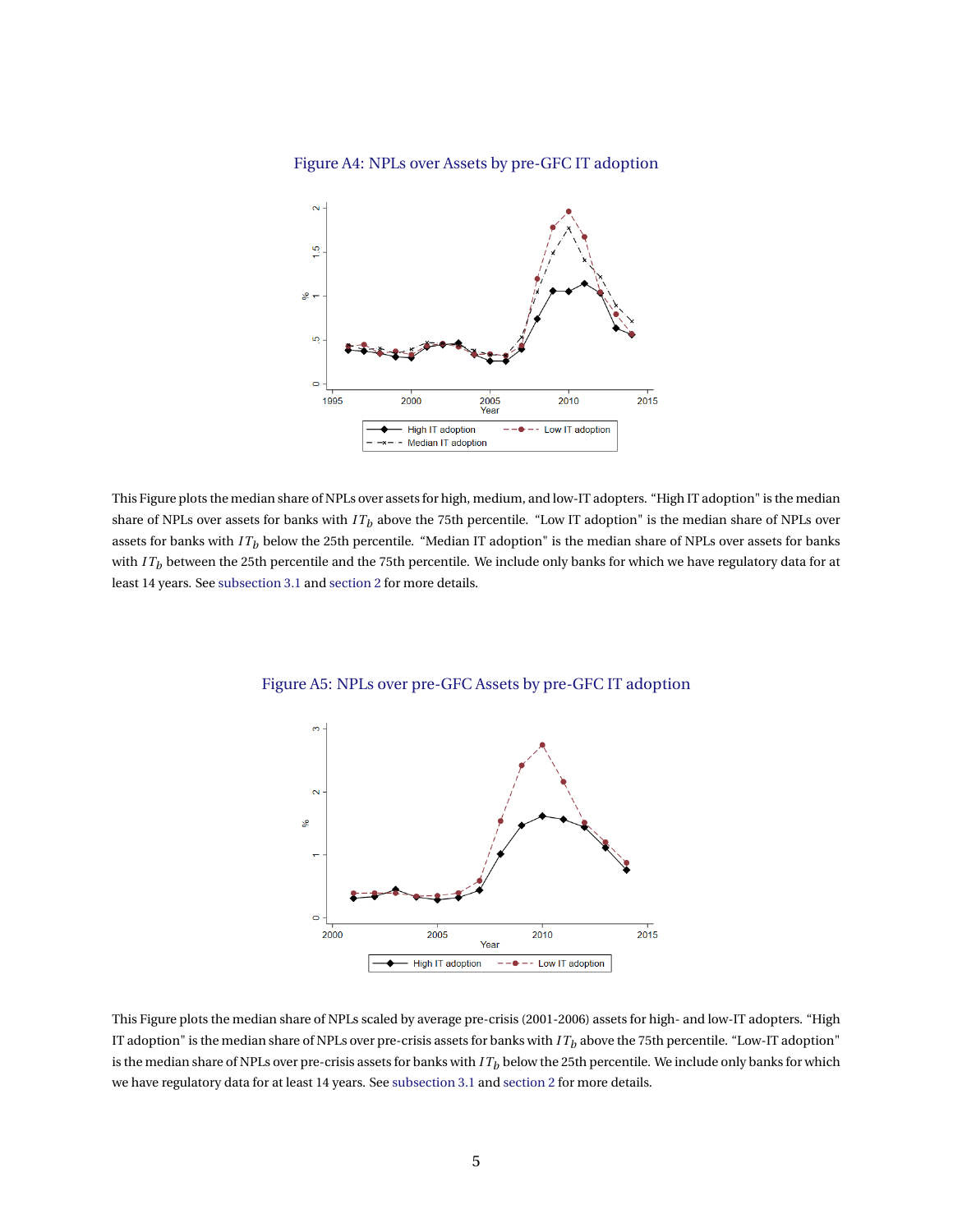

<span id="page-41-0"></span>Figure A6: NPLs over pre-GFC Assets by bank top executives' technology orientation

This Figure plots the median share of NPLs scaled by average pre-crisis (2001-2006) assets for banks with high and low executives' "tech-orientation". "High-IT executive" is the median share of NPLs over pre-crisis assets for banks with executives "tech-orientation" above the 75th percentile. "Low-IT executive" is the median share of NPLs over pre-crisis assets for banks with executives "tech-orientation" at or below the 25th percentile. We include only banks for which we have regulatory data for at least 14 years. The "tech-orientation" of banks' executives is computed by dividing the total amount of "tech-related" keywords over the total amount of words in their biographies. We then compute a bank-level measure by averaging over the top executives (CEOs, CFOs, COOs, and Presidents) hired before 2007. See [subsection 4.1](#page-16-1) and [section 2](#page-7-0) for more details.





This Figure plots the median share of provision for credit losses scaled by assets high- and low-IT adopters. "High IT adoption" is the median share of NPLs over pre-crisis assets for banks with *I T<sup>b</sup>* above the 75th percentile. "Low-IT adoption" is the median share of NPLs over pre-crisis assets for banks with *I T<sup>b</sup>* below the 25th percentile. We include only banks for which we have regulatory data for at least 14 years. See [subsection 3.1](#page-11-2) and [section 2](#page-7-0) for more details.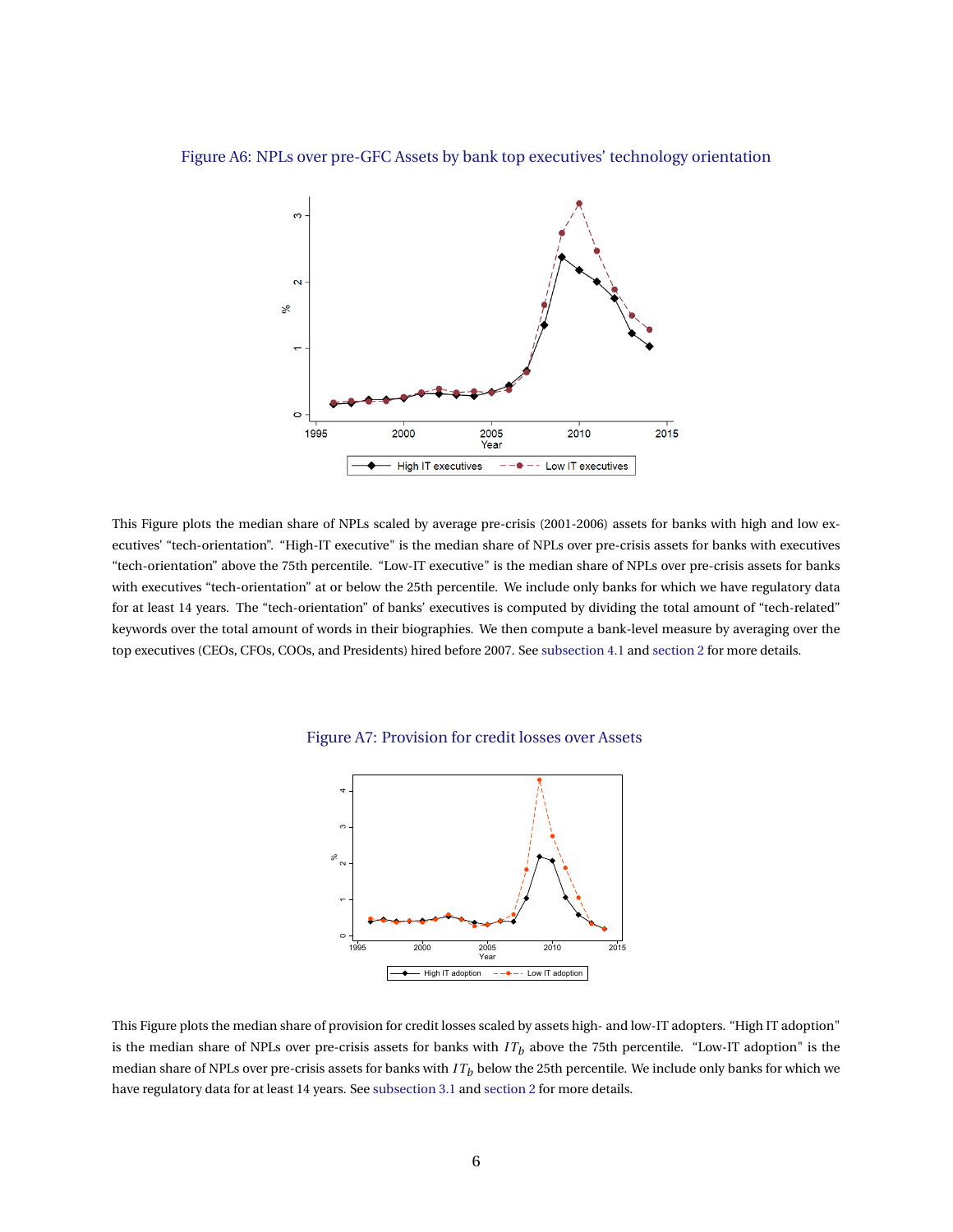

# Figure A8: Robustness of the Executives' results to changes in the keywords list

This Figure plots the coefficient of columns (2)-(3) of [Table 4](#page-33-0) for different measures of bank top executives' technology orientation. For each word used in defining the technology orientation of executives, we create a new measure in which we leave out this particular word and build the measure based on all remaining words. The dashed line reflect the estimates of columns (2) and (3) of [Table 4.](#page-33-0) See [subsection 4.1](#page-16-1) and [section 2](#page-7-0) for more details.



<span id="page-42-0"></span>Figure A9: Average distance to nearby land-grant colleges, IT adoption, and NPLs during GFC

The figure plots the average IT adoption and NPLs during GFC for each of 20 bins defined according to the average log distance from the three closest land-grant colleges (weighted by size). All variables are residualized after controlling for BHC pre-crisis characteristics, BHC's headquarter county characteristics, and state fixed effects. The distance is normalized to to have mean zero and unit standard deviation.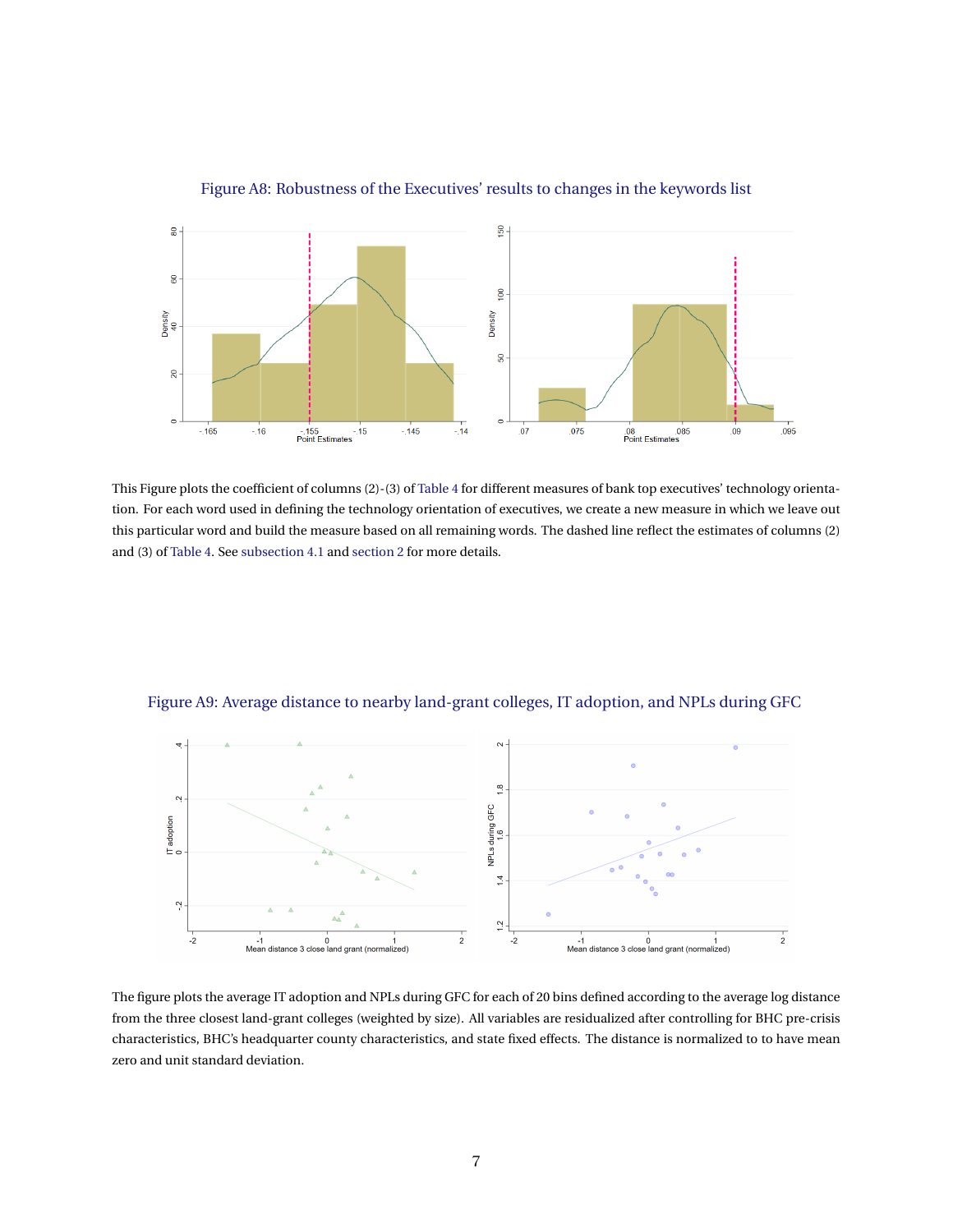|                             | (1)        | (2)         | (3)        | (4)        | (5)        | (6)        | (7)        | (8)        | (9)                    | (10)              |
|-----------------------------|------------|-------------|------------|------------|------------|------------|------------|------------|------------------------|-------------------|
|                             | <b>NPL</b> | <b>NPL</b>  | <b>NPL</b> | <b>NPL</b> | <b>NPL</b> | <b>NPL</b> | <b>NPL</b> | <b>NPL</b> | <b>NPL</b>             | <b>NPL</b>        |
| IT-adoption $\times$ crisis | $-0.165**$ | $-0.243*$   | $-0.158**$ | $-0.161**$ | $-0.242**$ | $-0.214**$ | $-0.380*$  | $-0.882**$ | $-0.165***$            | $-0.165***$       |
|                             | (0.068)    | (0.120)     | (0.069)    | (0.063)    | (0.095)    | (0.080)    | (0.183)    | (0.404)    | (0.051)                | (0.054)           |
| Exercise                    | Baseline   | PCs per Emp | HW IT      | HW NPLs    | Loans      | Broad def. | As of 2006 | Provisions | <b>Bank Clustering</b> | Bootstrapped s.e. |
| R-squared                   | 0.00944    | 0.00376     | 0.00794    | 0.0108     | 0.00867    | 0.00993    | 0.00530    | 0.00158    | 0.00944                |                   |
| N                           | 4692       | 5035        | 4692       | 4692       | 4692       | 4692       | 4655       | 4548       | 4692                   | 4692              |

Table A1: Robustness of Main Panel Regression

Results of estimating the following equation:

# $NPL_{b,t} = \alpha_b + \delta_t + \beta IT_b \cdot crisis + \epsilon_{b,t}$

where  $b$  is a bank (BHC),  $t$  one year between 2001 and 2014,  $crisis_t$  a dummy variable indicating years 2007 to 2010,  $a_b$  are bank fixed effects, and  $\delta_t$  are year fixed effects. The dependent variable  $NPL_{b,t}$  is the share of NPLs over assets in  $b$ 's regulatory filing for year  $t.$  IT $_b$  is the pre-crisis IT adoption of bank  $b$  estimated as described in [section](#page-7-1) 2. In column (2) the IT adoption is measured by the average PCs per employee in bank *<sup>b</sup>*'s branches. In column (3) the IT adoption measure is winsorized after estimation at <sup>5</sup>percent on each side. In column (4) the NPLs are winsorized at <sup>5</sup> percent on each side. In column (5) NPLs are normalized by the amount of loans rather than assets. In column(6) NPLs are defined according to <sup>a</sup> broader definition, which includes loans with shorter delinquency period. In column (7) we normalized NPLs by the average amount ofassets that each bank had in the pre-crisis period (2001 to 2006) rather than contemporaneous assets. In column (8) the left hand side are the provision for credit losses overtotal assets. In column (9) we cluster standard errors only on the bank-level. In column (10) we report bootstrap standard errors based on 500 simulations. (With each random sample, we first re-estimate the first stage[–Equation](#page-8-0) 1–to obtain <sup>a</sup> new estimate of bank-level IT adoption, and then we estimate the equation of interest. Standard errors arethen calculated as the standard deviation of the bootstrap coefficients of interests.) Standard errors (in parentheses) are double-clustered on bank and year level for columns(1)-(7). See [subsection](#page-11-3) 3.1 and [section](#page-7-1) <sup>2</sup> for more details. \* *<sup>p</sup>* <sup>&</sup>lt; 0.1, \*\* *<sup>p</sup>* <sup>&</sup>lt; 0.05, \*\*\* *<sup>p</sup>* <sup>&</sup>lt; 0.01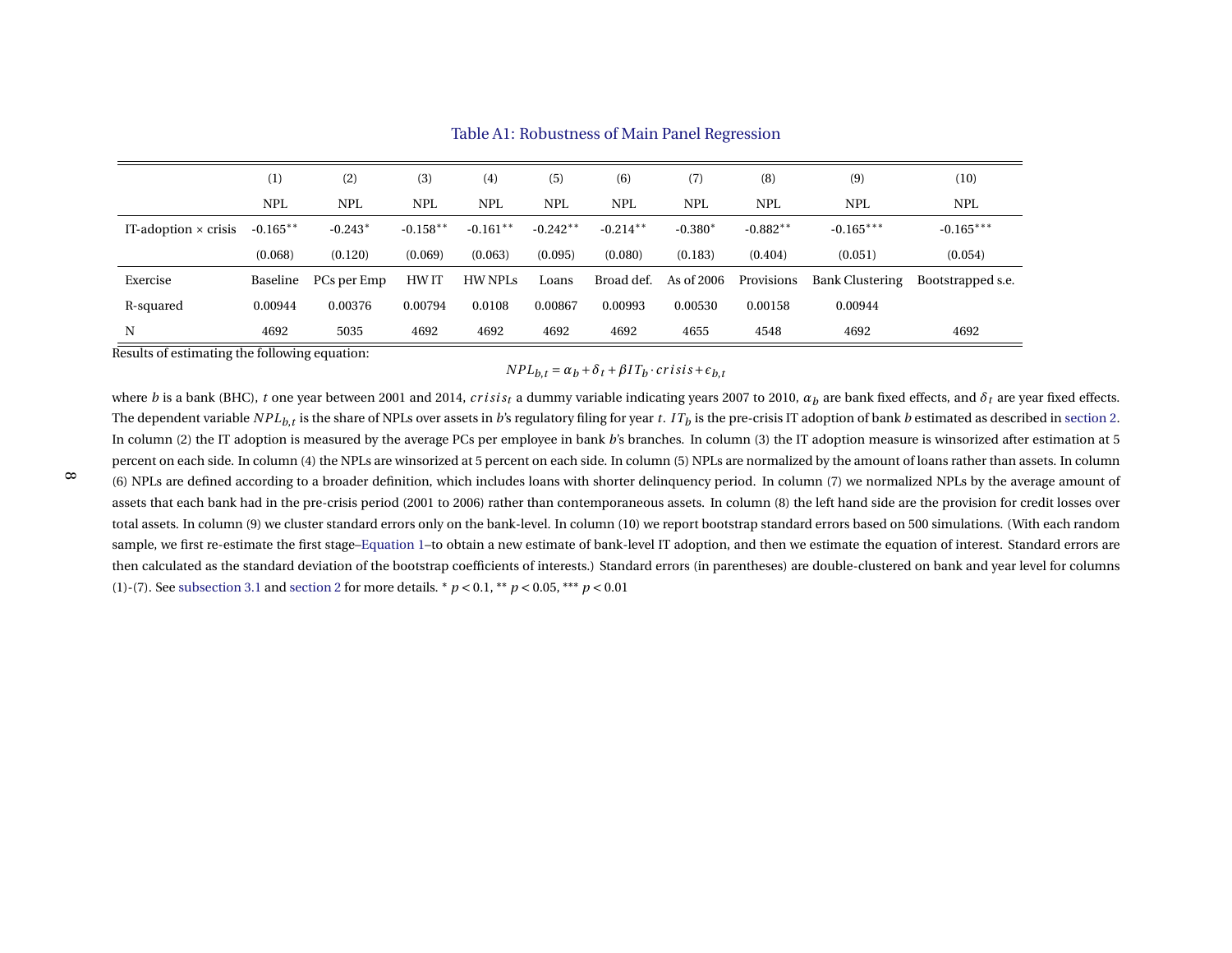| (1)              | (2)              |
|------------------|------------------|
| $\Delta$ Lending | $\Delta$ Lending |
| $-0.951***$      |                  |
| (0.161)          |                  |
|                  | $0.364*$         |
|                  | (0.187)          |
| 0.100            | 0.0115           |
| 336              | 336              |
|                  |                  |

## Table A2: Lending Regressions

Results of estimating the following equation:

$$
\overline{\Delta Loans_b}^{GFC} = \alpha + \beta X_b + \epsilon_b
$$

where *b* is a bank (BHC). The dependent variable ∆*LoansGFC b* is the loan growth over assets in bank *b* regulatory filing (averaged over 2007 to 2010).  $X_b$  is either *IT<sub>b</sub>* is the pre-crisis IT adoption of *b*, estimated as described in [section 2](#page-7-0) or the share of NPLs over assets in bank *b* regulatory filing (averaged over 2007 to 2010). See [subsection 4.1](#page-16-1) and [section 2](#page-7-0) for more details. Robust standard errors are reported in parentheses.  $p < 0.1$ ,  $\binom{1}{k}$   $p < 0.05$ ,  $\binom{1}{k}$   $p < 0.01$ 

|           | Share of Enrollment by Major |                 |              |             |            |             |  |  |  |
|-----------|------------------------------|-----------------|--------------|-------------|------------|-------------|--|--|--|
|           | <b>Biology</b>               | <b>Business</b> | Education    | Engineering | Medicine   | Physics     |  |  |  |
|           | (1)                          | (2)             | (3)          | (4)         | (5)        | (6)         |  |  |  |
| Landgrant | $0.0167*$                    | $-0.124***$     | $-0.0892***$ | $0.191***$  | $-0.00226$ | $0.00730**$ |  |  |  |
|           | (0.009)                      | (0.012)         | (0.013)      | (0.017)     | (0.002)    | (0.003)     |  |  |  |
| R-squared | 0.000726                     | 0.0154          | 0.0100       | 0.0660      | 0.000103   | 0.000720    |  |  |  |
| N         | 1,468                        | 1.468           | 1,468        | 1,468       | 1,468      | 1,468       |  |  |  |

## Table A3: Enrollment by Major

Results of estimating the following equation:

*Share*<sub>*u*</sub>,*M* =  $\alpha$ <sub>*M*</sub> +  $\beta$ <sub>*M*</sub> *Landgrant*<sub>*u*</sub> +  $\epsilon$ <sub>*u*</sub>*M* 

where *u* is an higher-education institution, and *M* is a major of study. The dependent variable *Shar eu*,*M* is the ratio of enrollment in major  $M$  to enrollment in all degrees in Fall 2018. The independent variable  $Land grant<sub>u</sub>$  is a dummy variable that takes the value one if the institution is a land-grant college and zero otherwise. Robust standard errors are reported in parentheses.  $* p < 0.1, ** p < 0.05, ** p < 0.01$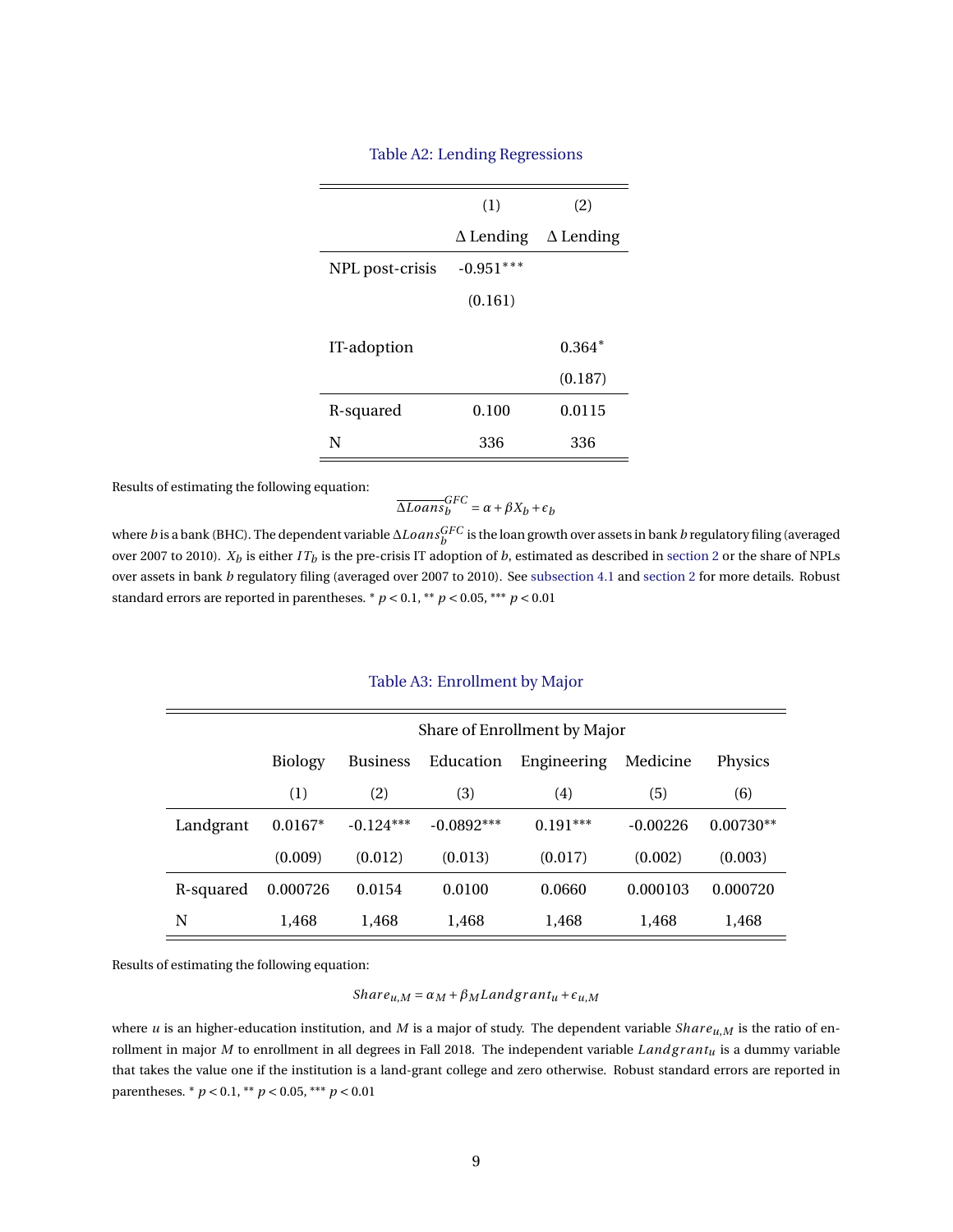|           |                 | <b>SAT Score Reading</b>                 | <b>SAT Score Math</b> |                 |  |
|-----------|-----------------|------------------------------------------|-----------------------|-----------------|--|
|           | 25th percentile | 75th percentile score<br>25th percentile |                       | 75th percentile |  |
|           | (1)             | (2)                                      | (3)                   | (4)             |  |
| Landgrant | 10.19           | 10.31                                    | $21.61**$             | $25.35**$       |  |
|           | (8.652)         | (9.922)                                  | (10.922)              | (11.650)        |  |
| R-squared | 0.00116         | 0.00112                                  | 0.00461               | 0.00644         |  |
| N         | 1,144           | 1,144                                    | 1,144                 | 1,144           |  |

# Table A4: SAT Score

Results of estimating the following equation:

 $SAT\_Score_u = \alpha + \beta Landgrant_u + \epsilon_u$ 

where *u* is a higher-education institution. The dependent variable  $SAT\_Score_u$  is entry SAT score for either math or reading for the 75th or 25th percentile. The independent variable *Landg r antu* is a dummy variable that takes the value one if the university is a land-grant college and zero otherwise. Robust standard errors are reported in parentheses. \* *p* < 0.1, \*\* *p* < 0.05, \*\*\* *p* < 0.01